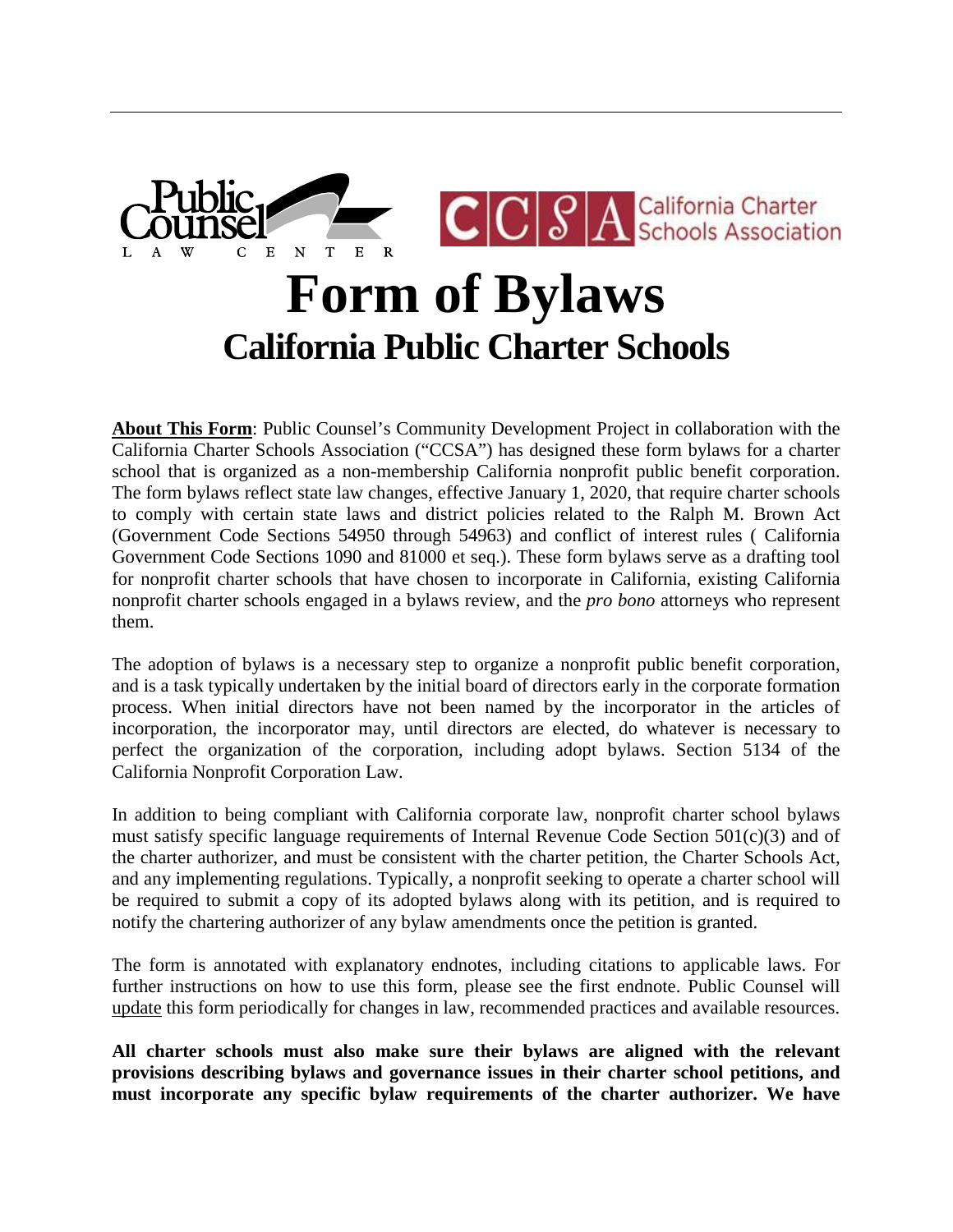# **included in the endnotes references to required language of the Los Angeles Unified School District.**

**Important Notes**: This form contains alternative language suggestions that may be applicable based on the charter school's activities. It is important that anyone creating bylaws for a nonprofit charter school carefully consider the explanations in the endnotes so that they will fully understand the ramifications of their drafting choices. We encourage you to seek input from legal counsel who can provide advice specific to the school's particular needs and goals. Once the founding board adopts the bylaws, its officers and directors will be required to follow the procedures described in the bylaws. Please see the first endnote for more information.

**This form should not be construed as legal advice.** Please contact an attorney for legal advice about your organization's specific situation. This form should not be used "as is" but should be modified after careful consideration of the explanations and alternative wording choices in the text of the bylaws and endnotes. Some nonprofit charter schools may need to include additional provisions not discussed in this form to qualify for certain grants or government funding.

▪▪▪

Public Counsel's Community Development Project provides free legal assistance (including bylaws review) to qualifying nonprofit organizations that share our mission of serving lowincome communities and addressing issues of poverty within Los Angeles County. If your organization needs legal assistance, or to provide comments on this form, visit *[www.publiccounsel.org/practice\\_areas/community\\_development](http://www.publiccounsel.org/practice_areas/community_development)* or call (213) 385-2977, extension 200.

CCSA is a nonprofit, membership organization which advances the charter school movement through state and local advocacy, leadership on accountability, and resources for member schools. CCSA is a trusted source of data and information on California's charter schools for parents, authorizers, legislators, the press and other interested groups. Learn more about CCSA at [www.ccsa.org.](http://www.ccsa.org/) Please note the CCSA Knowledge Briefs referenced in this document are available to CCSA members only. For more information about becoming a CCSA member, please visit [http://www.ccsa.org/services/membership/.](http://www.ccsa.org/services/membership/)

THIS DOCUMENT WAS ORIGINALLY CREATED WITH SUPPORT FROM THE ANNENBERG FOUNDATION AND WAS UPDATED BY PUBLIC COUNSEL AND THE CALIFORNIA CHARTER SCHOOLS ASSOCIATION IN JANUARY 2020.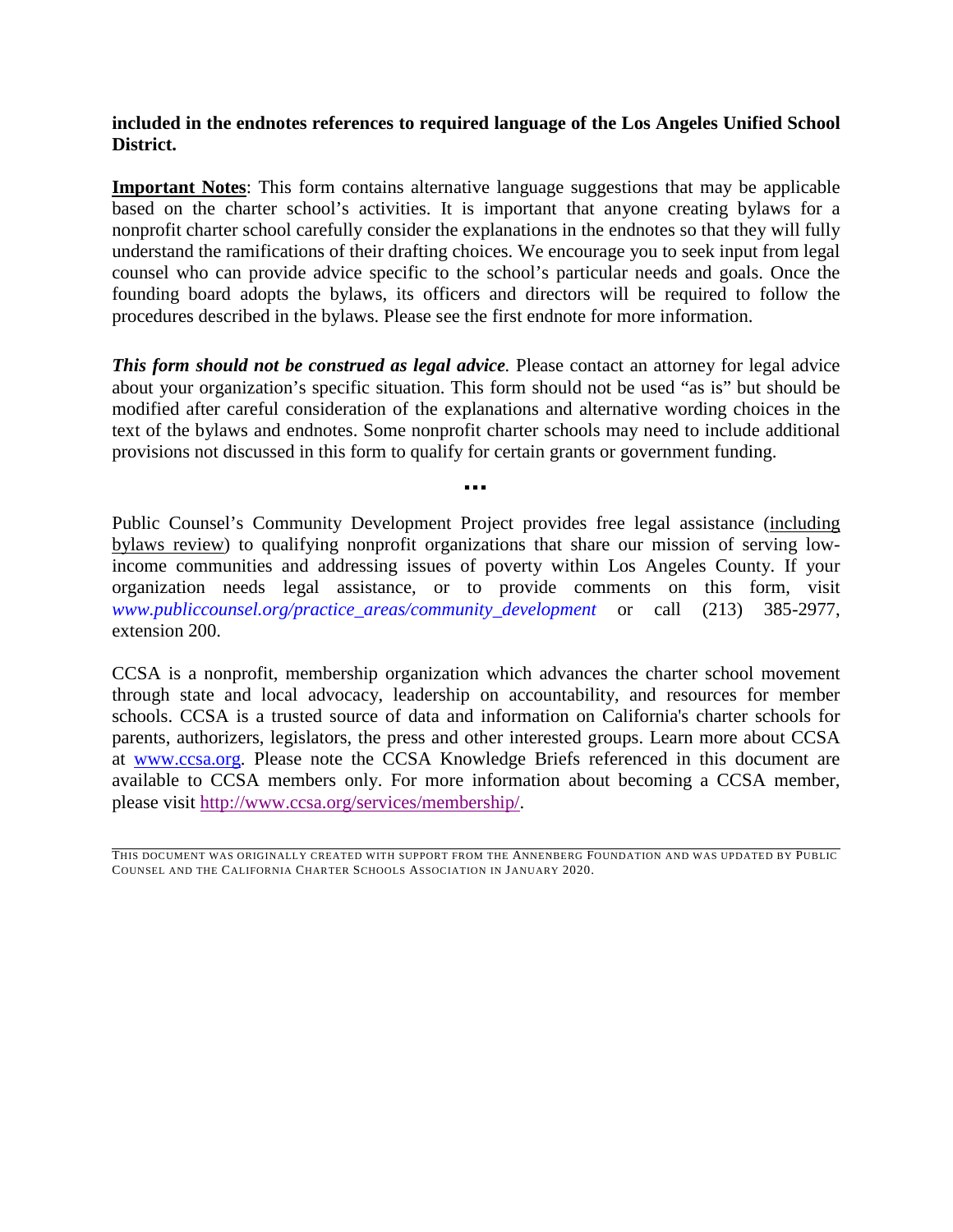# <span id="page-2-0"></span> $By laws<sup>1</sup>$  of

# **[Name of Charter School]**

A California Nonprofit Public Benefit Corporation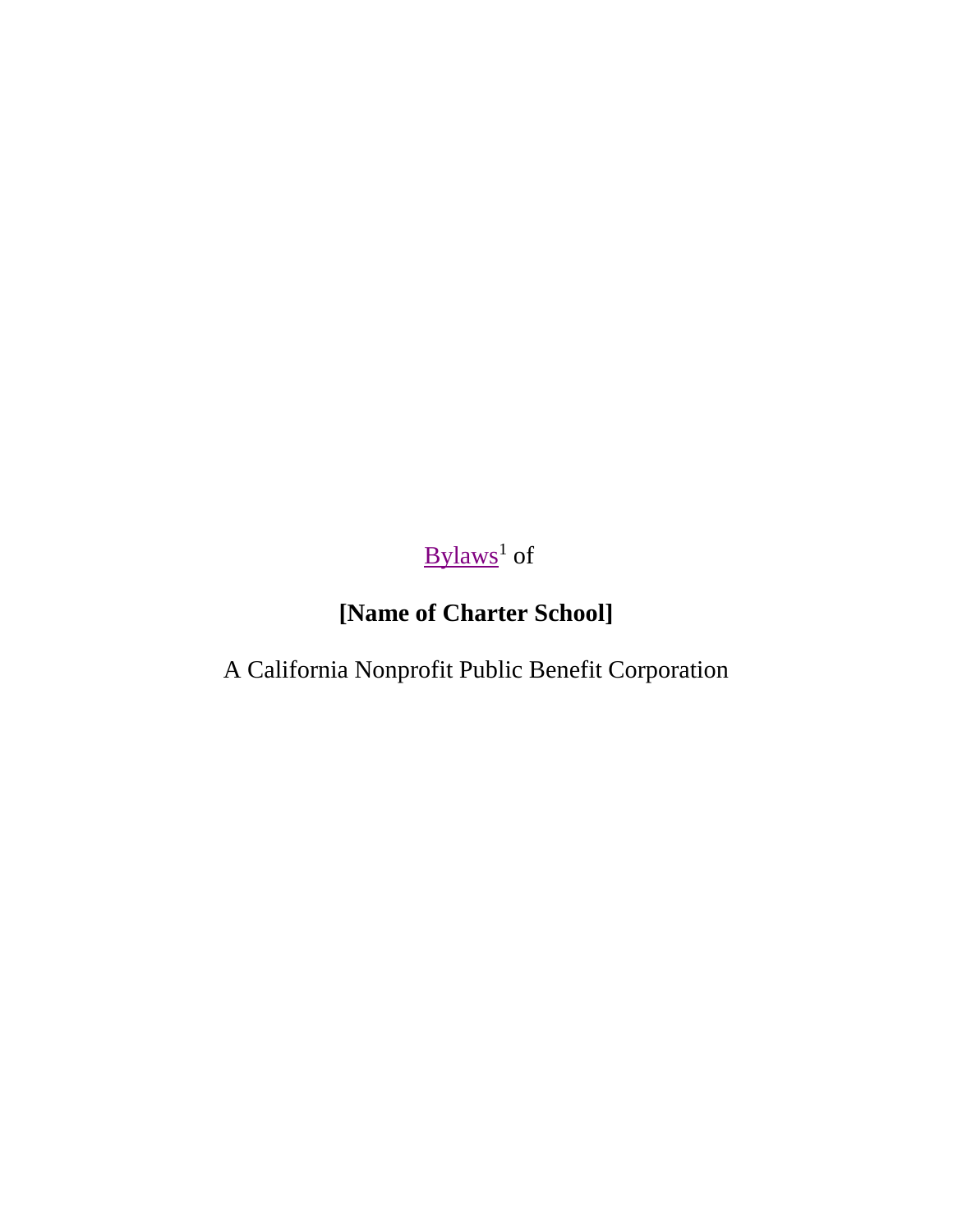# **TABLE OF CONTENTS**

| <b>ARTICLE 1</b>                                                        |  |
|-------------------------------------------------------------------------|--|
| <b>SECTION 1.1</b>                                                      |  |
| <b>ARTICLE 2</b>                                                        |  |
| <b>SECTION 2.1</b><br><b>SECTION 2.2</b>                                |  |
| <b>ARTICLE 3</b>                                                        |  |
| <b>SECTION 3.1</b><br><b>SECTION 3.2</b>                                |  |
| <b>ARTICLE 4</b>                                                        |  |
| <b>SECTION 4.1</b><br><b>SECTION 4.2</b>                                |  |
| <b>ARTICLE 5</b>                                                        |  |
| <b>SECTION 5.1</b><br><b>SECTION 5.2</b>                                |  |
| <b>ARTICLE 6</b>                                                        |  |
| <b>SECTION 6.1</b>                                                      |  |
| <b>ARTICLE 7</b>                                                        |  |
| <b>SECTION 7.1</b><br>7.1.1<br>7.1.2<br>7.1.3                           |  |
| 7.1.4<br><b>SECTION 7.2</b><br>7.2.1                                    |  |
| 7.2.2<br><b>SECTION 7.3</b><br><b>SECTION 7.4</b><br>7.4.1              |  |
| 7.4.2<br>7.4.3<br>7.4.4                                                 |  |
| 7.4.5<br>SECTION <sub>7.5</sub><br><b>SECTION 7.6</b>                   |  |
| <b>SECTION 7.7</b><br><b>SECTION 7.8</b><br><b>SECTION 7.9</b><br>7.9.1 |  |
| 7.9.2<br>7.9.3<br>SECTION 7.10                                          |  |
| 7.10.1<br>7.10.2<br>SECTION 7.11                                        |  |
| 7.11.1<br>7.11.2                                                        |  |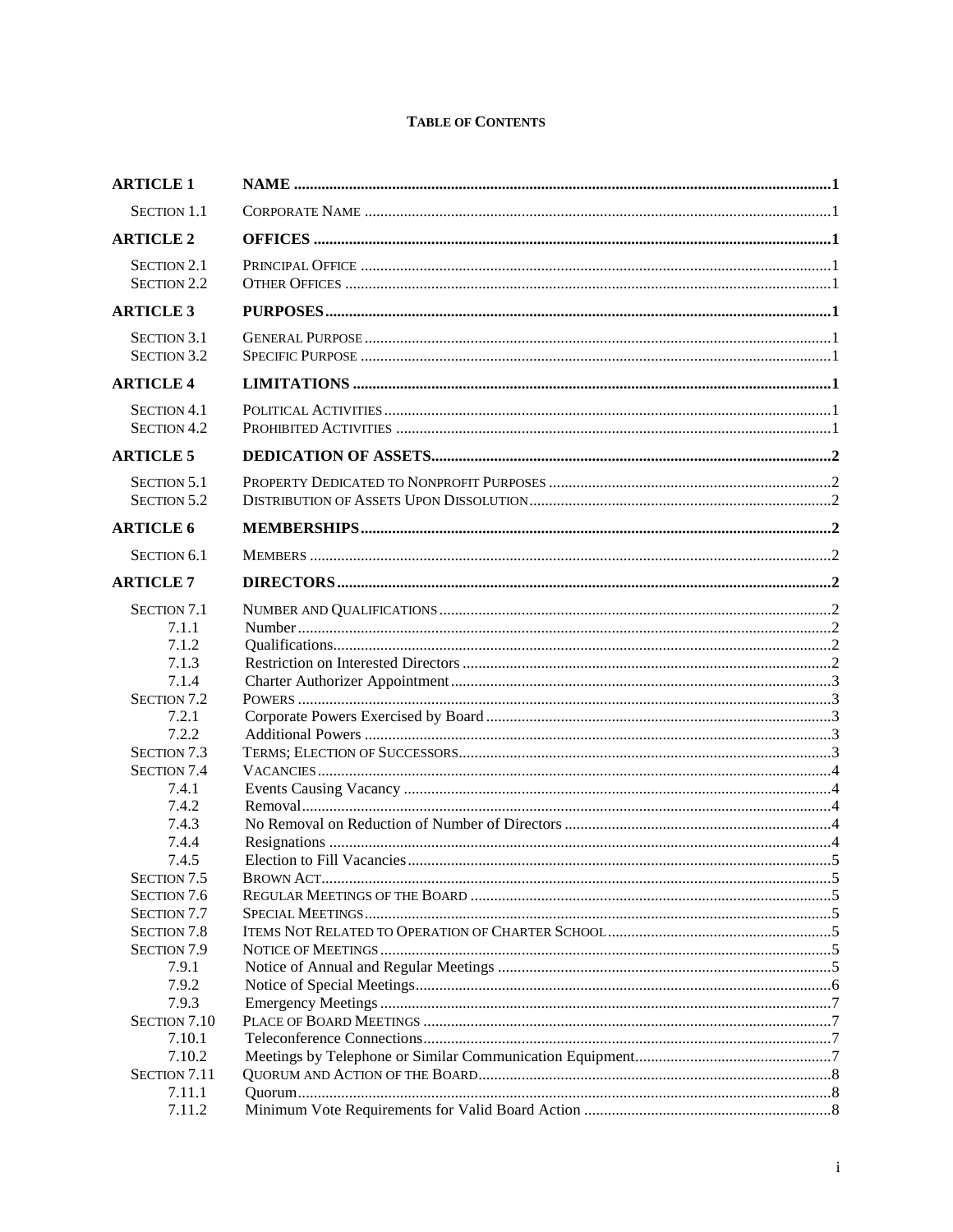| 7.11.3                 |                                                                                       |  |
|------------------------|---------------------------------------------------------------------------------------|--|
| SECTION 7.12           |                                                                                       |  |
| <b>SECTION 7.13</b>    |                                                                                       |  |
| SECTION 7.14           |                                                                                       |  |
| SECTION 7.15           |                                                                                       |  |
| SECTION 7.16           |                                                                                       |  |
| SECTION 7.17           |                                                                                       |  |
| <b>ARTICLE 8</b>       |                                                                                       |  |
| <b>SECTION 8.1</b>     |                                                                                       |  |
| <b>SECTION 8.2</b>     |                                                                                       |  |
| <b>SECTION 8.3</b>     |                                                                                       |  |
| <b>SECTION 8.4</b>     |                                                                                       |  |
| <b>SECTION 8.5</b>     |                                                                                       |  |
| <b>SECTION 8.6</b>     |                                                                                       |  |
| <b>ARTICLE 9</b>       |                                                                                       |  |
| SECTION 9.1            |                                                                                       |  |
| SECTION <sub>9.2</sub> |                                                                                       |  |
| SECTION 9.3            |                                                                                       |  |
| <b>SECTION 9.4</b>     |                                                                                       |  |
| SECTION 9.5            |                                                                                       |  |
| SECTION 9.6            |                                                                                       |  |
| 9.6.1                  |                                                                                       |  |
| 9.6.2                  |                                                                                       |  |
| 9.6.3                  |                                                                                       |  |
| 9.6.4                  |                                                                                       |  |
| 9.6.5                  |                                                                                       |  |
| 9.6.6                  |                                                                                       |  |
| SECTION 9.7            |                                                                                       |  |
| <b>SECTION 9.8</b>     |                                                                                       |  |
| 9.8.1                  |                                                                                       |  |
| 9.8.2                  |                                                                                       |  |
| <b>ARTICLE 10</b>      | <b>TRANSACTIONS BETWEEN CORPORATION AND DIRECTORS OR OFFICERS14</b>                   |  |
| <b>SECTION 10.1</b>    |                                                                                       |  |
| 10.1.1                 |                                                                                       |  |
| 10.1.2                 | Requirements to Authorize Transactions with Employees Serving as Directors 14         |  |
| <b>SECTION 10.2</b>    |                                                                                       |  |
| <b>SECTION 10.3</b>    | DUTY OF LOYALTY; CONSTRUCTION WITH ARTICLE 11; POLITICAL REFORM ACT 15                |  |
| <b>ARTICLE 11</b>      | INDEMNIFICATION OF DIRECTORS, OFFICERS, EMPLOYEES AND AGENTS15                        |  |
| <b>SECTION 11.1</b>    |                                                                                       |  |
| 11.1.1                 |                                                                                       |  |
| 11.1.2                 |                                                                                       |  |
| 11.1.3                 |                                                                                       |  |
| <b>SECTION 11.2</b>    |                                                                                       |  |
| 11.2.1                 |                                                                                       |  |
| 11.2.2                 |                                                                                       |  |
| <b>SECTION 11.3</b>    |                                                                                       |  |
| 11.3.1                 |                                                                                       |  |
| 11.3.2                 | Required Standard of Conduct for Indemnification in Third Party Proceedings 16        |  |
| <b>SECTION 11.4</b>    |                                                                                       |  |
| 11.4.1                 | Scope of Indemnification in Proceeding By or On Behalf Of the Corporation  16         |  |
| 11.4.2                 | Required Standard of Conduct for Indemnification in Proceeding By or On Behalf Of the |  |
| Corporation 16         |                                                                                       |  |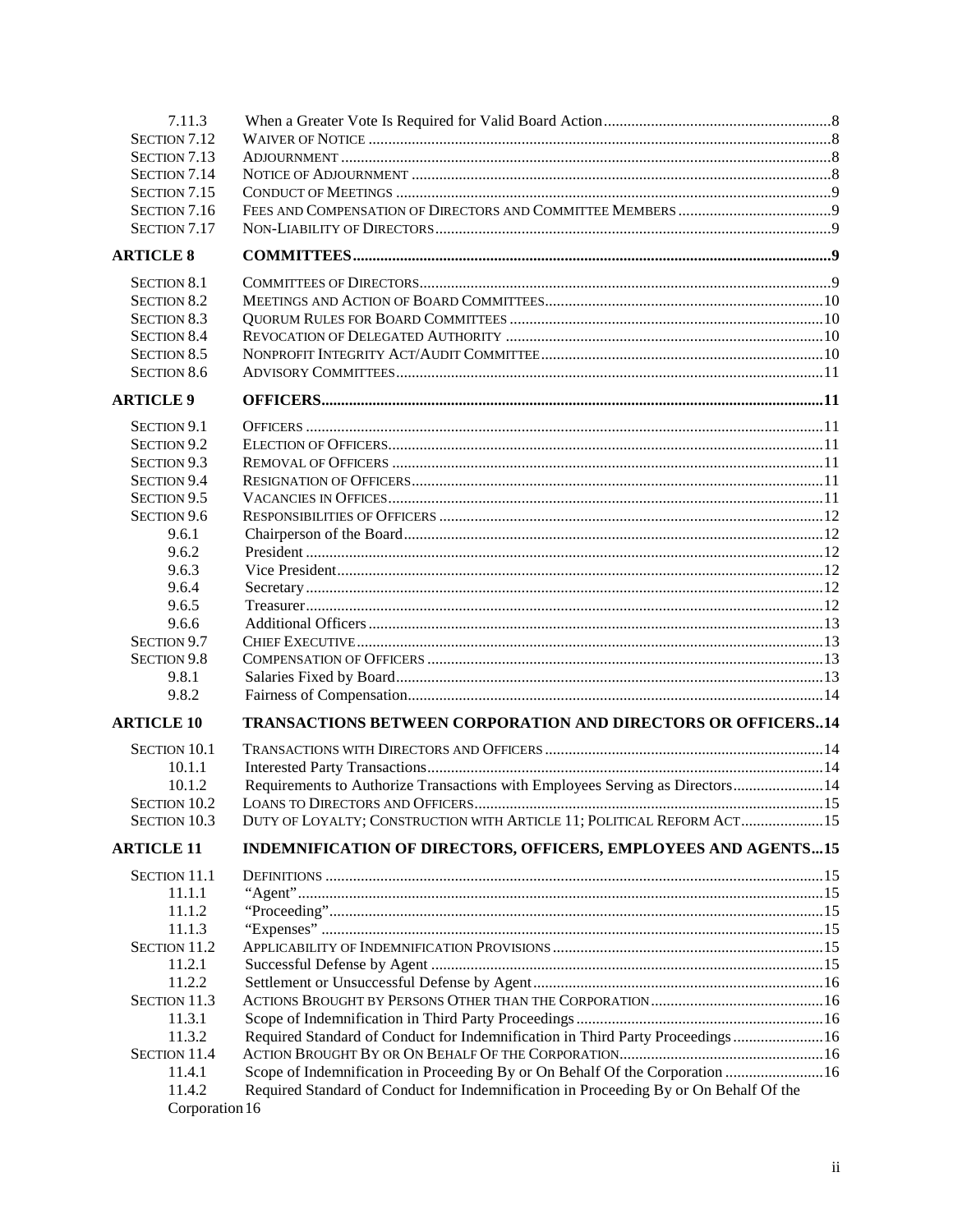| 11.4.3              |                                                                            |  |
|---------------------|----------------------------------------------------------------------------|--|
| 11.4.4              |                                                                            |  |
| SECTION 11.5        |                                                                            |  |
| SECTION 11.6        |                                                                            |  |
| SECTION 11.7        |                                                                            |  |
| <b>SECTION 11.8</b> |                                                                            |  |
| <b>SECTION 11.9</b> |                                                                            |  |
| SECTION 11.10       |                                                                            |  |
| <b>ARTICLE 12</b>   |                                                                            |  |
| <b>SECTION 12.1</b> |                                                                            |  |
| <b>SECTION 12.2</b> |                                                                            |  |
| <b>SECTION 12.3</b> |                                                                            |  |
| <b>SECTION 12.4</b> | MAINTENANCE AND INSPECTION OF FEDERAL TAX EXEMPTION APPLICATION AND ANNUAL |  |
|                     |                                                                            |  |
| <b>SECTION 12.5</b> |                                                                            |  |
| <b>SECTION 12.6</b> |                                                                            |  |
| SECTION 12.7        |                                                                            |  |
| <b>ARTICLE 13</b>   |                                                                            |  |
| <b>SECTION 13.1</b> |                                                                            |  |
| <b>SECTION 13.2</b> |                                                                            |  |
| <b>SECTION 13.3</b> |                                                                            |  |
| <b>SECTION 13.4</b> |                                                                            |  |
| <b>SECTION 13.5</b> |                                                                            |  |
| <b>ARTICLE 14</b>   |                                                                            |  |
| <b>ARTICLE 15</b>   |                                                                            |  |
| <b>SECTION 15.1</b> |                                                                            |  |
| <b>SECTION 15.2</b> |                                                                            |  |
|                     |                                                                            |  |

#### **DEFINED TERMS USED IN THIS DOCUMENT**

"Agent"- Section 11.1.1 "annual meeting" – [Section 7.6](#page-11-2) "Articles of Incorporation" – [Section 7.2](#page-9-1) "Attorney General" – Section [7.4.4](#page-10-4) "Board" – [Section 7.2.1](#page-9-1) "Brown Act"- Section 7.5 "California Nonprofit Corporation Law" – [Section 3.1](#page-7-6) "Chairperson" – Section [9.6.1](#page-18-1) "Chartering Authority Director" – Section 7.1.4 "Code" [–Section 4.2](#page-7-10) "Committees" – [Section 8.1](#page-15-4) "Corporation" – [Section 1.1](#page-7-1) "CPA"- Section 8.5 "Directors" – Section [7.1.1](#page-8-7) "e-mail" – Section 7.9.2.1 "expenses" – Section 11.1.3 "Officers" – [Section 9.1](#page-17-2)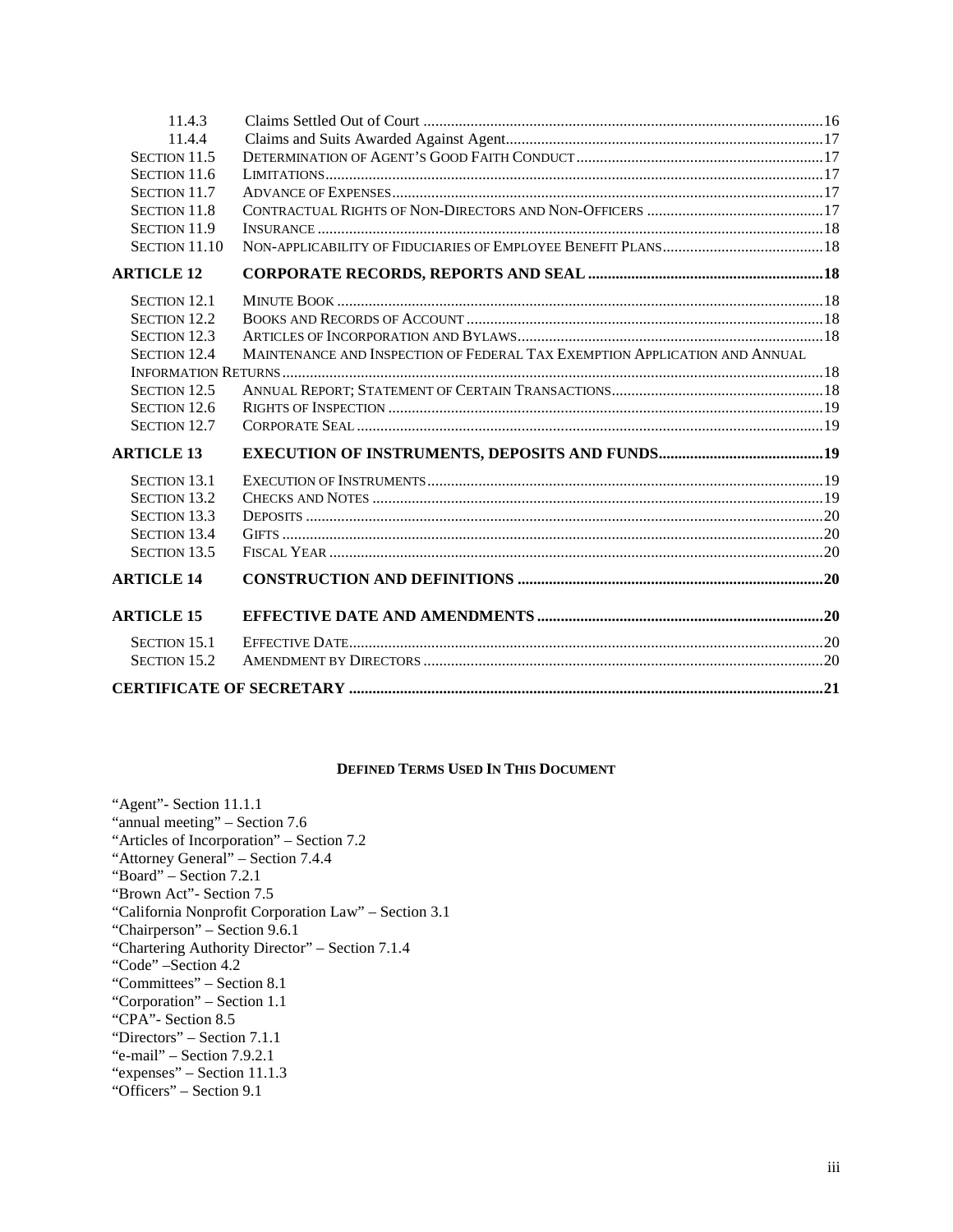"Political Reform Act" – Section 10.1 "President" – Section [9.6.2](#page-18-2) "proceeding"- Section 11.1.2 "Secretary" – Section [9.6.4](#page-18-4) "Treasurer" – Section 9.6.5 "Vice President" – Section 9.6.3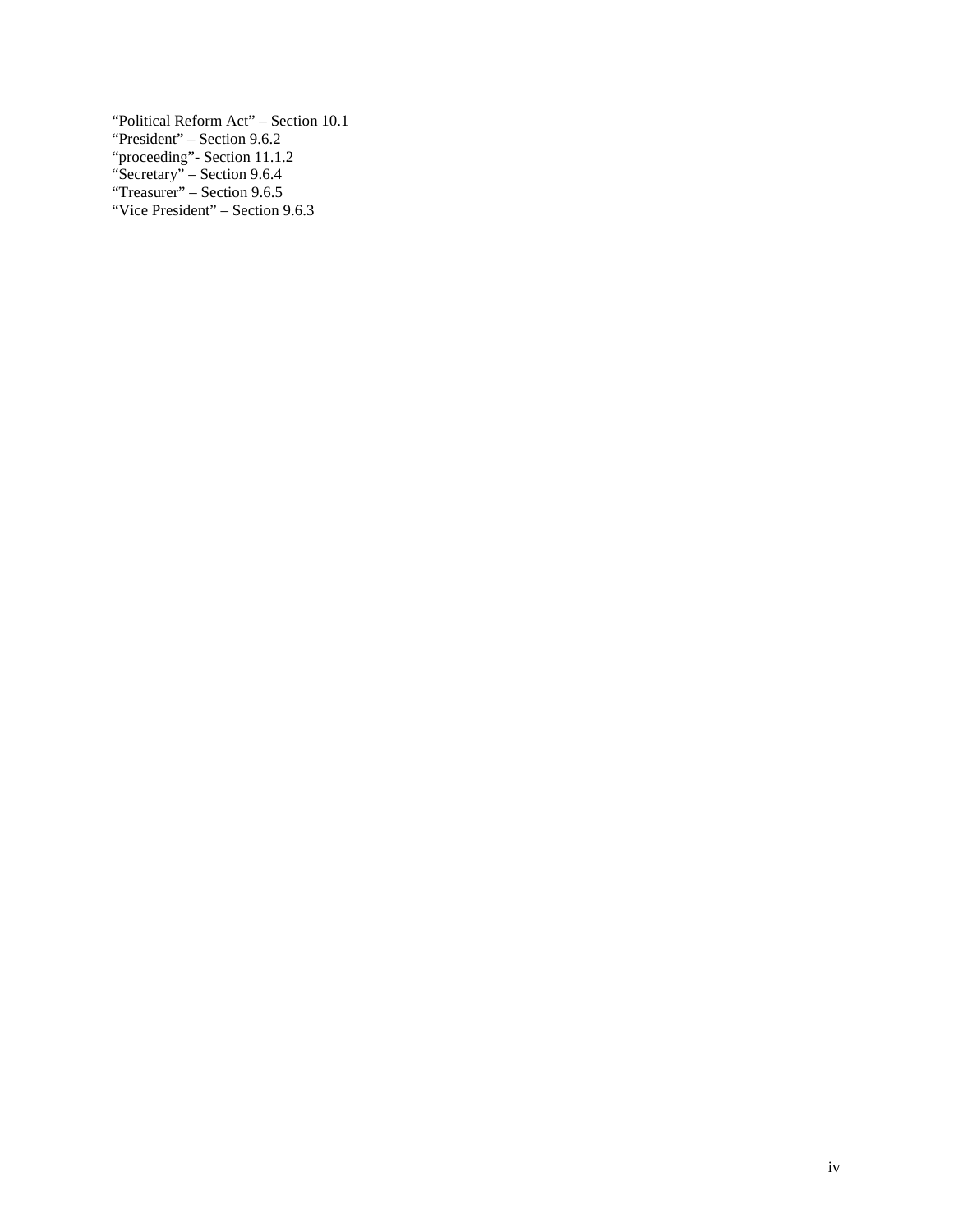# <span id="page-7-0"></span>**ARTICLE 1 NAME**

<span id="page-7-1"></span>Section 1.1 Corporate Name<sup>2</sup> The name of this corporation is **[Name of Corporation]** (the "Corporation").

#### <span id="page-7-2"></span>**ARTICLE 2 OFFICES**

#### Section 2.1 Principal Office<sup>3</sup>

<span id="page-7-4"></span><span id="page-7-3"></span>The principal office for the transaction of the business of the Corporation may be established at any place or places within or without the State of California by resolution of the Board, provided that as long as this Corporation has a valid charter petition to operate a charter school and the petition so v, Corporation shall maintain an office in the geographic boundaries of the charter authorizer.

#### Section 2.2 Other Offices<sup>4</sup> The Board may at any time establish branch or subordinate offices at any place or places where the Corporation is qualified to transact business.

#### <span id="page-7-5"></span>**ARTICLE 3 PURPOSES**

#### Section 3.1 General Purpose<sup>5</sup>

<span id="page-7-7"></span><span id="page-7-6"></span>The Corporation is a nonprofit public benefit corporation and is not organized for the private gain of any person. It is organized under the Nonprofit Corporation Law of California ("California Nonprofit Corporation Law") for *[public* **OR** *charitable* **OR** *public and charitable***]** purposes.

# Section 3.2 Specific Purpose<sup>6</sup> The specific purpose of the Corporation shall include without limitation, **[insert description].**

# <span id="page-7-8"></span>**ARTICLE 4 LIMITATIONS**

# <span id="page-7-9"></span>Section 4.1 Political Activities<sup>7</sup> The Corporation has been formed under California Nonprofit Corporation Law for the charitable purposes described in [Article 3,](#page-7-5) and it shall be nonprofit and nonpartisan. No substantial part of the activities of the Corporation shall consist of carrying on propaganda, or otherwise attempting to influence legislation, and the Corporation shall not participate in or intervene in any political campaign (including the publishing or distribution of statements) on behalf of, or in opposition to, any candidate for public office.

# Section 4.2 Prohibited Activities<sup>8</sup>

<span id="page-7-10"></span>The Corporation shall not, except in any insubstantial degree, engage in any activities or exercise any powers that are not in furtherance of the purposes described in [Article 3.](#page-7-5) The Corporation may not carry on any activity for the profit of its Officers, Directors or other persons or distribute any gains, profits or dividends to its Officers, Directors or other persons as such. Furthermore, nothing in [Article 3](#page-7-5) shall be construed as allowing the Corporation to engage in any activity not permitted to be carried on (i) by a corporation exempt from federal income tax under section  $501(c)(3)$  of the Internal Revenue Code of 1986, as amended (the "Code") or (ii) by a corporation, contributions to which are deductible under section  $170(c)(2)$  of the Code.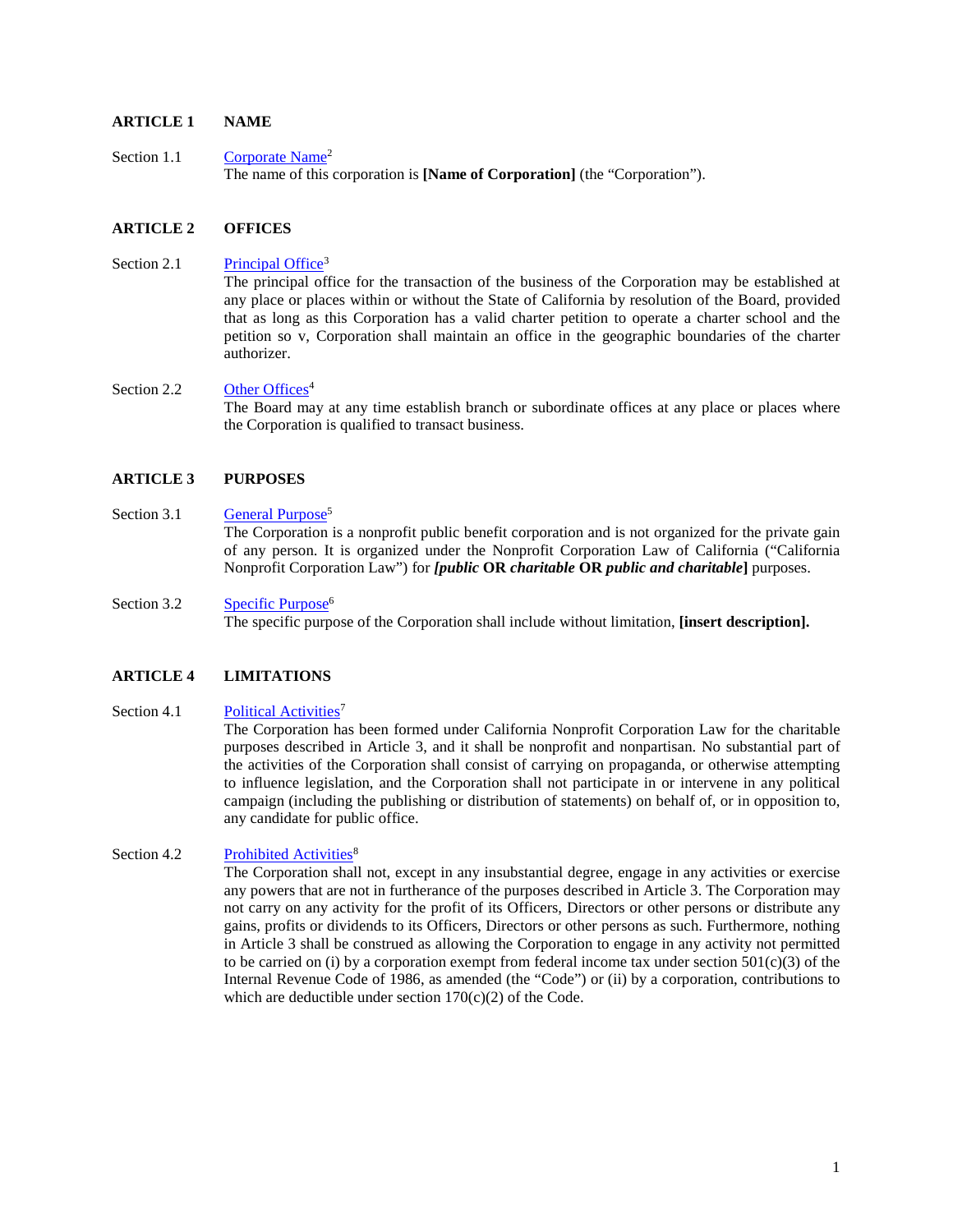# <span id="page-8-0"></span>**ARTICLE 5 DEDICATION OF ASSETS**

Section 5.1 Property Dedicated to Nonprofit Purposes<sup>9</sup>

<span id="page-8-1"></span>The property of the Corporation is irrevocably dedicated to **[insert exempt purpose(s) stated in Articles of Incorporation (e.g., "charitable," "educational," or "public")]** purposes. No part of the net income or assets of the Corporation shall ever inure to the benefit of any of its Directors or Officers, or to the benefit of any private person, except that the Corporation is authorized and empowered to pay reasonable compensation for services rendered and to make payments and distributions in furtherance of the purposes set forth in [Article 3](#page-7-5) hereof.

<span id="page-8-2"></span>Section 5.2 Distribution of Assets Upon Dissolution<sup>10</sup> Upon the dissolution or winding up of the Corporation, its assets remaining after payment, or provision for payment, of all debts and liabilities of the Corporation shall be distributed to a nonprofit fund, foundation, or corporation which is organized and operated exclusively for **[insert exempt purpose(s) stated in Articles of Incorporation (e.g., "charitable," "educational," or**  "**public")**] purposes and which has established its tax exempt status under Section  $501(c)(3)$  of the Code.

#### <span id="page-8-3"></span>**ARTICLE 6 MEMBERSHIPS**

#### Section  $6.1$  Members<sup>11</sup>

<span id="page-8-5"></span><span id="page-8-4"></span>The Corporation shall have no members within the meaning of section 5056 of the California Nonprofit Corporation Law.

# **ARTICLE 7 [DIRECTORS1](#page-32-1)2**

Section 7.1 Number and Qualifications<sup>13</sup>

#### <span id="page-8-7"></span>7.1.1 Number

<span id="page-8-6"></span>*[The authorized number of directors of the Corporation ("Directors") shall be not less than [\_\_\_\_\_\_\_\_\_\_] or more than [\_\_\_\_\_\_\_\_\_\_]; the exact authorized number to be fixed, within these limits, by resolution of the Board.]* 

#### OR

*[The authorized number of directors of the Corporation ("Directors") shall be [\_\_\_\_\_\_\_\_\_\_\_].]*

OR

<span id="page-8-8"></span>*[The authorized number of directors of the Corporation ("Directors") shall be determined by the following method: [\_\_\_\_\_\_\_\_\_\_\_\_\_\_\_].]*

7.1.2 Oualifications<sup>14</sup> *[\[Insert any specific qualifications for serving on the Board\]](#page-34-2)15*

# 7.1.3 Restriction on Interested Directors<sup>16</sup>

<span id="page-8-11"></span><span id="page-8-10"></span><span id="page-8-9"></span>Only 49 % of the Board of Directors may be "interested." An interested person is (i) any person compensated by the Corporation for services rendered to it within the previous 12 months, whether as a full or part-time officer or other employee, independent contractor, or otherwise, or (ii) any brother, sister, ancestor, descendant, spouse, brother-in-law, sister-in-law, son-in-law, daughter-in-law, mother-in-law, or father-in-law of any such person. Any violation of this paragraph shall not affect the validity or enforceability of transactions entered into by the Corporation.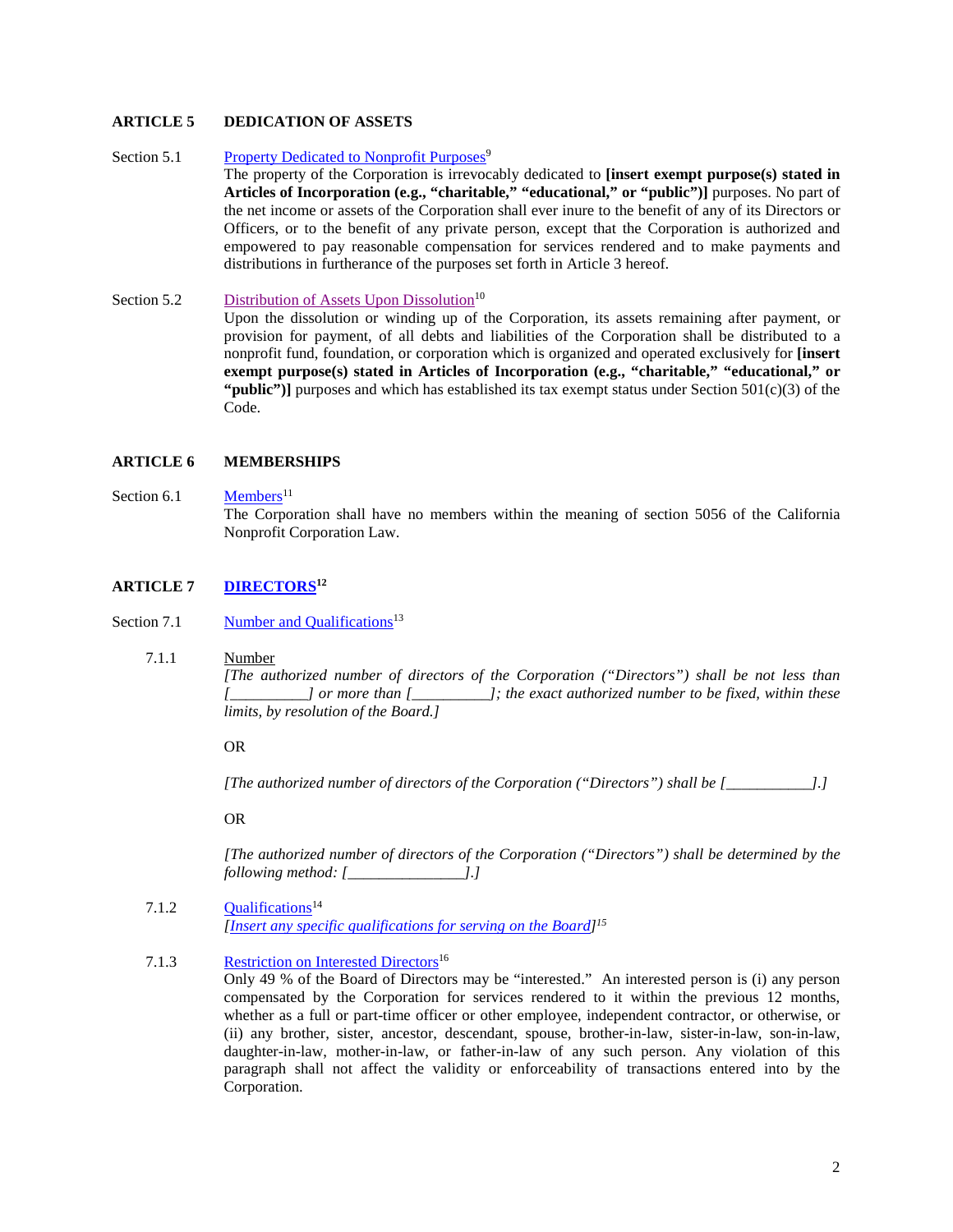Notwithstanding the foregoing, at all times that the Corporation has a valid charter petition to operate a charter school, none of the Directors may have a prohibited financial interest as defined by California Government Code Section 1090 *et seq*., except that an employee of the charter school may serve as a Director of the Corporation so long as he or she abstains from voting on, or influencing or attempting to influence another Director regarding, all matters uniquely affecting that Director's employment, as allowed by Education Code Section 47604.1.

# 7.1.4 [Charter Authorizer](#page-35-1) Appointment<sup>17</sup>

<span id="page-9-0"></span>Pursuant to California Education Code Section 47604(b), as long as the Corporation has a valid charter petition to operate a charter school, the governing board of the charter authorizer shall have the right, at any time and from time to time, to appoint one director (the "Charter Authorizer Director") to the board of Directors, upon request and in accordance with the Corporation's election process. All references in these Bylaws to "Director" shall include any Charter Authorizer Director unless otherwise specifically stated.

# <span id="page-9-1"></span>Section 7.2 Powers

# 7.2.1 Corporate Powers Exercised by Board<sup>18</sup>

<span id="page-9-2"></span>Subject to the provisions of the Articles of Incorporation of the Corporation (the "Articles of Incorporation"), California Nonprofit Corporation Law and any other applicable laws, the business and affairs of the Corporation shall be managed, and all corporate powers shall be exercised, by or under the direction of the Board of Directors (the "Board"). The Board may delegate the management of the activities of the Corporation to any person or persons, management company or committee however composed, provided that the activities and affairs of the Corporation shall be managed and all corporate powers shall be exercised under the ultimate direction of the Board.

# <span id="page-9-3"></span>7.2.2 Additional Powers

Without prejudice to its general powers, but subject to the same limitations set forth above, the Board shall have the following powers in addition to any other powers enumerated in these Bylaws and permitted by law:

- (a) To select and remove all of the officers, agents and employees of the Corporation; to prescribe powers and duties for them which are not inconsistent with law, the Corporation's Articles of Incorporation or these Bylaws; to fix their compensation; and to require security from them for faithful service.
- (b) To conduct, manage and control the affairs and activities of the Corporation and to make such rules and regulations therefor which are not inconsistent with law, the Corporation's Articles of Incorporation or these Bylaws;
- (c) To adopt, make and use a corporate seal and to alter the form of the seal from time to time;
- (d) To borrow money and incur indebtedness for the purposes of the Corporation, and to cause to be executed and delivered therefor, in the corporate name, promissory notes, bonds, debentures, deeds of trust, mortgages, pledges, hypothecations and other evidences of debt and securities therefor; and
- (e) To carry out such other duties as are described in any approved charter petition and the Charter Schools Act of 1992 (Education Code Section 47600 *et seq.*).

# Section 7.3 Terms; Election of Successors<sup>19</sup>

<span id="page-9-5"></span><span id="page-9-4"></span>*[Alternative 1: Directors shall be elected at each annual meeting of the Board for [\_\_\_\_\_\_] year terms by the affirmative vote of a majority of the Directors then in office and in attendance at the meeting, assuming a quorum is present. Each Director, including a Director elected to fill a vacancy, shall hold office until the expiration of the term for which he or she was elected and until the [election and qualification of a successor,](#page-36-2) or until that Director's earlier resignation or*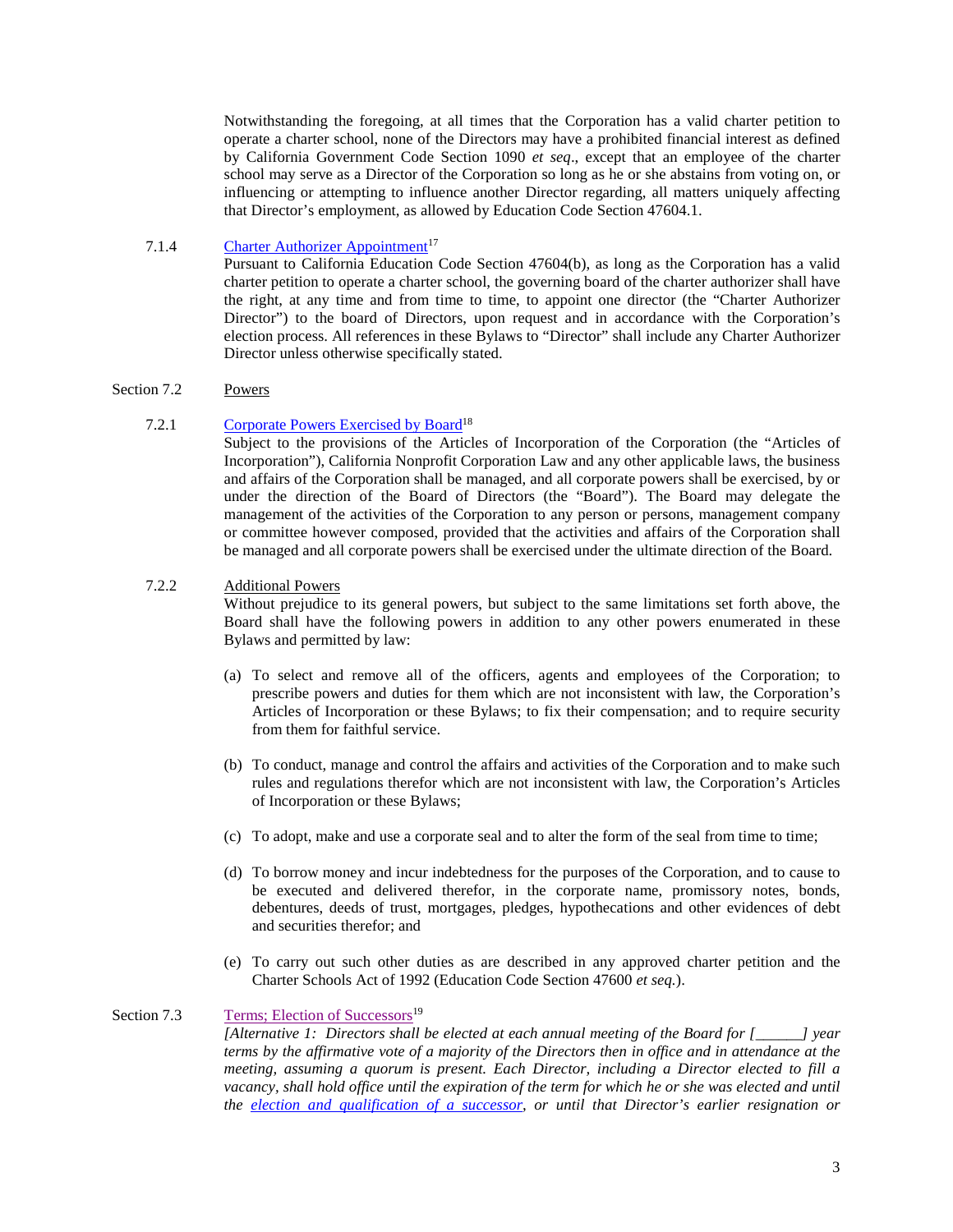*removal in accordance with these Bylaws and California Nonprofit Corporation Law. 20 By resolution, the Board may arrange for terms to be staggered.]*

OR

<span id="page-10-5"></span>*[Alternative 2 [\(Staggered Terms\)](#page-36-3):21 Directors shall be elected at the annual meeting of the Board by the affirmative vote of a majority of the Directors then in office and in attendance at the meeting, assuming quorum is present. At the first annual meeting, the Directors shall be divided into [three] approximately equal groups and designated by the Board to serve one, two, or three year terms. Thereafter, the term of office of each Director shall be [three] years. Each Director, including a Director elected to fill a vacancy, shall hold office until the expiration of the term for which he or she was elected and until the election and qualification of a successor, or until that Director's earlier resignation or removal in accordance with these Bylaws and California Nonprofit Corporation Law.]*

#### <span id="page-10-0"></span>Section 7.4 Vacancies

#### 7.4.1 Events Causing Vacancy<sup>22</sup>

<span id="page-10-1"></span>A vacancy or vacancies on the Board shall be deemed to exist on the occurrence of the following: (i) the death, resignation, or removal of any Director; (ii) whenever the number of authorized Directors is increased; or (iii) the failure of the Board, at any meeting at which any Director or Directors are to be elected, to elect the full authorized number of Directors.

### $7.4.2$  Removal<sup>23</sup>

<span id="page-10-2"></span>The Board may by resolution declare vacant the office of a Director who has been declared of unsound mind by an order of court, or convicted of a felony, or found by final order or judgment of any court to have breached a duty under California Nonprofit Corporation Law.

*[The Board may by resolution declare vacant the office of a Director who fails to attend (#) [consecutive] Board meetings [during any calendar year] unless the absences are due to mitigating factors that have been previously disclosed to and approved by the Board.]*

*[The Board may, by a majority vote of the Directors who meet all of the required qualifications to be a Director set forth in Section [7.1.2,](#page-8-8) declare vacant the office of any Director who fails or ceases to meet any required qualification that was in effect at the beginning of that Director's current term of office.]*

Directors, other than Charter Authorizer Director, may be removed without cause by a majority of Directors then in office. If a Charter Authorizer Director is appointed pursuant to Section 7.1.4, then the governing board of the charter authorizer may remove that Director at any time, with or without cause.

# 7.4.3 No Removal on Reduction of Number of Directors<sup>24</sup>

<span id="page-10-3"></span>No reduction of the authorized number of Directors shall have the effect of removing any Director before that Director's term of office expires unless the reduction also provides for the removal of that specified Director in accordance with these Bylaws and California Nonprofit Corporation Law.

# 7.4.4 Resignations<sup>25</sup>

<span id="page-10-4"></span>Except as provided in this Section [7.4.4,](#page-10-4) any Director may resign by giving written notice to the Chairperson, the President, the Secretary, or the Board. The resignation shall be effective when the notice is given unless the notice specifies a later time for the resignation to become effective. No Director may resign if the Corporation would then be left without a duly elected Director or Directors in charge of its affairs, except upon notice to the California Attorney General (the "Attorney General").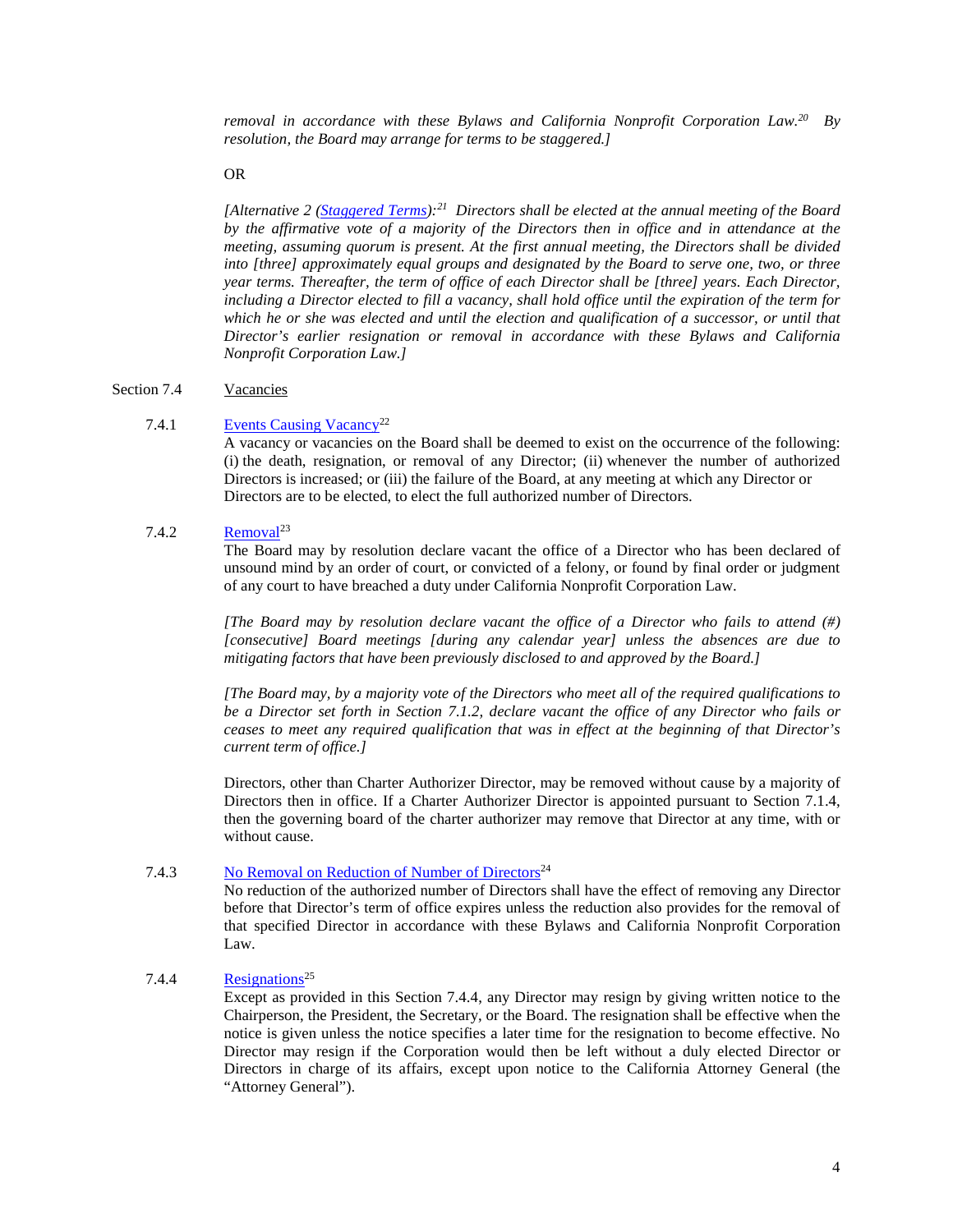#### 7.4.5 Election to Fill Vacancies<sup>26</sup>

<span id="page-11-0"></span>If there is a vacancy on the Board, including a vacancy created by the removal of a Director, the Board may fill such vacancy by electing an additional Director as soon as practicable after the vacancy occurs. If the number of Directors then in office is less than a quorum, additional directors may be elected to fill such vacancies by (i) the affirmative vote of a majority of the Directors in office at a meeting held according to notice or waivers complying with section 5211 of the California Nonprofit Corporation Law, or (ii) a sole remaining Director. Furthermore, if the Director whose office is vacant was the Charter Authorizer Director, then the charter authorizer may appoint a Charter Authorizer Director to fill the vacancy.

Each Director elected to fill a vacancy shall hold office until the expiration of the term of the replaced Director, and until the election and qualification of a successor, or until that Director's earlier resignation or removal in accordance with these Bylaws and California Nonprofit Corporation Law.

#### Section 7.5 Brown  $Act^{27}$

<span id="page-11-1"></span>Notwithstanding anything in these Bylaws to the contrary, at all times that the Corporation has a valid charter petition to operate a charter school, all meetings of the Board and its standing committees shall be called, noticed and held in accordance with the Brown Act, as said Act may be amended from time to time (the "Brown Act").

# Section 7.6 [Regular Meetings](#page-38-3) of the Board<sup>28</sup>

<span id="page-11-2"></span>Each year, the Board shall hold at least one meeting, at a time and place fixed by the Board, for the purposes of election of Directors, appointment of Officers, review and approval of the corporate budget and transaction of other business. This meeting is sometimes referred to in these Bylaws as the "annual meeting." *[Can insert date and time of annual meetings here: e.g., "The annual meetings shall be held on the third Wednesday of May at 4 p.m.]*. Other regular meetings of the Board may be held at such time and place as the Board may fix from time to time by resolution.

#### Section 7.7 Special Meetings<sup>29</sup>

<span id="page-11-3"></span>*[Alternative 1: A Special meeting of the Board for any lawful purpose or purposes may be called at any time by the Chairperson, or the President, or the Vice President (if any), or the Secretary, or any two Directors.]*

#### OR

*[Alternative 2: Special meetings of the Board for any lawful purpose or purposes may be called at any time by the President or a majority of Directors.]*

OR

*[Alternative 3: Insert separate method of calling meetings]*

# Section 7.8 Items Not Related to Operation of Charter School<sup>30</sup>

<span id="page-11-4"></span>At all times that the Corporation has a valid charter petition to operate a charter school, a Regular or Special meeting of the board to discuss items related to the operation of the charter school shall not include the discussion of any item regarding an activity of the Board that is unrelated to the operation of the charter school.

#### <span id="page-11-5"></span>Section 7.9 Notice of Meetings

#### 7.9.1 Notice of Annual and Regular Meetings<sup>31</sup>

<span id="page-11-6"></span>At least seventy-two (72) hours before an annual meeting or a regular meeting, the Board, or its designee, shall post an agenda containing a brief general description of each item of business to be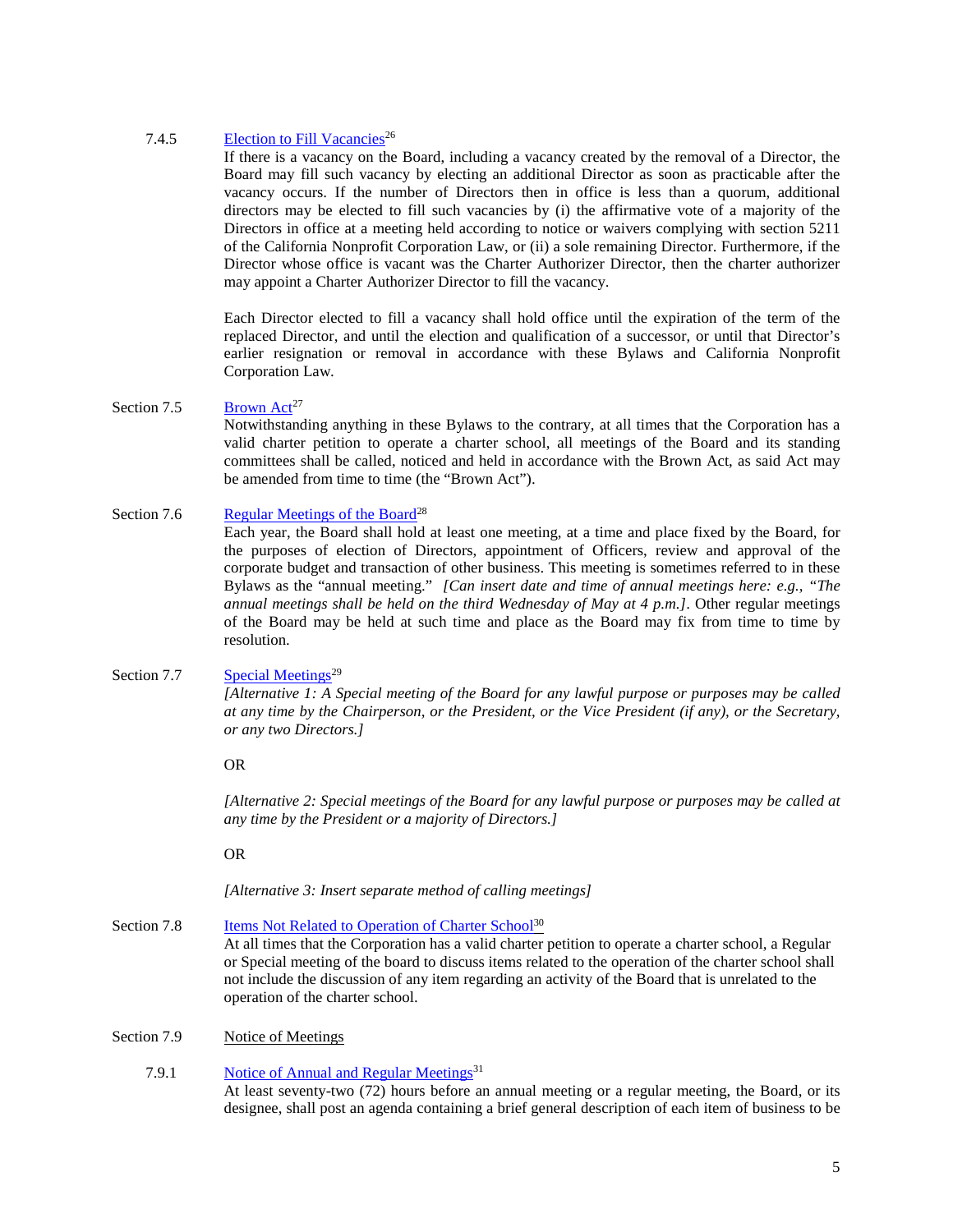transacted or discussed at the meeting, including items to be discussed in closed session. A brief general description of an item generally need not exceed twenty (20) words. The agenda shall specify the time and location of the meeting and shall be posted in a location that is freely accessible to members of the public, as well as on either the Corporation's or the charter school's website, if any. The posting of the agenda and the contents of the agenda shall be in accordance with Section 54954.2 of the Brown Act. No action or discussion shall be undertaken at any annual or regular meeting on any item not appearing on the posted agenda, except as set forth in Section 54954.2 of the Brown Act.

# 7.9.2 Notice of Special Meetings<sup>32</sup>

#### <span id="page-12-0"></span>7.9.2.1 Manner of Giving Notice<sup>33</sup>

<span id="page-12-1"></span>Notice of the time and place of all regular and special meetings shall be given to each Director by one of the following methods:

- (a) Personal Delivery of written notice;
- (b) First-class mail, postage paid;
- (c) Telephone, including a voice messaging system or other system or technology designed to record and communicate messages; or
- (d) Facsimile, electronic mail ("e-mail") or other means of electronic transmission if the recipient has consented to accept notices in this manner.

All such notices shall be given or sent to the Director's address, phone number, facsimile number or e-mail address as shown on the records of the Corporation.

<span id="page-12-2"></span>Notice of the time and place of all regular and special meetings shall be [given to](#page-39-2)  [members of the public in the following ways:](#page-39-2)

- (a) Posting on the charter school's website, if any;
- (b) Written notice to each local newspaper of general circulation and radio or television station requesting notice;
- <span id="page-12-3"></span>(c) Posting in a location freely accessible to members of the public.<sup>34</sup>

# 7.9.2.2 Time Requirements<sup>35</sup>

Notices of special meetings of the Board of Directors sent by first-class mail shall be deposited in the United States mail at least three (3) days before the time set for the meeting. Notices given by personal delivery, telephone, or electronic transmission shall be delivered, telephoned, or transmitted at least twenty four (24) hours before the time set for the meeting. In addition to the foregoing, notice of the meeting shall comply with Section 54956 of the Brown Act, and the call of the meeting and notice shall also be posted at least twenty four (24) hours prior to the special meeting in a location that is freely accessible to members of the public.

#### 7.9.2.3 Notice Contents<sup>36</sup>

<span id="page-12-4"></span>The call and notice of a special meeting of the Board shall state the time and place of the special meeting and the business to be transacted or discussed. No other business shall be considered at the special meeting. The notice of a special meeting shall comply with the requirements for special meetings set forth in the Brown Act.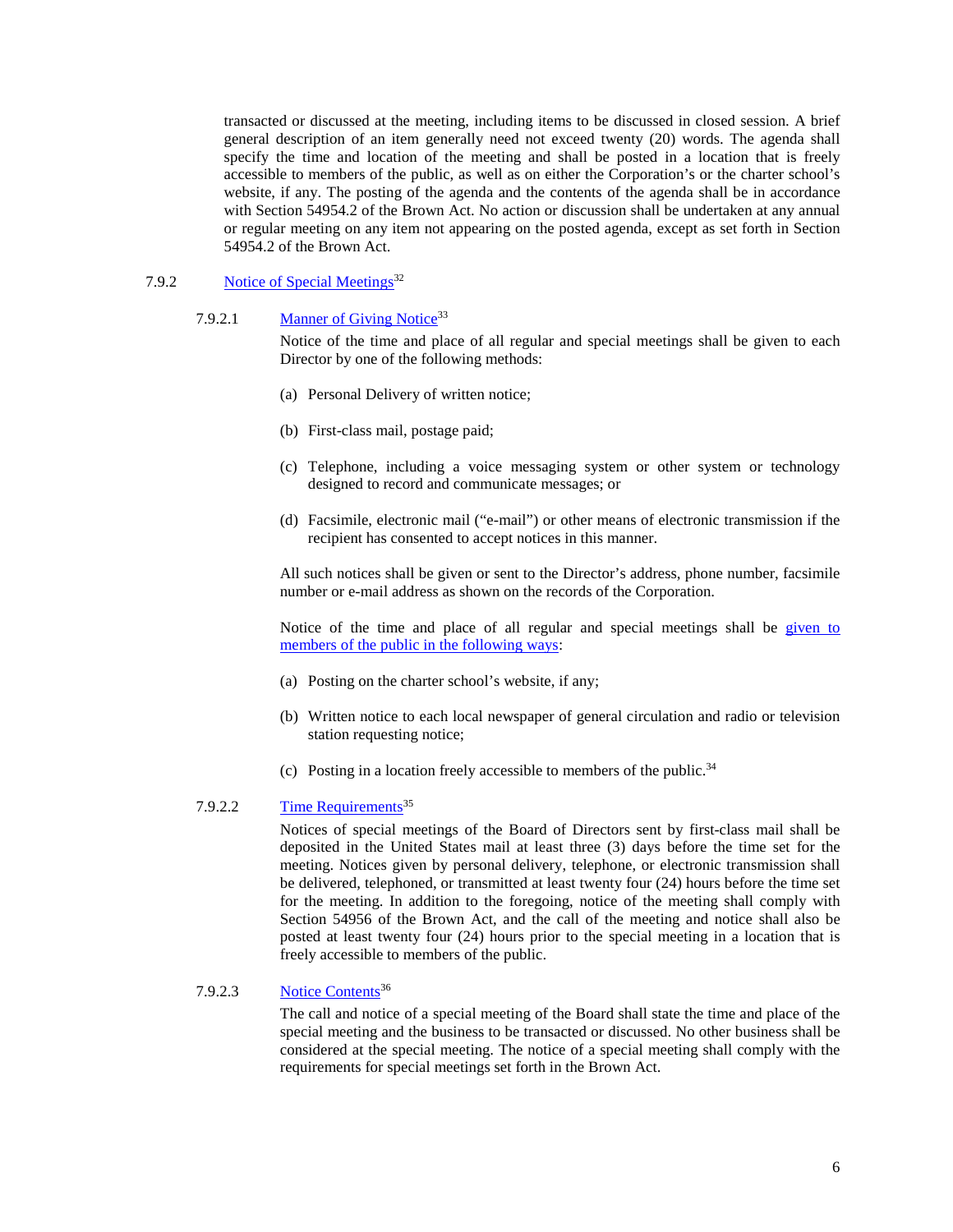#### 7.9.3 Emergency Meetings<sup>37</sup>

<span id="page-13-0"></span>If there is an "emergency situation," as defined in Section 54956.5 of the Brown Act, involving matters upon which prompt action is necessary due to the disruption or threatened disruption of public facilities, the Board may hold an emergency meeting without complying with either the 24 hour posting requirement of Section 54956 of the Brown Act or both of the notice and posting requirements. The emergency meeting must be noticed and held in compliance with Section 54956.5 of the Brown Act.

#### Section 7.10 Place of Board Meetings<sup>38</sup>

<span id="page-13-1"></span>Regular and special meetings of the Board may be held at any place that has been designated in the notice of the meeting, or, if not stated in the notice or, if there is no notice, designated by resolution of the Board. If the place of a regular or special meeting is not designated in the notice or fixed by a resolution of the Board, it shall be held at the principal office of the Corporation. Notwithstanding the foregoing, at all times that the Corporation has a valid charter petition to operate a charter school all meetings of the Board shall be held at any place within the geographic boundaries of the county in which the school is located, unless a location outside the county is authorized by Section 54954 of the Government Code and the meeting complies with Section 54961 of the Government Code.. [*Optional: If the Corporation has a valid charter petition to operate two or more charter schools in different counties or to operate a nonclassroom-based charter school that does not have a facility, all meetings of the Board shall be held at any place within the geographic boundaries of the county in which the greatest number of pupils who are enrolled in the charter schools or charter school resides, unless authorized by Section 5954 of the Government Code and the meeting complies with Section 54961 of the Government Code.*]

#### 7.10.1 Teleconference Connections<sup>39</sup>

<span id="page-13-2"></span>A two-way teleconference location shall be stablished at each schoolsite [*Optional: and each resource center*]. [*Optional: If the Corporation has a valid charter petition to operate two or more charter schools in different counties, the Board of Directors shall audio record, video record, or*  both, all the governing board meetings and post the recordings on each charter school's internet *website.]*

#### 7.10.2 Meetings by Telephone or Similar Communication Equipment<sup>40</sup>

<span id="page-13-3"></span>A teleconference meeting is a meeting in which one or more Directors attend the meeting from a remote location via telephone or other electronic means, transmitting audio or audio/video. Any meeting may be held by conference telephone or other communications equipment permitted by California Nonprofit Corporation Law, and all Directors shall be deemed to be present in person at such meeting as long as all Directors participating in the meeting can communicate with one another and all other requirements of California Nonprofit Corporation Law are satisfied. Such meeting must also be noticed and conducted in compliance with Section 54953(b) of the Brown Act, including without limitation the following:

- (a) At a minimum, a quorum of the Board shall participate in the teleconference meeting from locations within the school's jurisdiction;
- (b) All votes taken during a teleconference meeting shall be by roll call;
- (c) The Board shall post agendas at all teleconference locations with each such location being identified in the notice and agenda of the meeting;
- <span id="page-13-4"></span>(d) All locations where a Director participates in a teleconference meeting [must be fully](#page-40-2)  [accessible to members of the public and shall be listed on the agenda;](#page-40-2)<sup>41</sup>
- (e) Members of the public must be able to hear what is said during the meeting and shall be provided with an opportunity to address the Board directly at each teleconference location; and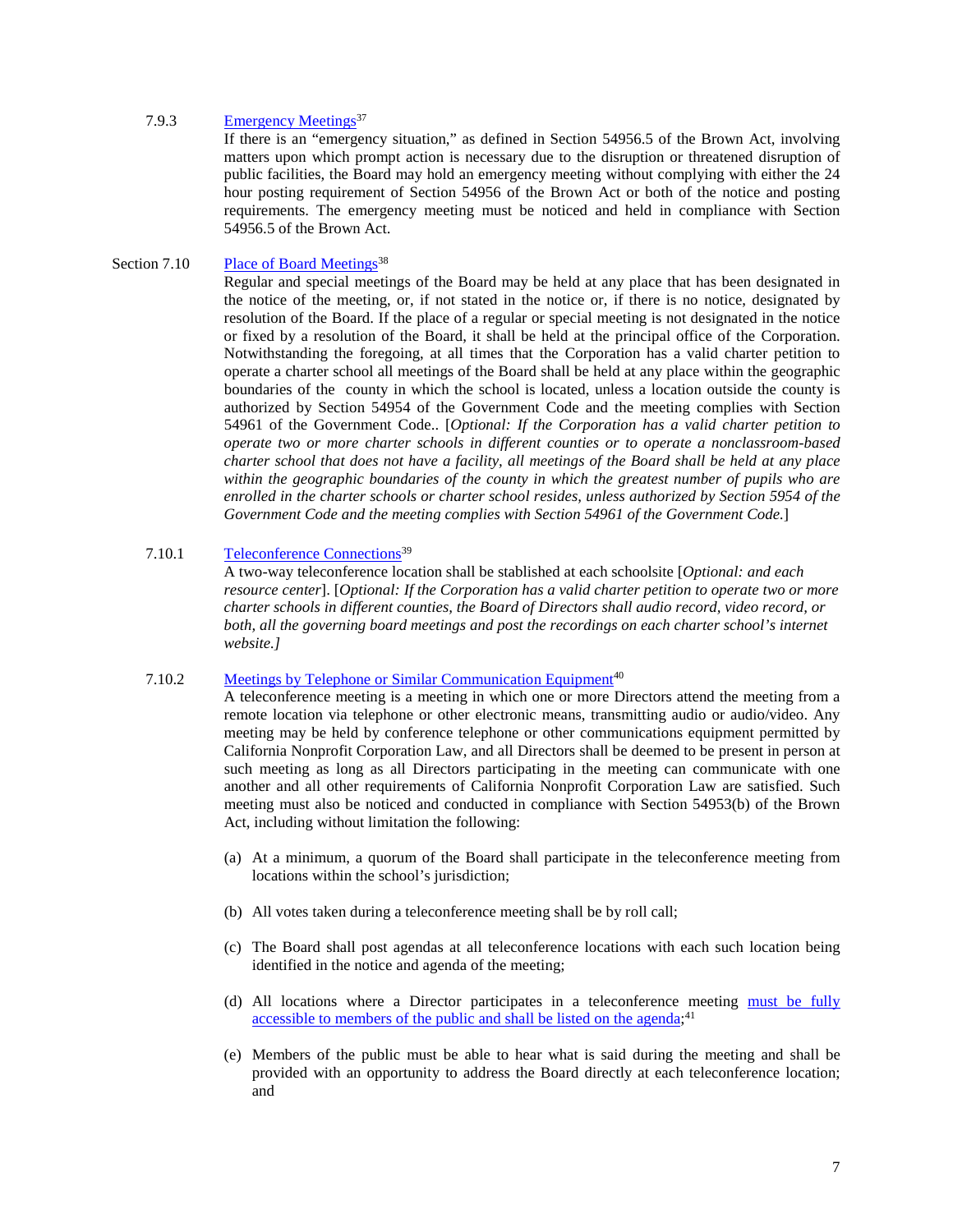- <span id="page-14-7"></span>(f) The agenda shall indicate that members of the public attending a meeting conducted via teleconference [need not give their name when entering the conference call.](#page-40-3)<sup>42</sup>
- <span id="page-14-9"></span><span id="page-14-0"></span>Section 7.11 Quorum and Action of the Board

#### $7.11.1$   $Quorum<sup>43</sup>$

<span id="page-14-1"></span>A majority of Directors then in office (but no fewer than two Directors or one-fifth of the authorized number in Section [7.1.1,](#page-8-7) whichever is greater) shall constitute a quorum for the [transaction of business, except to adjourn as provided in](#page-40-5) [Section 7.12.](#page-14-5)

#### <span id="page-14-2"></span>7.11.2 Minimum Vote Requirements for Valid Board Action<sup>44</sup>

<span id="page-14-8"></span>Every act taken or decision made by a vote of the majority of the Directors present at a meeting duly held at which a quorum is present is the act of the Board, unless a greater number is expressly required by California Nonprofit Corporation Law, the Articles of Incorporation or these Bylaws. A meeting at which a quorum is initially present but due to the withdrawal of Directors, is no longer present, may not transact business; those Directors present may either (a) elect to continue as a committee or (b) adjourn to a future date. Directors may not vote by proxy.

#### 7.11.3 When a Greater Vote Is Required for Valid Board Action<sup>45</sup>

<span id="page-14-3"></span>The following actions shall require a vote by a majority of all Directors then in office in order to be effective:

- (a) Creation of, and appointment to, Committees (but not advisory committees) as described in [Section 8.1;](#page-15-4)
- (b) Removal of a Director without cause as described in Section [7.4.2;](#page-10-2) and
- (c) Indemnification of Directors as described in [Article 11.](#page-21-2)
- <span id="page-14-4"></span>(d) Approving a Transaction with an Employee Serving as Director described in [Article 10.1](#page-20-1).2.

#### Section 7.12 Waiver of Notice<sup>46</sup>

Notice of a meeting need not be given to any Director who, either before or after the meeting, signs a written waiver of notice, a consent to holding the meeting, or an approval of the minutes of the meeting. The waiver of notice or consent does not need to specify the purpose of the meeting. All waivers, consents, and approvals shall be filed with the corporate records or made a part of the minutes of the meeting. Also, notice of a meeting is not required to be given to any Director who attends the meeting without protesting before or at its commencement about the lack of adequate notice. Directors can protest the lack of notice only by presenting a written protest to the Secretary either in person, by first-class mail addressed to the Secretary at the principal office of the Corporation as contained on the records of the Corporation as of the date of the protest, or by facsimile addressed to the facsimile number of the Corporation as contained on the records of the Corporation as of the date of the protest. Notwithstanding the foregoing, the public notice of a [meeting required by these Bylaws can never be waived.](#page-41-1)

#### <span id="page-14-5"></span>Section 7.13  $\qquad$  Adjournment<sup>47</sup>

A majority of the Directors present, whether or not constituting a quorum, may adjourn any meeting to another time and place.

# Section 7.14 Notice of Adjournment<sup>48</sup>

<span id="page-14-6"></span>Notice of the time and place of holding an adjourned meeting need not be given, unless the meeting is adjourned for more than 24 hours, in which case personal notice of the time and place shall be given before the time of the adjourned meeting to the Directors who were not present at the time of the adjournment. Notice of any adjournment shall be given in accordance with Section 54955 of the Brown Act.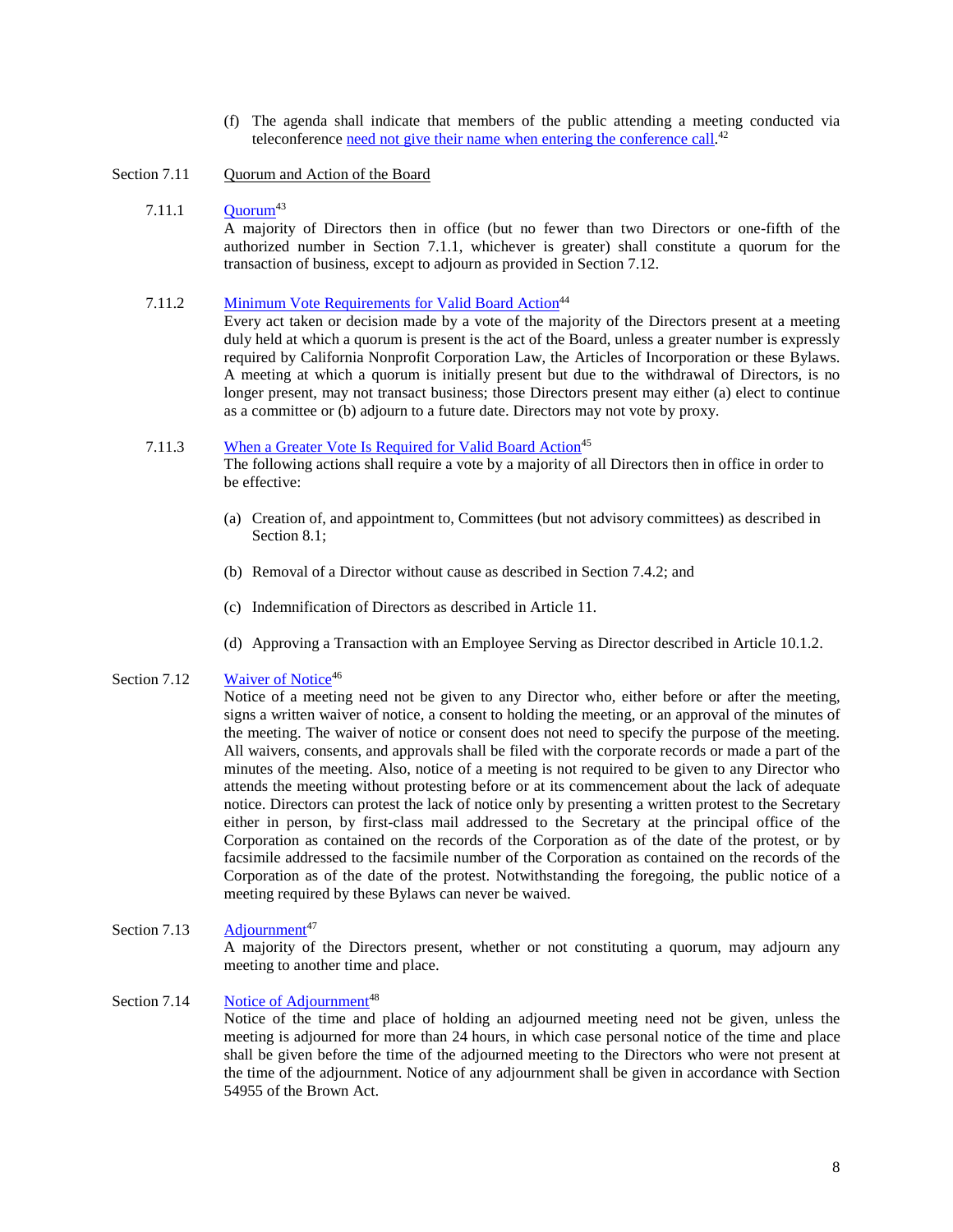#### Section 7.15 Conduct of Meetings<sup>49</sup>

<span id="page-15-0"></span>Meetings of the Board shall be presided over by the Chairperson, or, if there is no Chairperson or the Chairperson is absent, the President or, if the President and Chairperson are both absent, by the Vice President (if any) or, in the absence of each of these persons, by a chairperson of the meeting, chosen by a majority of the Directors present at the meeting. The Secretary shall act as secretary of all meetings of the Board, provided that, if the Secretary is absent, the presiding officer shall appoint another person to act as secretary of the meeting. Meetings shall be governed by rules of procedure as may be determined by the Board from time to time, insofar as such rules are not inconsistent with or in conflict with these Bylaws, with the Articles, or with any provisions of law applicable to the Corporation.

Per the Brown Act, the Board must publicly report any action taken and the vote or abstention on that action of each member present for the action and this information should also be noted in the minutes of each meeting.

# Section 7.16 [Fees and Compensation of Directors](#page-42-0) and Committee Members<sup>50</sup>

<span id="page-15-2"></span><span id="page-15-1"></span>The Corporation shall not pay any compensation to Directors and committee members for services rendered to the Corporation as Directors and committee members, except that Directors and committee members may be reimbursed for expenses incurred in the performance of their duties to the Corporation, in reasonable amounts as approved by the Board.

# Section 7.17 **Non-Liability of Directors**<sup>51</sup> The Directors shall not be personally liable for the debts, liabilities, or other obligations of the Corporation.

# <span id="page-15-3"></span>**ARTICLE 8 COMMITTEES**

#### Section 8.1 Committees of Directors<sup>52</sup>

<span id="page-15-4"></span>The Board may, by resolution adopted by a majority of the Directors then in office, create one or more Board Committees ("Committees"), including an executive committee, each consisting of two or more Directors, and no persons who are not Directors, to serve at the discretion of the Board. Any Committee, to the extent provided in the resolution of the Board and allowed by law, may be given the authority of the Board except that no Committee may:

- (a) approve any action for which the California Nonprofit Corporation Law also requires approval of the members or approval of a majority of all members;
- (b) fill vacancies on the Board or in any Committee which has the authority of the Board;
- (c) fix compensation of the Directors for serving on the Board or on any Committee;
- (d) amend or repeal Bylaws or adopt new Bylaws;
- (e) amend or repeal any resolution of the Board which by its express terms is not so amendable or repealable;
- (f) appoint any other Committees or the members of these Committees;
- (g) expend corporate funds to support a nominee for Director after more persons have been nominated than can be elected; or
- (h) approve any transaction (i) between the Corporation and one or more of its Directors or (ii) between the Corporation and any entity in which one or more of its Directors have a material financial interest.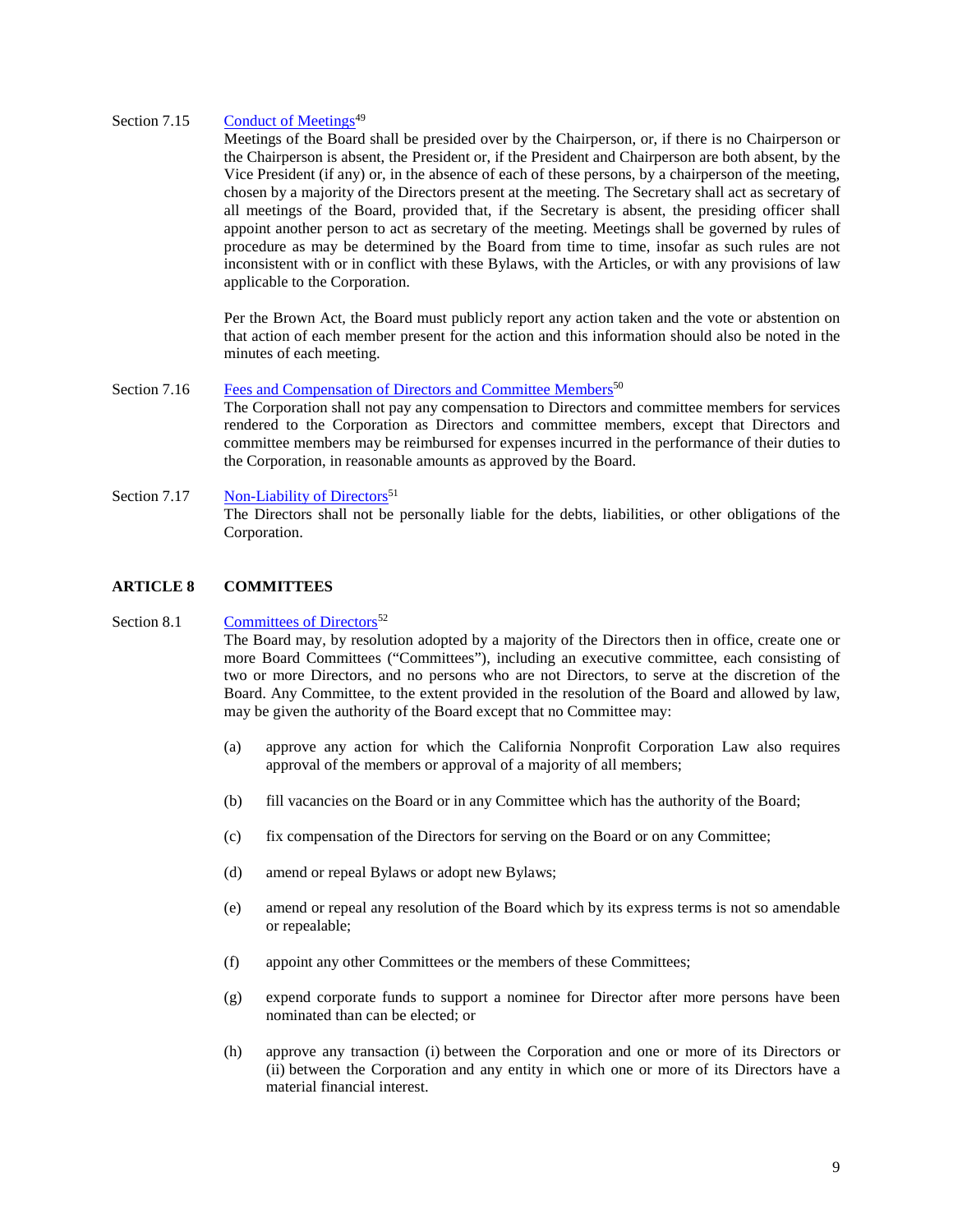In addition to the Committees described above, the Board may also from time to time appoint one or more ad hoc committees, each consisting of two or more Directors and may also include nonvoting advisors, to serve at the pleasure of the Board. Unlike a standing committee, an ad hoc committee shall have a specific task to accomplish and shall be disbanded upon accomplishment of that task.

#### Section 8.2 Meetings and Action of Board Committees<sup>53</sup>

<span id="page-16-0"></span>Meetings and action of Committees shall be governed by, and held and taken in accordance with, the provisions of [Article 7](#page-8-5) concerning meetings of Directors, with such changes in the context of [Article 7](#page-8-5) as are necessary to substitute the Committee and its members for the Board and its members, except that the time for regular meetings of Committees may be determined by resolution of the Board, and special meetings of Committees may also be called by resolution of the Board. Provided that if less than a quorum of the Board is in attendance at a meeting of an ad hoc committee, meetings of an ad hoc committee shall not be subject to the rules set forth in these Bylaws for notice and posting of the agenda in compliance with the Brown Act. Minutes shall be kept of each meeting of any Committee and shall be filed with the corporate records. The Committee shall report to the Board from time to time as the Board may require. The Board may adopt rules for the governance of any Committee not inconsistent with the provisions of these Bylaws. In the absence of rules adopted by the Board, the Committee may adopt such rules.

# Section 8.3 Quorum Rules for Board Committees<sup>54</sup>

<span id="page-16-1"></span>A majority of the Committee members shall constitute a quorum for the transaction of Committee business, except to adjourn. A majority of the Committee members present, whether or not constituting a quorum, may adjourn any meeting to another time and place. Every act taken or decision made by a majority of the Committee members present at a meeting duly held at which a quorum is present shall be regarded as an act of the Committee, subject to the provisions of the California Nonprofit Corporation Law relating to actions that require a majority vote of the entire Board.

# <span id="page-16-4"></span><span id="page-16-2"></span>Section 8.4 Revocation of Delegated Authority<sup>55</sup> The Board may, at any time, revoke or modify any or all of the authority that the Board has delegated to a Committee, increase or decrease (but not below two) the number of members of a Committee, and fill vacancies in a Committee from the members of the Board.

#### Section 8.5 Nonprofit Integrity Act/Audit Committee<sup>56</sup>

<span id="page-16-3"></span>In any fiscal year in which the Corporation receives or accrues gross revenues of two million dollars or more (excluding grants from, and contracts for services with, governmental entities for which the governmental entity requires an accounting of the funds received), the Board shall (i) prepare annual financial statements using generally accepted accounting principles that are audited by an independent certified public accountant ("CPA") in conformity with generally accepted auditing standards; (ii) make the audit available to the Attorney General and to the public on the same basis that the [Internal Revenue Service Form 990 is required to be made available;](#page-45-0) and (iii) appoint an Audit Committee. <sup>57</sup>

<span id="page-16-5"></span>The Audit Committee shall not include paid or unpaid staff or employees of the Corporation, including, if staff members or employees, the President or chief executive officer or the Treasurer or chief financial officer (if any). If there is a finance committee, members of the finance committee shall constitute less than 50% of the membership of the Audit Committee and the chairperson of the Audit Committee shall not be a member of the finance committee. Subject to the supervision of the Board, the Audit Committee shall:

- (a) make recommendations to the Board on the hiring and firing of the CPA;
- (b) confer with the CPA to satisfy Audit Committee members that the financial affairs of the Corporation are in order;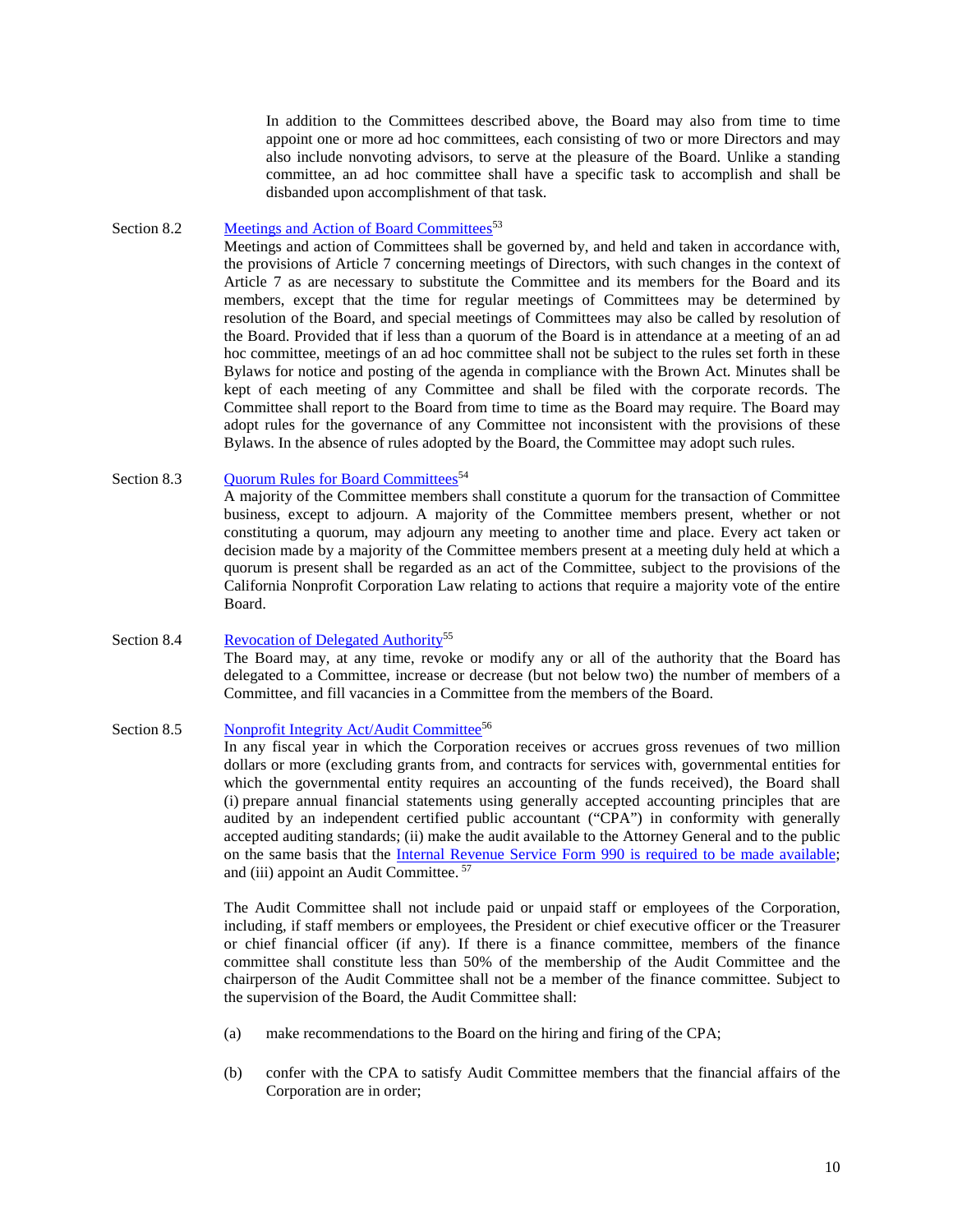- (c) approve non-audit services by the CPA and ensure such services conform to standards in the Yellow Book issued by the United States Comptroller General; and
- (d) if requested by the Board, negotiate the CPA's compensation on behalf of the Board.

# Section 8.6 Advisory Committees<sup>58</sup>

<span id="page-17-0"></span>The Board may create one or more advisory committees to serve at the pleasure of the Board (the action to create such advisory committees must be made pursuant to Brown Act requirements, meaning at a publicly noticed meeting with the item on the agenda). Appointments to such advisory committees need not, but may, be Directors. The Board shall appoint and discharge advisory committee members. All actions and recommendations of an advisory committee shall require ratification by the Board before being given effect. These advisory committee meetings are not subject to the notice and posting requirements of the Brown Act so long as the committee is comprised solely of board members; consists of less than the number of board members who, if present at a meeting, would be able to make a decision; has a defined purpose and a time frame to accomplish that purpose; and is advisory.

# **ARTICLE 9 [OFFICERS5](#page-46-0)9**

#### Section 9.1  $\qquad \qquad$  Officers<sup>60</sup>

<span id="page-17-7"></span><span id="page-17-2"></span><span id="page-17-1"></span>The officers of the Corporation ("Officers") shall be either a President or a Chairperson, or both, a Secretary, and a Treasurer or chief financial officer, or both. Other than the Chairperson, these persons [may, but need not be, selected from among the Directors.](#page-46-2)<sup>61</sup> The Board shall have the power to designate additional Officers, including a Vice President, who also need not be Directors, with such duties, powers, titles and privileges as the Board may fix, including such Officers as may be appointed in accordance with Section 9.6.6. Any number of offices may be held by the same person, except that the Secretary, the Treasurer and the chief financial officer (if any) may not serve concurrently as either the President or the Chairperson.

# <span id="page-17-3"></span>Section 9.2 Election of Officers<sup>62</sup> The Officers, except those appointed in accordance with Section 9.6.6, shall be elected by the Board at the annual meeting of the Corporation for a term of one year, and each shall serve at the discretion of the Board until his or her successor shall be elected, or his or her earlier resignation or removal. Officers may be elected for **[\_\_]** consecutive terms.

- <span id="page-17-4"></span>Section 9.3 Removal of Officers<sup>63</sup> Subject to the rights, if any, of an Officer under any contract of employment, any Officer may be removed, with or without cause, (i) by the Board, at any regular or special meeting of the Board, or at the annual meeting of the Corporation, or (ii) by an Officer on whom such power of removal may be conferred by the Board.
- <span id="page-17-5"></span>Section 9.4 Resignation of Officers Any Officer may resign at any time by giving written notice to the Corporation. Any resignation shall take effect at the date of the receipt of that notice or at any later time specified in that notice; and, unless otherwise specified in that notice, the acceptance of the resignation shall not be necessary to make it effective. Any resignation is without prejudice to the rights, if any, of the Corporation under any contract to which the Officer is a party.

# <span id="page-17-6"></span>Section 9.5 Vacancies in Offices A vacancy in any office because of death, resignation, removal, disqualification, or any other cause shall be filled in the manner prescribed in these Bylaws for regular appointments to that office, provided that such vacancies shall be filled as they occur and not on an annual basis. In the event of a vacancy in any office other than the President or one appointed in accordance with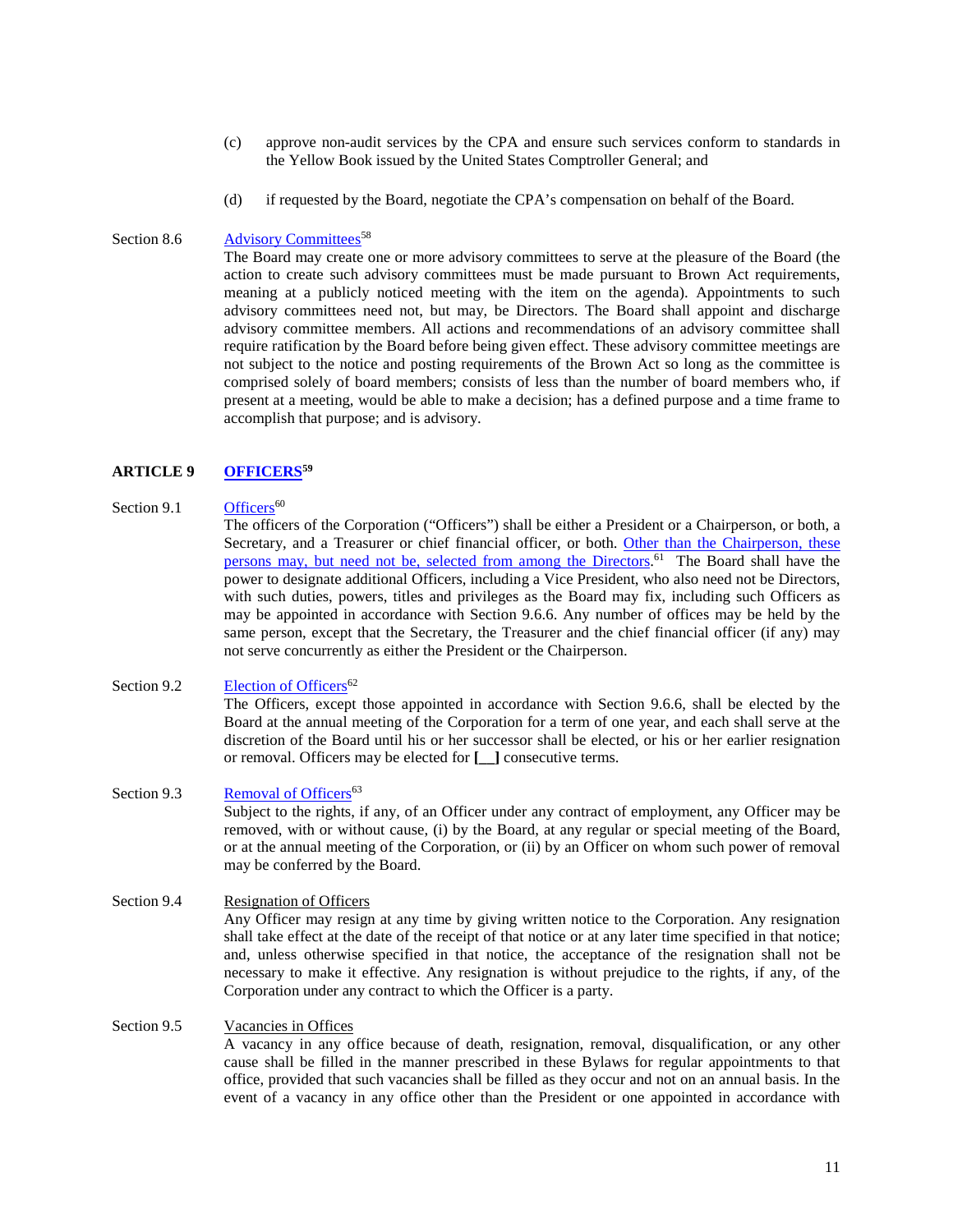Section 9.6.6, such vacancy shall be filled temporarily by appointment by the President, or if none, by the Chairperson, and the appointee shall remain in office for 60 days, or until the next regular meeting of the Board, whichever comes first. Thereafter, the position can be filled only by action of the Board.

#### <span id="page-18-0"></span>Section 9.6 Responsibilities of Officers

# 9.6.1 Chairperson of the Board<sup>64</sup>

<span id="page-18-1"></span>The chairperson of the Board (the "Chairperson"), if any, shall be a Director and shall preside at meetings of the Board and exercise and perform such other powers and duties as may from time to time be assigned to him by the Board or prescribed by these Bylaws. If the Board designates both a Chairperson and a President, the Board shall, by resolution, establish the specific duties carried by each position.

#### 9.6.2 President<sup>65</sup>

<span id="page-18-2"></span>The president of the Corporation (the "President") shall, if there is no Chairperson, or in the Chairperson's absence, preside at meetings of the Board and exercise and perform such other powers and duties as may from time to time be assigned to him by the Board or prescribed by these Bylaws. If no other person is designated as the chief executive, the President shall, in addition, be the chief executive and shall have the powers and duties prescribed in [Section 9.7.](#page-19-1) 

# 9.6.3 Vice President<sup>66</sup>

<span id="page-18-3"></span>The vice president of the Corporation (the "Vice President") shall, in the absence or disability of the President, perform all the duties of the President and, when so acting, have all the powers of and be subject to all the restrictions upon, the President. The Vice President shall have such other powers and perform such other duties as may be prescribed by the Board.

#### <span id="page-18-4"></span>9.6.4 Secretary

The secretary of the Corporation (the "Secretary") shall attend to the following:

# 9.6.4.1 **Bylaws**

<span id="page-18-6"></span>The Secretary shall certify and keep or cause to be kept at the principal office of the Corporation the original or a copy of these Bylaws as amended to date.

# 9.6.4.2 Minute  $Book<sup>67</sup>$

The Secretary shall keep or cause to be kept a minute book as described in [Section 12.1.](#page-24-3)

# 9.6.4.3 Notices

The Secretary shall give, or cause to be given, notice of all meetings of the Board in accordance with these Bylaws.

# 9.6.4.4 Corporate Records

Upon request, the Secretary shall exhibit or cause to be exhibited at all reasonable times to any Director, or to his or her agent or attorney, these Bylaws and the minute book.

# 9.6.4.5 Corporate Seal and Other Duties

The Secretary shall keep or cause to be kept the seal of the Corporation, if any, in safe custody, and shall have such other powers and perform such other duties incident to the office of Secretary as may be prescribed by the Board or these Bylaws.

# 9.6.5 Treasurer<sup>68</sup>

<span id="page-18-5"></span>The treasurer of the Corporation (the "Treasurer") shall attend to the following: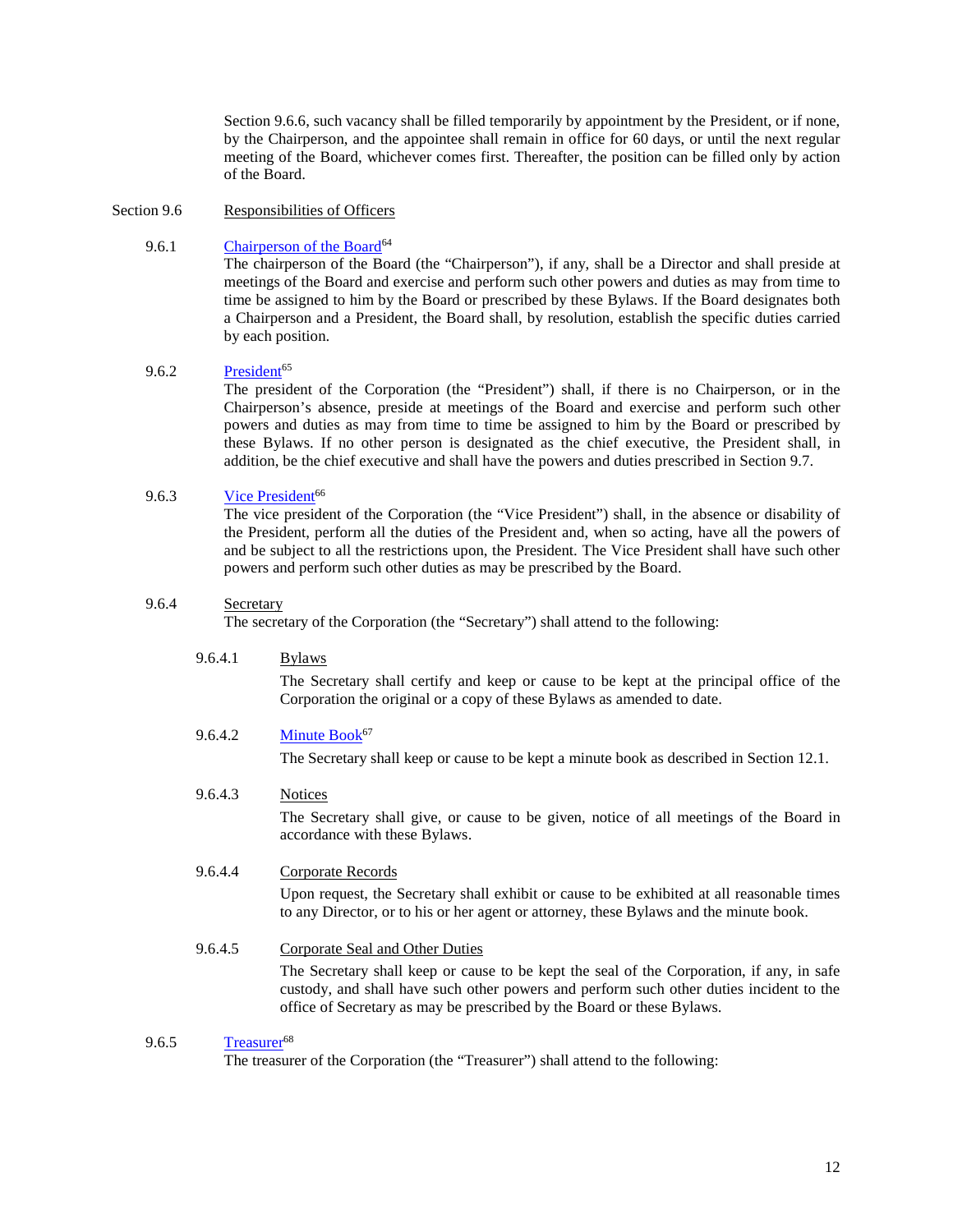# 9.6.5.1 Books of Account

The Treasurer shall keep and maintain, or cause to be kept and maintained, adequate and correct books and records of accounts of the properties and transactions of the Corporation, including accounts of its assets, liabilities, receipts, disbursements, gains, losses, capital, retained earnings, and other matters customarily included in financial statements. The books of account shall be open to inspection by any Director at all reasonable times.

# 9.6.5.2 Financial Reports

The Treasurer shall prepare, or cause to be prepared, and certify, or cause to be certified, the financial statements to be included in any required reports.

#### 9.6.5.3 Deposit and Disbursement of Money and Valuables

The Treasurer shall deposit, or cause to be deposited, all money and other valuables in the name and to the credit of the Corporation with such depositories as may be designated by the Board; shall disburse, or cause to be disbursed, the funds of the Corporation as may be ordered by the Board; shall render, or cause to be rendered to the President and Directors, whenever they request it, an account of all of his or her transactions as Treasurer and of the financial condition of the Corporation; and shall have other powers and perform such other duties incident to the office of Treasurer as may be prescribed by the Board or these Bylaws.

# 9.6.5.4 Bond

If required by the Board, the Treasurer shall give the Corporation a bond in the amount and with the surety or sureties specified by the Board for faithful performance of the duties of his office and for restoration to the Corporation of all its books, papers, vouchers, money, and other property of every kind in his possession or under his control on his death, resignation, retirement, or removal from office.

# 9.6.6 Additional Officers<sup>69</sup>

<span id="page-19-0"></span>The Board may empower the Chairperson, President, or chief executive, to appoint or remove such other Officers as the business of the Corporation may require, each of whom shall hold office for such period, have such authority, and perform such duties as are provided in these Bylaws or [as the Board from time to time may determine.](#page-48-2)

# <span id="page-19-4"></span><span id="page-19-1"></span>Section 9.7 Chief Executive<sup>70</sup>

Subject to such supervisory powers as may be given by the Board to the Chairperson or President, the Board may hire **[insert desired titles such as Executive Director/Head/Principal/ Instructional Director/Operations Director]** who will serve as the chief executives and administrators of the Corporation. Subject to the control of the Board, such persons shall **[insert job description/duties]**. They shall have such other powers and duties as may be prescribed by the Board or these Bylaws.

#### <span id="page-19-2"></span>Section 9.8 Compensation of Officers

#### 9.8.1 [Salaries Fixed by Board](#page-48-3)

<span id="page-19-5"></span><span id="page-19-3"></span>The salaries of Officers, if any, shall be fixed from time to time by resolution of the Board or by the person or Committee to whom the Board has delegated this function. In all cases, any salaries received by Officers shall be reasonable and given in return for services actually rendered for the Corporation which relate to the performance of the public benefit purposes of the Corporation. No salaried Officer serving as a Director shall be permitted to vote on his or her own compensation as an employee or influence or attempt to influence another Director regarding his or her own compensation. 71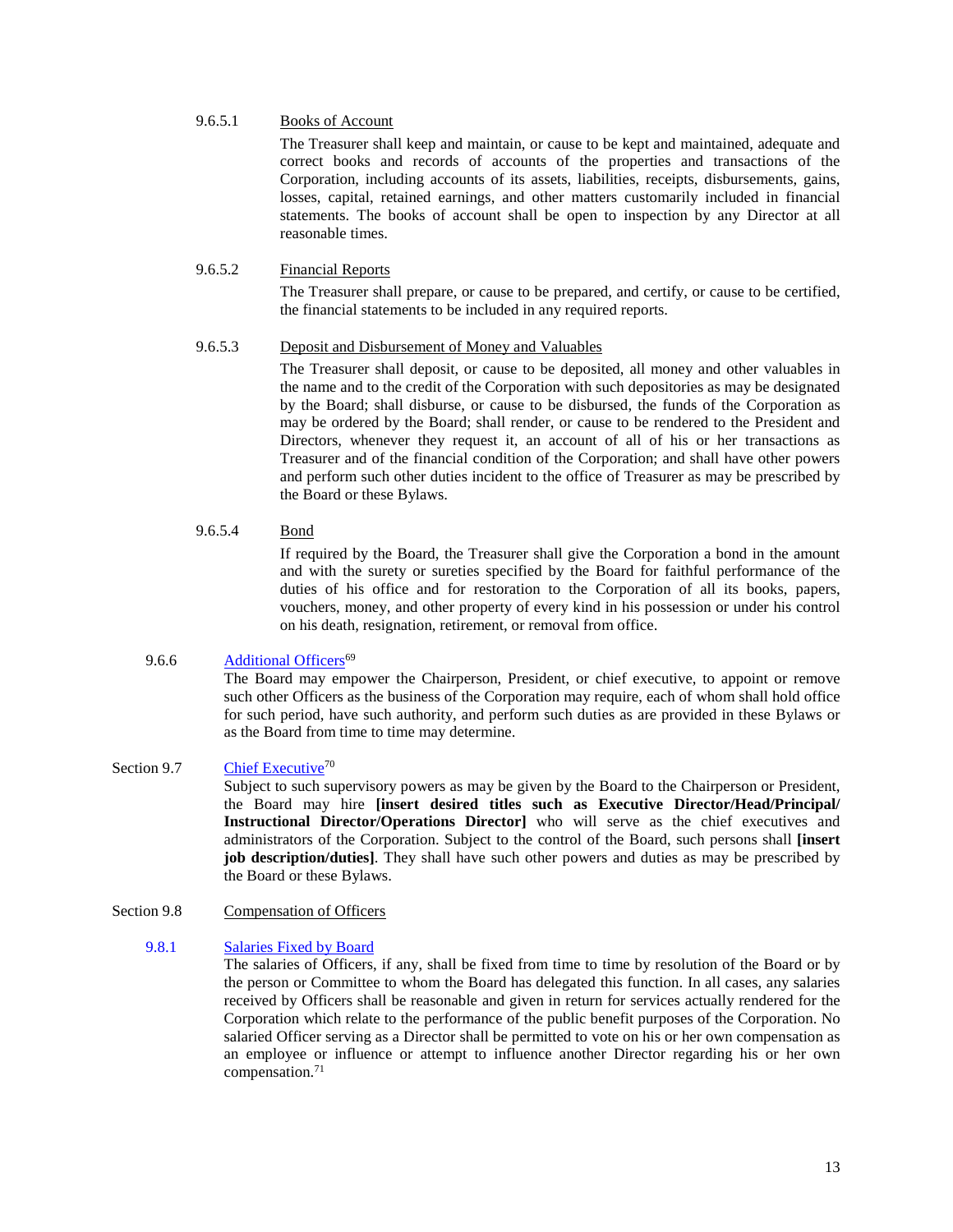# 9.8.2 Fairness of Compensation<sup>72</sup>

<span id="page-20-0"></span>The Board shall periodically review the fairness of compensation, including benefits, paid to every person, regardless of title, with powers, duties, or responsibilities comparable to the president, chief executive officer, treasurer, or chief financial officer (i) once such person is hired, (ii) upon any extension or renewal of such person's term of employment, and (iii) when such person's compensation is modified (unless all employees are subject to the same general modification of compensation).

# <span id="page-20-5"></span><span id="page-20-1"></span>**ARTICLE 10 [TRANSACTIONS BETWEEN CORPORATION AND DIRECTORS OR OFFICERS](#page-49-1)**

# <span id="page-20-2"></span>Section 10.1 Transactions with Directors and Officers<sup>73</sup>

# <span id="page-20-3"></span>10.1.1 Interested Party Transactions

At all times that the Corporation has a valid charter petition to operate a charter school, members of the Corporation's Board and the Officers, managers and employees and any committees of the Corporation shall comply with Government Code Sections 1090 and 81000 *et seq.* ("Political Reform Act"), federal and state laws, nonprofit integrity standards and any applicable charter authorizer policies and regulations regarding ethics and conflict of interest.

Therefore, the Corporation shall not be a party to any transaction:

- (a) in which one or more of its Directors or Officers has a material financial interest, or
- (b) with any corporation, firm, association, or other entity in which one or more Directors or Officers has a material financial interest.

Notwithstanding the foregoing, an employee of the charter school may serve as a Director of the Corporation so long as (1) he or she abstains from voting on, or influencing or attempting to influence another Director regarding, all matters uniquely affecting that Directors' employment with the charter school; and (2) in all such matters affecting that Directors' employment with the charter school, the Board follows the procedure described in Section 10.1.2.

#### <span id="page-20-4"></span>10.1.2 Requirements to Authorize Transactions with Employees Serving as Directors

The Corporation shall not be a party to a transaction affecting the employment of an employee serving as a Director unless:

- (a) the Corporation enters into the transaction for its own benefit;
- (b) the transaction is fair and reasonable to the Corporation at the time the transaction is entered into;
- (c) prior to consummating the transaction or any part thereof, the Board authorizes or approves the transaction in good faith, by a vote of a majority of Directors then in office (without counting the vote of the interested Directors), and with knowledge of the material facts concerning the transaction and the interested Director's or Officer's financial interest in the transaction;
- (d) prior to authorizing or approving the transaction, the Board considers and in good faith determines after reasonable investigation that the Corporation could not obtain a more advantageous arrangement with reasonable effort under the circumstances; and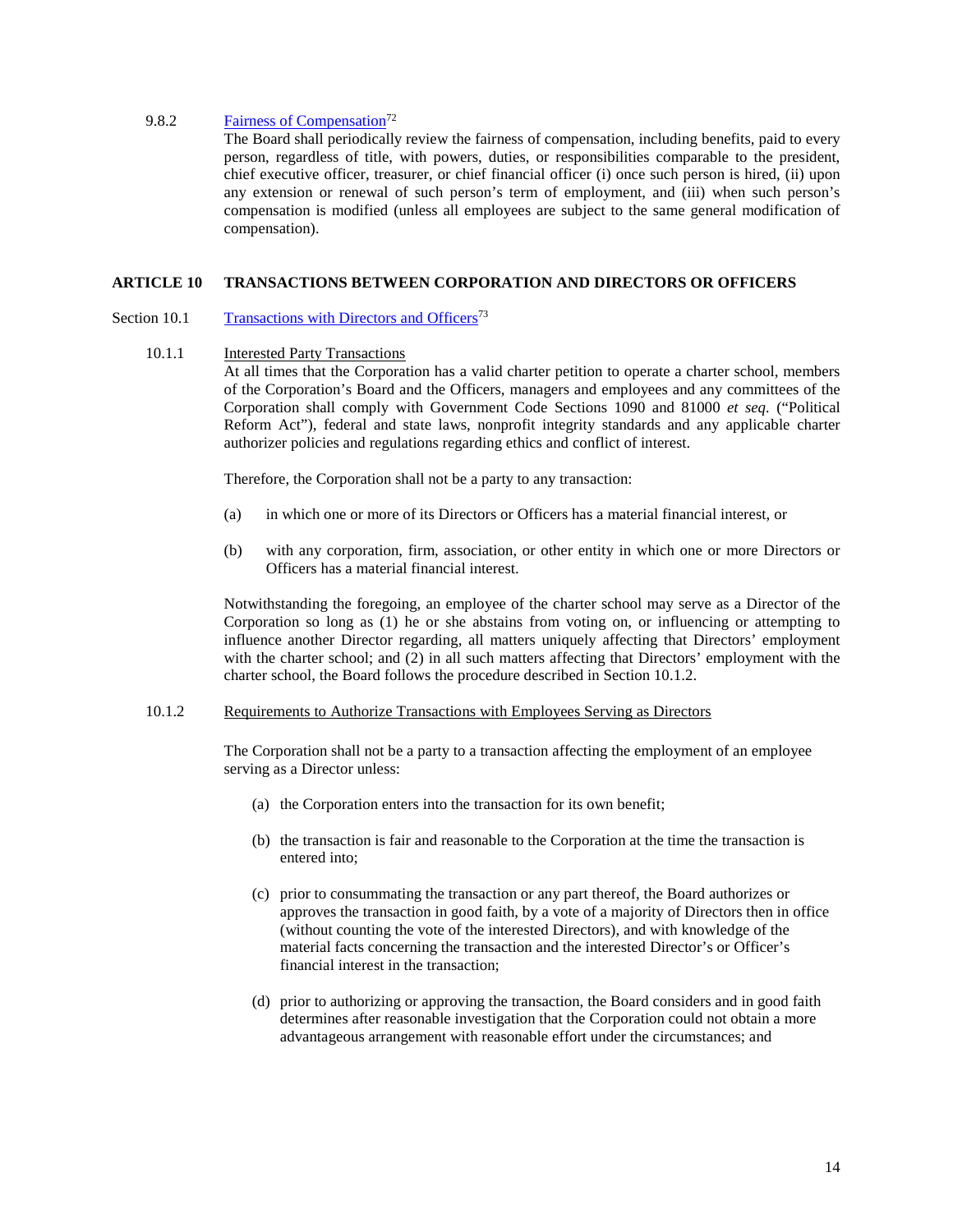- <span id="page-21-0"></span>(e) the minutes of the Board meeting at which such action was taken reflect that the Board considered and made the findings described in paragraphs (a) through (d) of this Section 10.1.2.
- Section 10.2 Loans to Directors and Officers<sup>74</sup> The Corporation shall not make any loan of money or property to or guarantee the obligation of any Director or Officer, unless approved by the Attorney General; except that, however, the Corporation may advance money to a Director or Officer for expenses reasonably anticipated to be incurred in the performance of duties of such Director or Officer, if in the absence of such advance, such Director or Officer would be entitled to be reimbursed for such expenses by the Corporation.

# Section 10.3 Duty of Loyalty; Construction with Article 11; Political Reform Act<sup>75</sup>

<span id="page-21-1"></span>Notwithstanding the foregoing Sections, nothing in this Article shall be construed to derogate in any way from the absolute duty of loyalty that every Director and Officer owes to the Corporation. Furthermore, nothing in this Article shall be construed to override or amend the provisions of Article 11. All conflicts between the two articles shall be resolved in favor of Article 11. Finally, as long as the Corporation has a valid charter petition to operate a charter school, the Corporation and its directors, officers and employees shall be subject to the applicable sections of the Political Reform Act, as amended from time to time.

# **ARTICLE 11 [INDEMNIFICATION OF DIRECTORS, OFFICERS, EMPLOYEES AND AGENTS7](#page-50-0)6**

- <span id="page-21-4"></span>Section 11.1 Definitions<sup>77</sup> For purpose of this [Article 11,](#page-21-2)
	- 11.1.1 "Agent"

<span id="page-21-3"></span><span id="page-21-2"></span>means any person who is or was a Director, Officer, employee, or other agent of the Corporation, or is or was serving at the request of the Corporation as a Director, Officer, employee, or agent of another foreign or domestic corporation, partnership, joint venture, trust, or other enterprise, or was a Director, Officer, employee, or agent of a foreign or domestic corporation that was a predecessor corporation of the Corporation or of another enterprise at the request of the predecessor corporation;

# <span id="page-21-5"></span>11.1.2 "Proceeding"

means any threatened, pending, or completed action or proceeding, whether civil, criminal, administrative, or investigative; and

# <span id="page-21-6"></span>11.1.3 "Expenses" includes, without limitation, all attorneys' fees, costs, and any other expenses reasonably incurred in the defense of any claims or proceedings against an Agent by reason of his or her position or relationship as Agent and all attorneys' fees, costs, and other expenses reasonably incurred in establishing a right to indemnification under this [Article 11.](#page-21-2)

<span id="page-21-7"></span>Section 11.2 Applicability of Indemnification Provisions

# <span id="page-21-8"></span>11.2.1 Successful Defense by Agent

To the extent that an Agent has been successful on the merits in the defense of any proceeding referred to in this [Article 11,](#page-21-2) or in the defense of any claim, issue, or matter therein, the Agent shall be indemnified against expenses actually and reasonably incurred by the Agent in connection with the claim.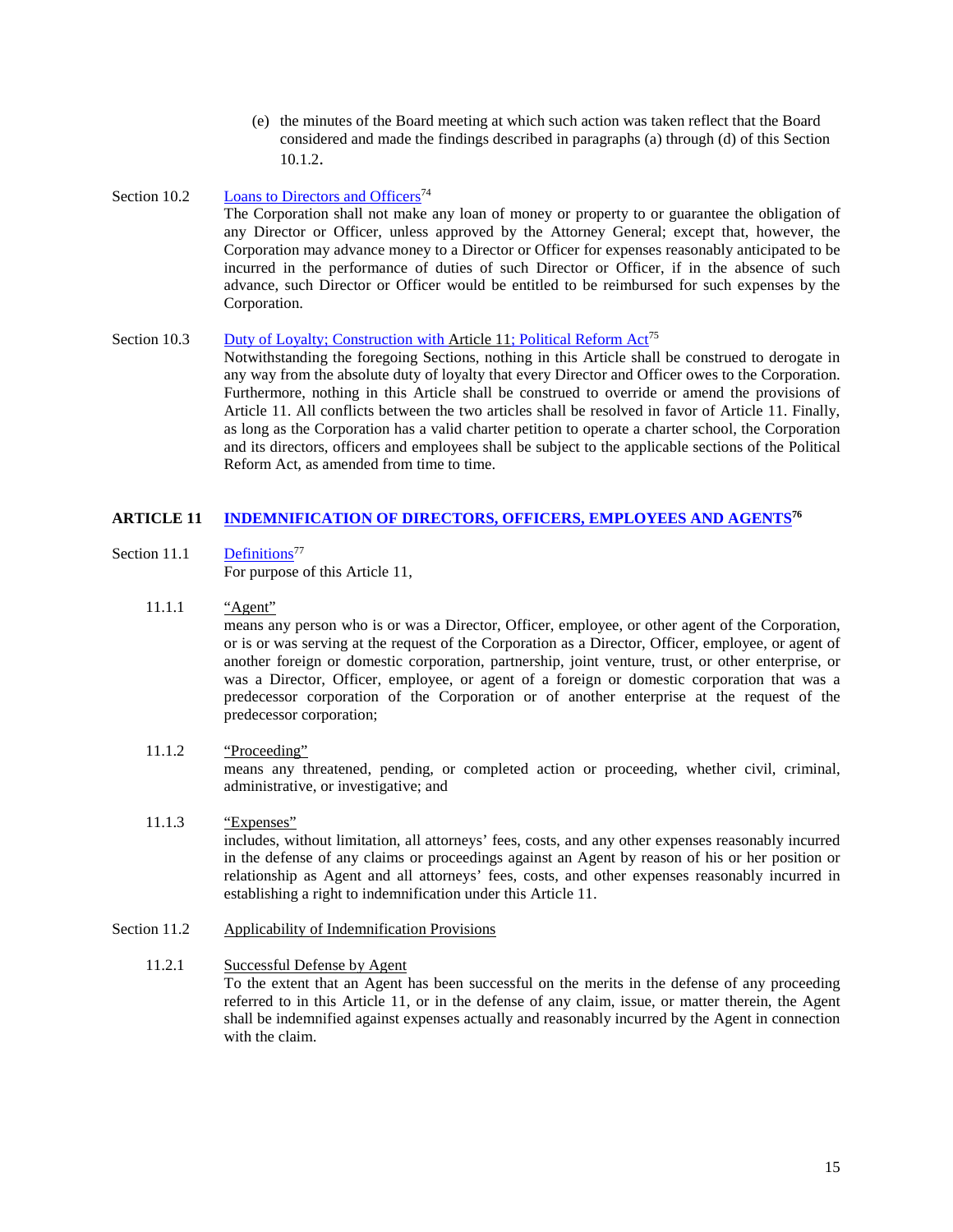- <span id="page-22-0"></span>11.2.2 Settlement or Unsuccessful Defense by Agent If an Agent either settles any proceeding referred to in this [Article 11,](#page-21-2) or any claim, issue, or matter therein, or sustains a judgment rendered against him, then the provisions of [Section 11.3](#page-22-1) throug[h Section 11.6](#page-23-2) shall determine whether the Agent is entitled to indemnification.
- <span id="page-22-2"></span><span id="page-22-1"></span>Section 11.3 Actions Brought by Persons Other than the Corporation This [Section 11.3](#page-22-1) applies to any proceeding other than an action "by or on behalf of the corporation" as defined in [Section 11.4.](#page-22-4) Such proceedings that are not brought by or on behalf of the Corporation are referred to in this [Section 11.3](#page-22-1) as "Third Party proceedings."
	- 11.3.1 Scope of Indemnification in Third Party Proceedings<sup>78</sup> Subject to the required findings to be made pursuant to Section [11.3.2,](#page-22-3) the Corporation *[may OR shall]* indemnify any person who was or is a party, or is threatened to be made a party, to any Third Party proceeding, by reason of the fact that such person is or was an Agent, for all expenses, judgments, fines, settlements, and other amounts actually and reasonably incurred in connection with the proceeding**.**
	- 11.3.2 Required Standard of Conduct for Indemnification in Third Party Proceedings<sup>79</sup>

<span id="page-22-3"></span>Any indemnification granted to an Agent in Section 11.3.1 above is conditioned on the following. The Board must determine, in the manner provided in [Section 11.5,](#page-23-1) that the Agent seeking reimbursement acted in good faith, in a manner he or she reasonably believed to be in the best interest of the Corporation, and, in the case of a criminal proceeding, he or she must have had no reasonable cause to believe that his or her conduct was unlawful. The termination of any proceeding by judgment, order, settlement, conviction, or on a plea of *nolo contendere* or its equivalent shall not, of itself, create a presumption that the person did not act in good faith or in a manner he or she reasonably believed to be in the best interest of the Corporation or that he or she had reasonable cause to believe that his or her conduct was unlawful.

# Section 11.4 Action Brought By or On Behalf Of the Corporation<sup>80</sup>

<span id="page-22-4"></span>This [Section 11.4](#page-22-4) applies to any proceeding brought (i) by or in the right of the Corporation, or (ii) by an Officer, Director or person granted relator status by the Attorney General, or by the Attorney General, on the ground that the defendant Director was or is engaging in self-dealing within the meaning of section 5233 of the California Nonprofit Corporation Law, or (iii) by the Attorney General or person granted relator status by the Attorney General for any breach of duty relating to assets held in charitable trust (any such proceeding is referred to in these Bylaws as a proceeding "by or on behalf of the Corporation").

11.4.1 Scope of Indemnification in Proceeding By or On Behalf Of the Corporation<sup>81</sup>

<span id="page-22-5"></span>Subject to the required findings to be made pursuant to Section [11.4.2,](#page-22-6) and except as provided in Sections [11.4.3](#page-22-7) and [11.4.4,](#page-23-0) the Corporation may indemnify any person who was or is a party, or is threatened to be made a party, to any proceeding by or on behalf of the Corporation, by reason of the fact that such person is or was an Agent, for all expenses actually and reasonably incurred in connection with the defense or settlement of such action.

11.4.2 [Required Standard of Conduct for Indemnification in Proceeding By or On Behalf Of the](#page-52-2)  Corporation<sup>82</sup>

<span id="page-22-6"></span>Any indemnification granted to an Agent in Section 11.4.1 is conditioned on the following. The Board must determine, in the manner provided in [Section 11.5,](#page-23-1) that the Agent seeking reimbursement acted in good faith, in a manner he or she believed to be in the best interest of the Corporation and with such care, including reasonable inquiry, as an ordinarily prudent person in a like position would use under similar circumstances.

<span id="page-22-7"></span>11.4.3 Claims Settled Out of Court

If any Agent settles or otherwise disposes of a threatened or pending action brought by or on behalf of the Corporation, with or without court approval, the Agent shall receive no indemnification for amounts paid pursuant to the terms of the settlement or other disposition.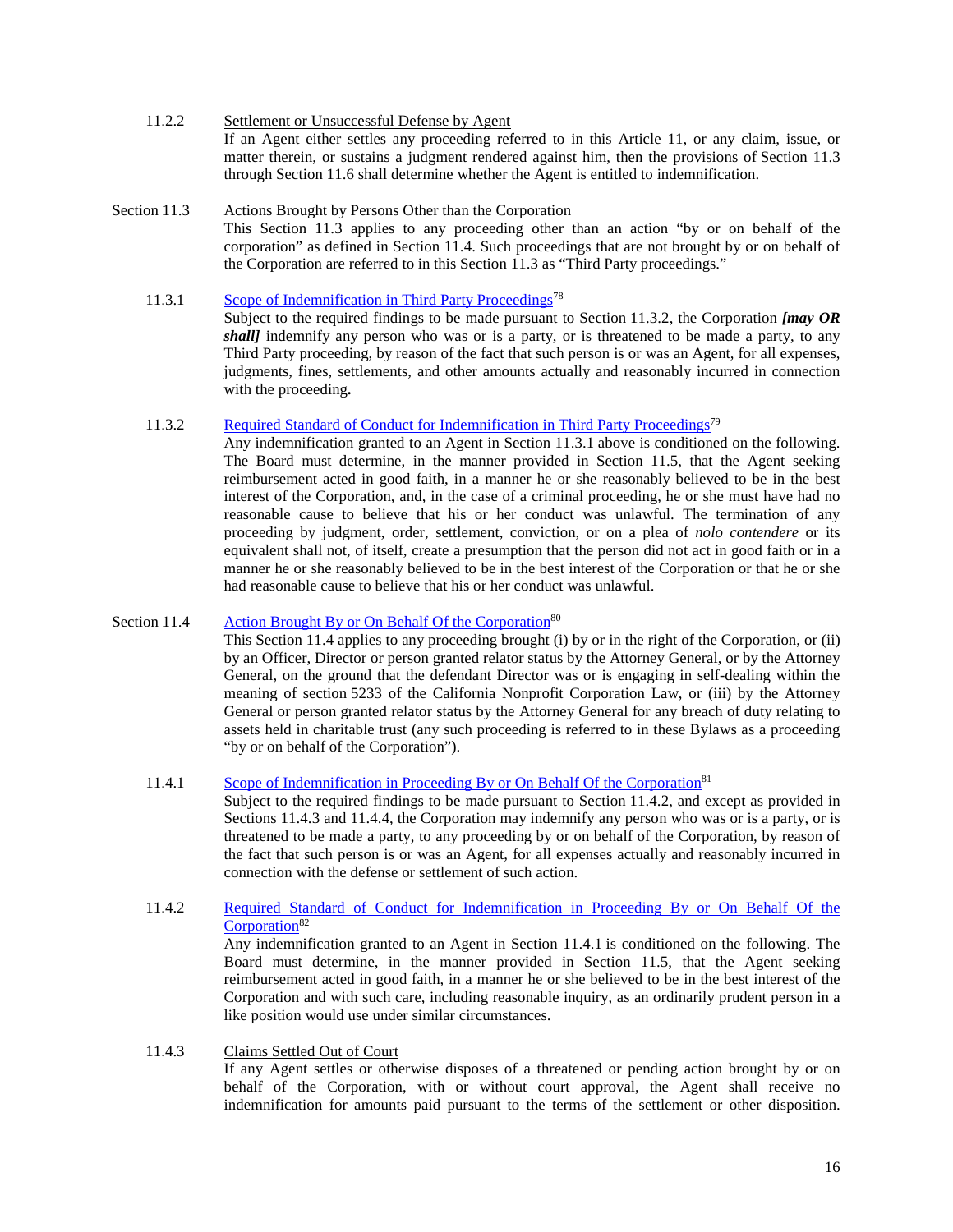Also, in cases settled or otherwise disposed of without court approval, the Agent shall receive no indemnification for expenses reasonably incurred in defending against the proceeding, unless the proceeding is settled with the approval of the Attorney General.

#### <span id="page-23-0"></span>11.4.4 Claims and Suits Awarded Against Agent

If any Agent is adjudged to be liable to the Corporation in the performance of the Agent's duty to the Corporation, the Agent shall receive no indemnification for amounts paid pursuant to the judgment, and any indemnification of such Agent under Section11.4.1. for expenses actually and reasonably incurred in connection with the defense of that action shall be made only if both of the following conditions are met:

- (a) The determination of good faith conduct required by Section [11.4.2](#page-22-6) must be made in the manner provided for in [Section 11.5;](#page-23-1) and
- (b) Upon application, the court in which the action was brought must determine that, in view of all of the circumstances of the case, the Agent is fairly and reasonably entitled to indemnity for the expenses incurred. If the Agent is found to be so entitled, the court shall determine the appropriate amount of expenses to be reimbursed.

# Section 11.5 Determination of Agent's Good Faith Conduct<sup>83</sup>

<span id="page-23-1"></span>The indemnification granted to an Agent in [Section 11.3](#page-22-1) and [Section 11.4](#page-22-4) is conditioned on the findings required by those Sections being made by:

- (a) the Board by a majority vote of a quorum consisting of Directors who are not parties to the proceeding; or
- (b) the court in which the proceeding is or was pending. Such determination may be made on application brought by the Corporation or the Agent or the attorney or other person rendering a defense to the Agent, whether or not the application by the Agent, attorney, or other person is opposed by the Corporation.

#### Section 11.6  $\qquad$  Limitations<sup>84</sup>

<span id="page-23-2"></span>No indemnification or advance shall be made under this [Article 11,](#page-21-2) except as provided in Section [11.2.1](#page-21-8) or [Section 11.5\(](#page-23-1)b), in any circumstances when it appears:

- (a) that the indemnification or advance would be inconsistent with a provision of the Articles of Incorporation, as amended, or an agreement in effect at the time of the accrual of the alleged cause of action asserted in the proceeding in which the expenses were incurred or other amounts were paid, which prohibits or otherwise limits indemnification; or
- (b) that the indemnification would be inconsistent with any condition expressly imposed by a court in approving a settlement.

# Section 11.7 Advance of Expenses<sup>85</sup>

<span id="page-23-4"></span><span id="page-23-3"></span>Expenses incurred in defending any proceeding may be advanced by the Corporation before the final disposition of the proceeding on receipt of an undertaking by or on behalf of the Agent to repay the amount of the advance unless it is determined ultimately that the Agent is entitled to be indemnified as authorized in this [Article 11.](#page-21-2)

Section 11.8 Contractual Rights of Non-Directors and Non-Officers<sup>86</sup> Nothing contained in this [Article 11](#page-21-2) shall affect any right to indemnification to which persons other than Directors and Officers of the Corporation, or any of its subsidiaries, may be entitled by contract or otherwise.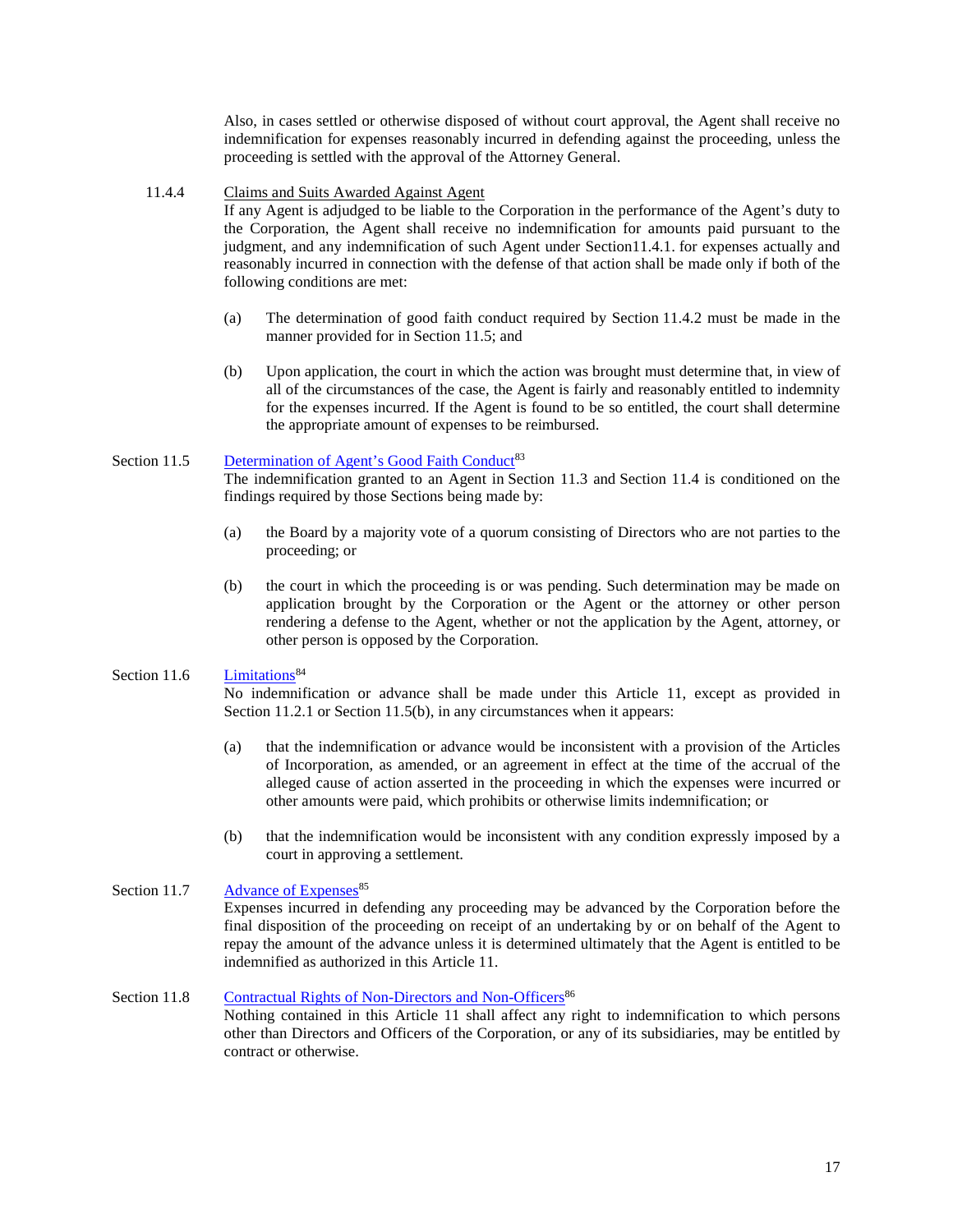#### Section 11.9 Insurance<sup>87</sup>

<span id="page-24-0"></span>The Board may adopt a resolution authorizing the purchase and maintenance of insurance on behalf of any Agent, as defined in this [Article 11,](#page-21-2) against any liability asserted against or incurred by any Agent in such capacity or arising out of the Agent's status as such, whether or not the Corporation would have the power to indemnify the Agent against the liability under the provisions of this [Article 11.](#page-21-2)

#### <span id="page-24-1"></span>Section 11.10 Non-applicability of Fiduciaries of Employee Benefit Plans This Article does not apply to any proceeding against any trustee, investment manager or other fiduciary of an employee benefit plan in such person's capacity as such, even though such person may also be an agent of the corporation as defined in Section 11.1 of this Article. The Corporation shall have power to indemnify such trustee, investment manager or other fiduciary to the extent permitted by subdivision (f) of Section 207 of the California General Corporation Law.

# <span id="page-24-2"></span>**ARTICLE 12 CORPORATE RECORDS, REPORTS AND SEAL**

#### Section 12.1 Minute Book<sup>88</sup>

<span id="page-24-3"></span>The Corporation shall keep a minute book in written form which shall contain a record of all actions by the Board or any committee including (i) the time, date and place of each meeting; (ii) whether a meeting is regular or special and, if special, how called; (iii) the manner of giving notice of each meeting and a copy thereof; (iv) the names of those present at each meeting of the Board or any Committee thereof; (v) the minutes of all meetings; and (vi) formal dissents from Board Actions.

<span id="page-24-4"></span>Section 12.2 Books and Records of Account The Corporation shall keep adequate and correct books and records of account. "Correct books and records" includes, but is not necessarily limited to: accounts of properties and transactions, its assets, liabilities, receipts, disbursements, gains, and losses.

# <span id="page-24-5"></span>Section 12.3 Articles of Incorporation and Bylaws The Corporation shall keep at its principal office, the original or a copy of the Articles of Incorporation and Bylaws as amended to date.

Section 12.4 [Maintenance and Inspection of Federal Tax Exemption Application and Annual](#page-54-1) Information Returns<sup>89</sup>

<span id="page-24-7"></span><span id="page-24-6"></span>The Corporation shall at all times keep at its principal office a copy of its federal tax exemption application and, for three years from their date of filing, its annual information returns. These documents shall be open to public inspection and copying to the extent required by the Code.

Section 12.5 Annual Report; Statement of Certain Transactions<sup>90</sup> The Board shall cause an annual report to be sent to each Director within 120 days after the close of the Corporation's fiscal year containing the following information:

- (a) The assets and liabilities of the Corporation as of the end of the fiscal year;
- (b) The principal changes in assets and liabilities, including trust funds, during the fiscal year;
- (c) The revenue or receipts of the Corporation, both unrestricted and restricted to particular purposes, for this fiscal year;
- (d) The expenses or disbursements of the Corporation for both general and restricted purposes during the fiscal year;
- (e) A statement of any transaction (i) to which the Corporation, its parent, or its subsidiary was a party, (ii) which involved more than \$50,000 or which was one of a number of such transactions with the same person involving, in the aggregate, more than \$50,000, and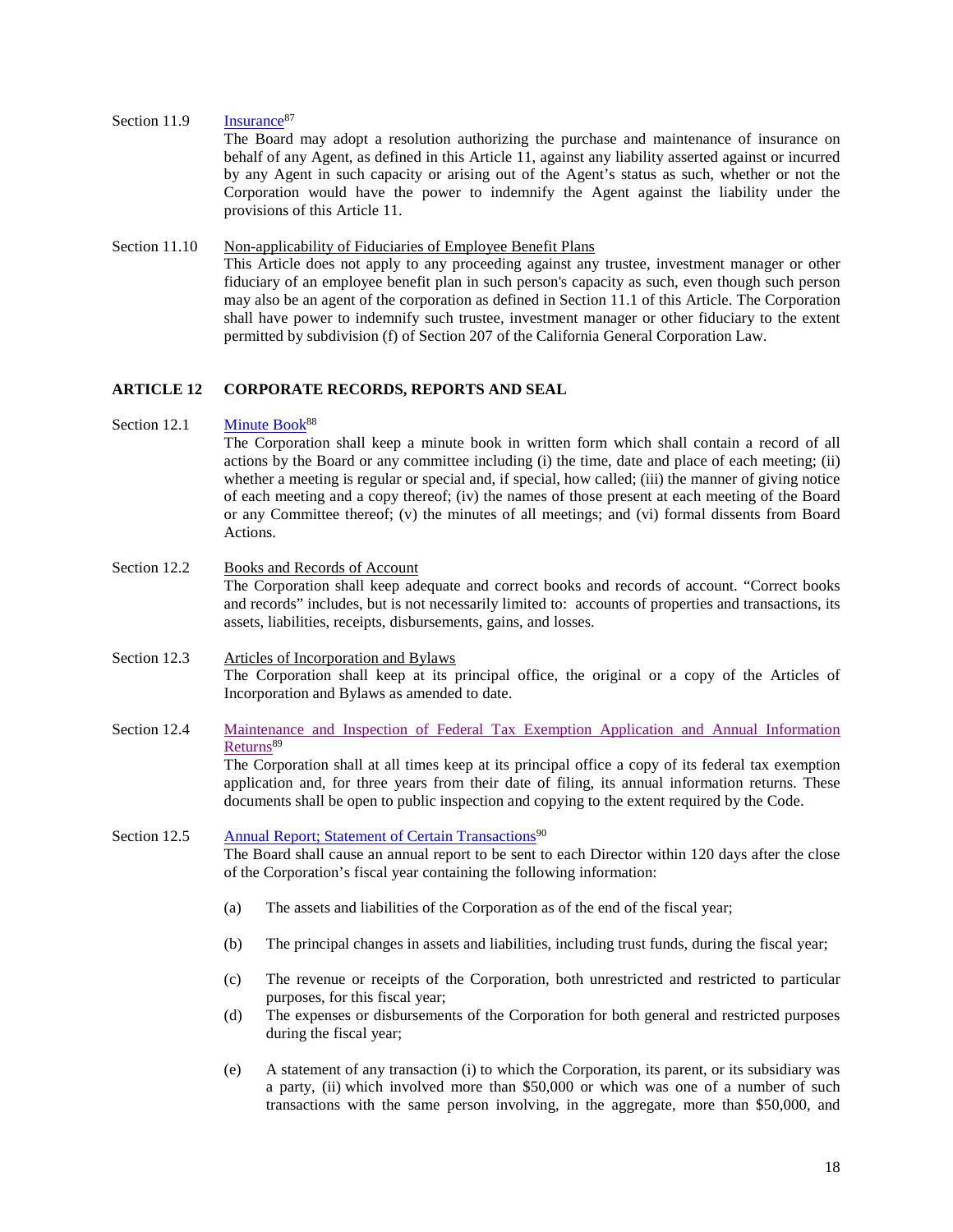(iii) in which either of the following interested persons had a direct or indirect material financial interest (a mere common directorship is not a financial interest):

- (1) Any Director or Officer of the Corporation, its parent, or its subsidiary;
- (2) Any holder of more than 10% of the voting power of the Corporation, its parent, or its subsidiary.

The statement shall include: (i) a brief description of the transaction; (ii) the names of interested persons involved; (iii) their relationship to the Corporation; (iv) the nature of their interest in the transaction, and; (v) when practicable, the amount of that interest, provided that, in the case of a partnership in which such person is a partner, only the interest of the partnership need be stated.

(f) A brief description of the amounts and circumstances of any loans, guaranties, indemnifications, or advances aggregating more than \$10,000 paid during the fiscal year to any Officer or Director under Article 10 or [Article 11.](#page-21-2)

#### Section 12.6 Rights of Inspection<sup>91</sup>

<span id="page-25-0"></span>Every Director shall have the absolute right at any reasonable time to inspect the books, records, documents of every kind, and physical properties of the Corporation and each of its subsidiaries. The inspection may be made in person or by the Director's agent or attorney. The right of inspection includes the right to copy and make extracts of documents. If the Corporation has a valid charter petition, the public shall have the rights to inspection of public records as set forth in Government Code section 6250 ("Public Records Act").

# Section 12.7 Corporate Seal $^{92}$

<span id="page-25-1"></span>The corporate seal, if any, shall be in such form as may be approved from time to time by the Board. Failure to affix the seal to corporate instruments, however, shall not affect the validity of any such instrument.

# <span id="page-25-2"></span>**ARTICLE 13 EXECUTION OF INSTRUMENTS, DEPOSITS AND FUNDS**

#### Section 13.1 Execution of Instruments<sup>93</sup>

<span id="page-25-3"></span>The Board, except as otherwise provided in these Bylaws, may by resolution authorize any Officer or agent of the Corporation to enter into any contract or execute and deliver any instrument in the name of and on behalf of the Corporation, and such authority may be general or confined to specific instances. Unless so authorized, no Officer, agent, or employee shall have any power or authority to bind the Corporation by any contract or engagement or to pledge its credit or to render it liable monetarily for any purpose or in any amount.

# Section 13.2 Checks and Notes<sup>94</sup>

<span id="page-25-4"></span>Except as otherwise specifically determined by resolution of the Board, or as otherwise required by law, checks, drafts, promissory notes, orders for the payment of money, and other evidence of indebtedness of the Corporation shall be signed by the Treasurer and countersigned by the President.

[*Alternative: Option to tailor this provision to something more specific to the Corporation's policies: Ex. The Board will by resolution establish a list of authorized signers and signing procedures for checks, drafts, promissory notes, orders for the payment of money, and other evidence of indebtedness of the Corporation. The Board will adopt financial internal controls as outlined in the Fiscal Policies and Procedures Handbook as adopted by the Board and to be renewed and revised on an on-going basis.]*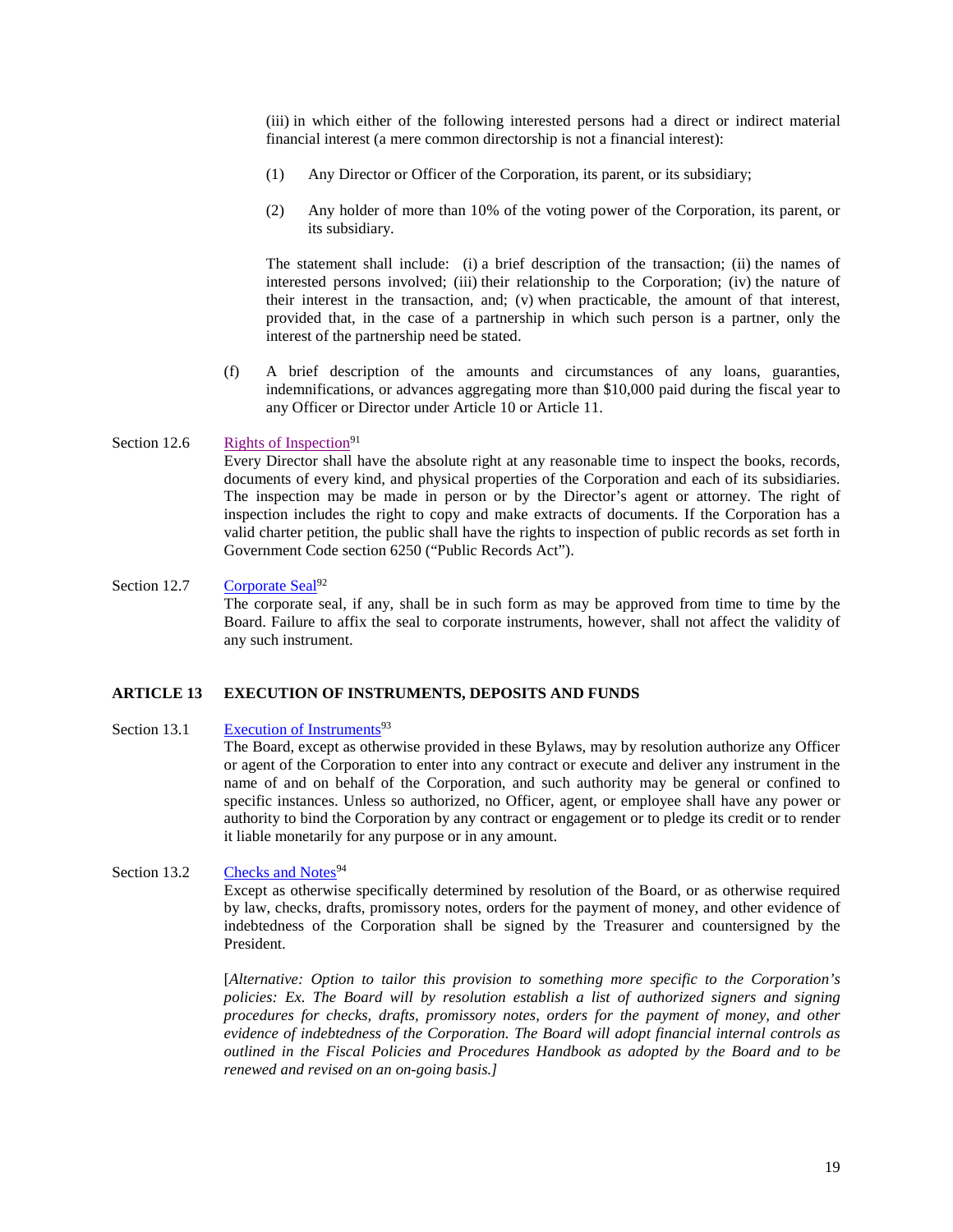<span id="page-26-1"></span><span id="page-26-0"></span>Section 13.3 Deposits<sup>95</sup> All funds of the Corporation shall be deposited from time to time to the credit of the Corporation in such banks, trust companies, or other depositories as the Board may select. Section 13.4 Gifts The Board may accept on behalf of the Corporation any contribution, gift, bequest, or devise for the charitable or public purposes of the Corporation.

# Section 13.5 Fiscal Year<sup>96</sup>

<span id="page-26-2"></span>The fiscal year of the Corporation shall begin July 1 and end June 30 of each year.

# <span id="page-26-3"></span>**ARTICLE 14 CONSTRUCTION AND DEFINITIONS**

Unless the context requires otherwise, the general provisions, rules of construction, and definitions of California Nonprofit Corporation Law shall govern the construction of these Bylaws. Without limiting the generality of the above, the masculine gender includes the feminine and neuter, the singular number includes the plural, the plural number includes the singular, and the term "person" includes both the Corporation and a natural person. All references to statutes, regulations and laws shall include any future statutes, regulations and laws that replace those referenced.

# <span id="page-26-4"></span>**ARTICLE 15 EFFECTIVE DATE AND AMENDMENTS**

#### <span id="page-26-5"></span>Section 15.1 Effective Date

<span id="page-26-6"></span>These bylaws and any subsequent amendments to them shall become effective immediately upon their adoption, unless the Board in adopting them, provides that they are to become effective at a later date.

- Section 15.2 Amendment by Directors<sup>97</sup> The Board may adopt, amend or repeal bylaws. Such power is subject to the following limitations:
	- (a) Where any provision of these Bylaws requires the vote of a larger proportion of the Directors than otherwise is required by law, such provision may not be altered, amended or repealed except by the vote of such greater number.
	- (b) No amendment may extend the term of a Director beyond that for which such Director was elected.
	- (c) If bylaws are adopted, amended or repealed at a meeting of the Board, such action is authorized only at a duly called and held meeting for which written notice of such meeting, setting forth the proposed bylaw revisions with explanations therefor, is given in accordance with these Bylaws, unless such notice is waived in accordance with these Bylaws.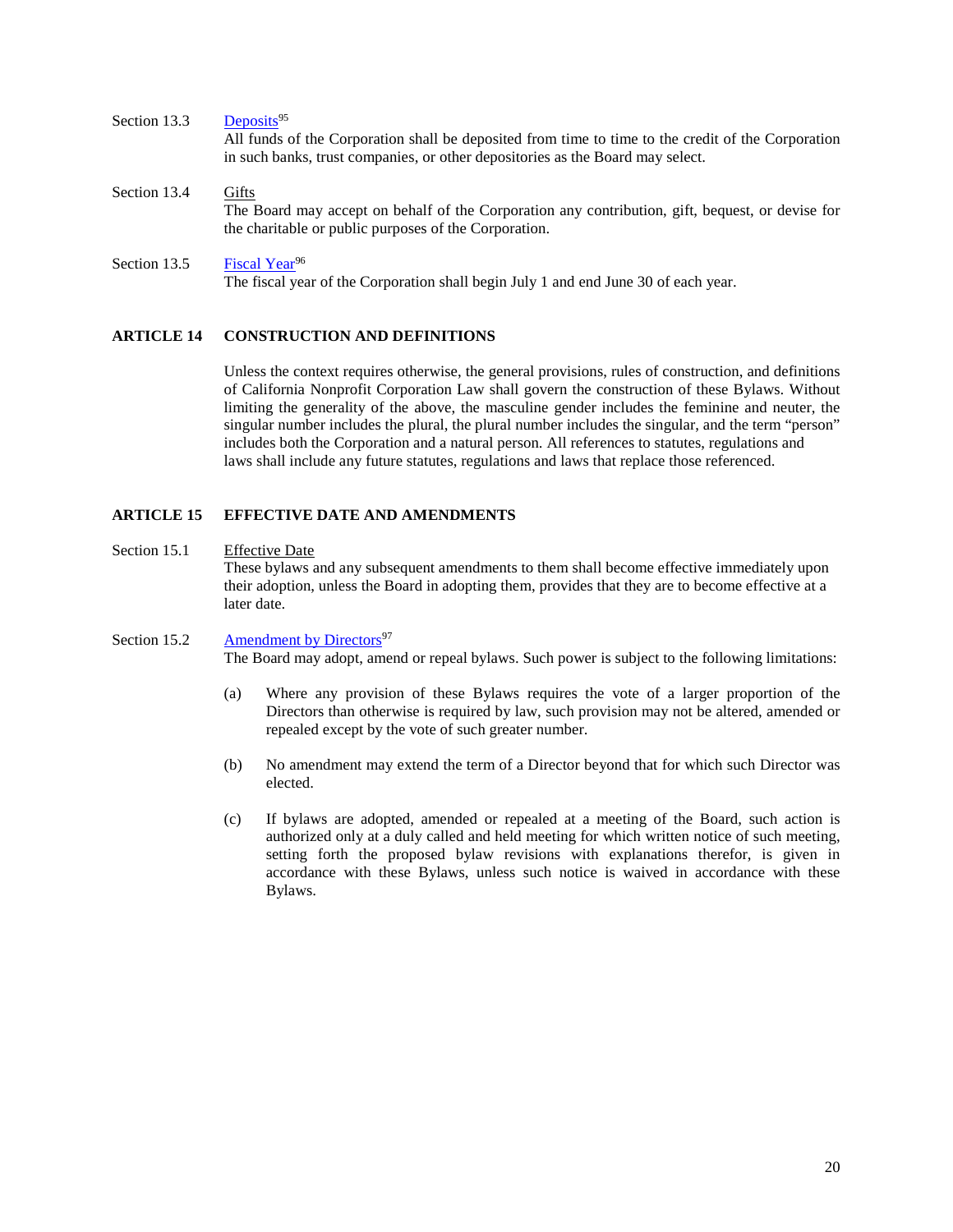# **CERTIFICATE OF SECRETARY**

<span id="page-27-0"></span>I certify that I am the duly elected and acting Secretary of **[Name of Corporation]**, a California nonprofit public benefit corporation; that these Bylaws, consisting of *[##]* pages, are the Bylaws of this Corporation as adopted by the Board of Directors on **Exercise 2021**; and that these Bylaws have not been amended or modified since that date.

Executed on at , California.

**[NAME]** Secretary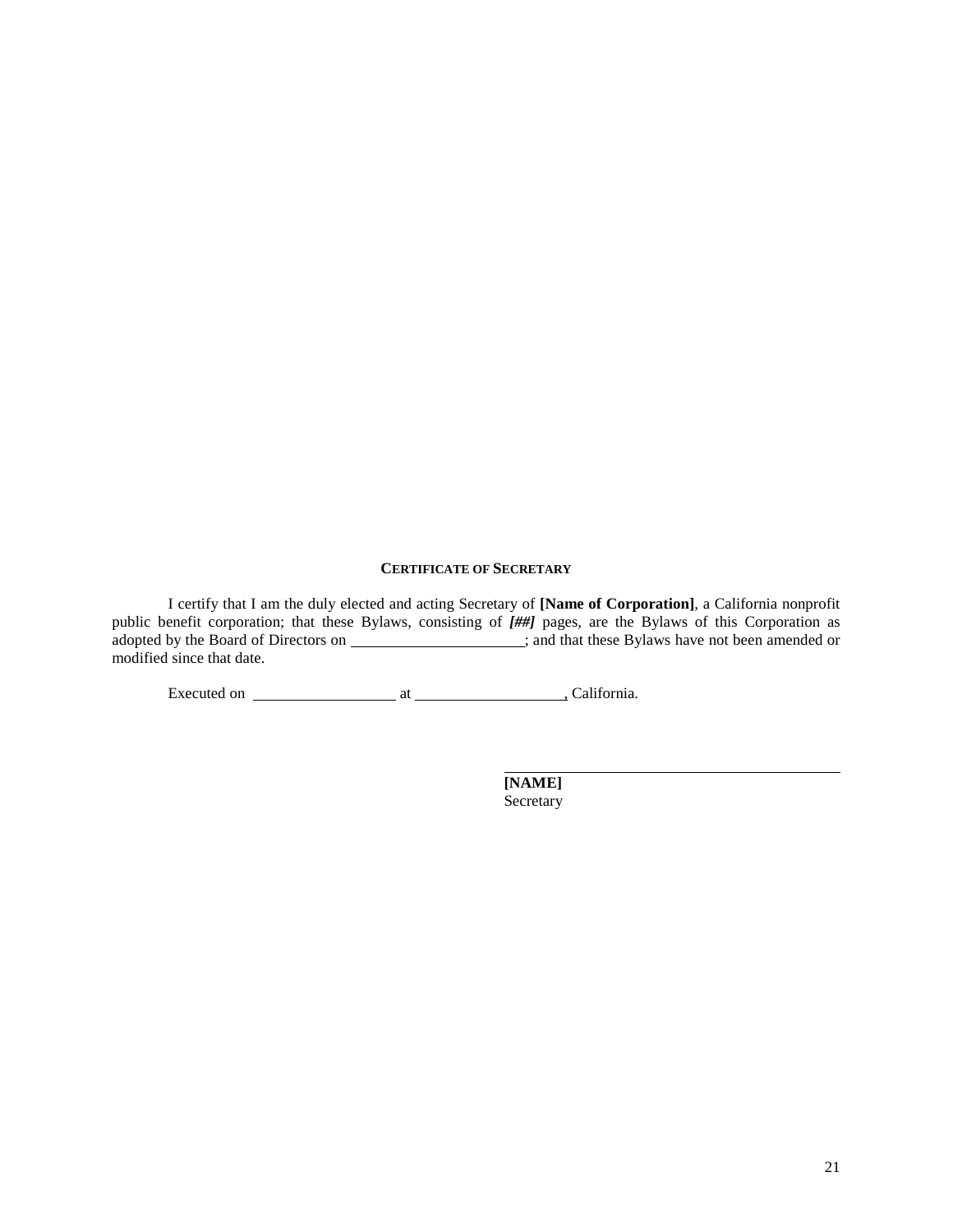<span id="page-28-0"></span><sup>[1](#page-2-0)</sup> **HOW TO USE THIS FORM:** For each section of the form bylaws, the endnote discusses the applicable law and indicates if the provision is required to be included in the bylaws. If the provision recites a default rule in the law that may be changed by putting a different rule into the bylaws, the endnote explains the parameters within which the bylaws may vary from the default rule.

Some of the provisions included in the bylaws are not required by law to be stated in a corporation's bylaws, but rather recite law that is applicable to all nonprofit public benefit corporations whether or not so stated. These provisions have been included so that the directors and officers of the corporation can look at the bylaws to find the laws that govern the corporation, instead of remembering where to look within the California Corporations Code for each rule. The endnotes explain why these provisions are included in the form, so that a user can decide whether to include these in the corporation's bylaws.

Where the bylaws contain [bracketed] text, this indicates where the user is required to insert language (explained in the endnotes) to replace the bracketed terms. Other provisions contain italicized text that shows alternative language choices based on a nonprofit corporation's expected activities. In such cases, the endnotes explain under what circumstances a corporation would use these alternatives.

*Important Note***:** In order for a charter school operating as or by a nonprofit corporation to make a truly informed choice about the provisions that will govern its corporate operations, this form should not be used "as is." Rather, it should be modified after consideration of the explanations and alternative wording choices in the text and the endnotes. It is very important that anyone creating bylaws for a charter school fully understand the ramifications of each bylaw, and choose provisions that apply to the charter school's specific situation.

All directors and officers should have a copy of the bylaws, and should understand their respective rights and responsibilities. Directors and officers of a corporation are legally obligated to follow its bylaws. Failure to do so can provide an adverse party challenging a corporate decision or transaction with grounds to overturn the decision or invalidate a contract. In certain circumstances, harsher consequences subjecting the directors and officers to individual liability may follow. Therefore, it is important to thoughtfully select bylaw provisions that the corporation will be able to follow on an ongoing basis. Also, before drafting the bylaws, it is important to research whether the potential sources of funding for the nonprofit's proposed activities may require any particular features to be included in the bylaws.

All charter schools must make sure their bylaws are aligned with the relevant provisions in their charter school petitions. The charter school should be familiar with any charter school requirements that a particular charter authorizer imposes. For example, and as mentioned below, Los Angeles Unified School District ("LAUSD") annually publishes "District Required Language" setting forth certain requirements that it deems to be minimum requirements for authorization.

The endnotes discuss relevant provisions of law, in effect as January 2020, and delineate whether the stated legal authority comes from Corporate Law, Charter School Law, or LAUSD specific policies/regulations. The primary sources of law and authority described in these endnotes are (a) the California Nonprofit Corporation Law (California Corporations Code sections 5000 *et seq.*), which is referred to in the form bylaws as the "California Nonprofit Corporation Law" and in these endnotes as "Corporate Law" and "the law"; (b) the Internal Revenue Code of 1986, as amended (U.S. Code Title 26), which is referred to in the form bylaws and these endnotes as the "Code"; (c) California Revenue and Taxation Code Section 23701d; (d) the Ralph M. Brown Act (California Government Code sections 54950 *et seq.*), which is referred to in the form bylaws and these endnotes as the "Brown Act"; (e) the "Charter Schools Act" (California Education Code sections 47600 *et seq.*), California Government Code section 1090, "Public Records Act" (California Government Code section 6250), and the "Political Reform Act" (California Government Code sections 81000 *et seq.*), which are referred to collectively in these endnotes as "Charter School Law"; f) LAUSD District Required Language for Independent Charter School Petitions (New and Revisions) and Material Revisions (November 3, 2017), which is referred to in these endnotes as "DRL"; and g) LAUSD New Independent Charter School Petition Application Guide for 2019-2020 which is referred to in these endnotes as "Application Guide." Please note that the DRL and Application Guide may be updated by LAUSD every year and any statements made in reference to the DRL and Application Guide in these endnotes are only current as of 2019-2020.

Occasionally the endnotes refer to annotated articles of incorporation. This resource can be found on the Public Counsel website at *[http: //www.publiccounsel.org/tools/assets/files/0739.pdf](http://www.publiccounsel.org/tools/assets/files/0739.pdf)*.

<span id="page-28-1"></span><sup>[2](#page-7-1)</sup> **Corporate Law:** The name of the corporation as stated in the bylaws should exactly match the name (including punctuation) stated in the articles of incorporation (referred to in these endnotes as the "articles"). The only way to legally change the name of the corporation is to amend the articles and file the amendment with the Secretary of State. Changing the name solely in the bylaws has no legal effect. See the annotations to the form articles accompanying these form bylaws for more information.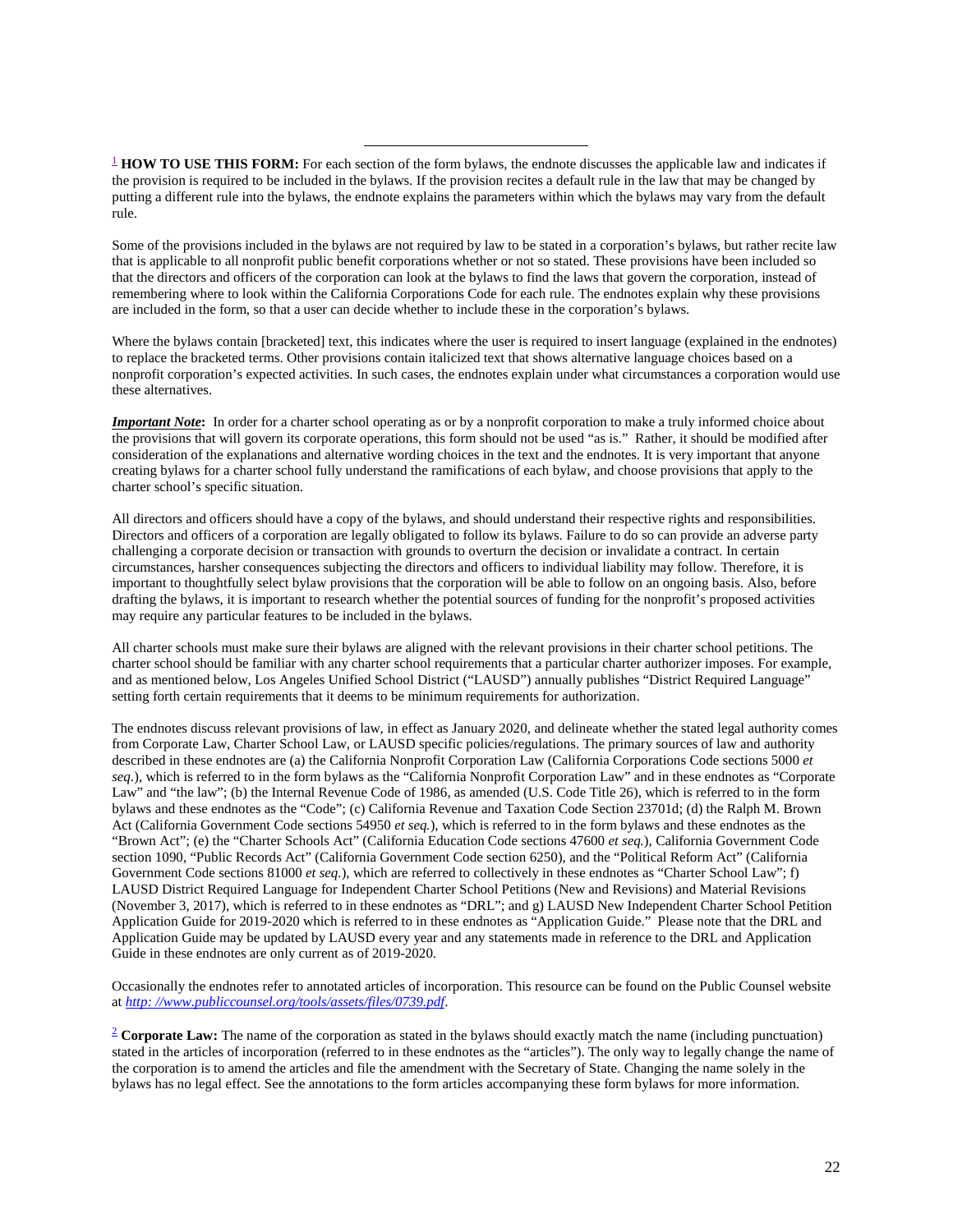<span id="page-29-0"></span><sup>[3](#page-7-3)</sup> **Corporate Law:** The law does not require a corporation to state its principal office in the bylaws. However, the corporation is required to designate a principal office and list the street address in the biannual statement of information filed with the Secretary of State. *[Cal. Corp. Code §6210(a)].*

**LAUSD Specific:** If the corporation has a charter to operate a school granted by LAUSD, the district will require the principal office to be in the district's geographic boundaries.

**Recommended Practice:** To avoid having to amend the bylaws each time the corporation moves, the corporation should not designate an exact address in the bylaws. The bylaws should instead permit the board to set the exact address by board resolution.

<span id="page-29-1"></span>[4](#page-7-4) **Corporate Law:** The law does not prohibit satellite offices, whether or not this provision is contained in the bylaws.

<span id="page-29-2"></span>[5](#page-7-6) **Corporate Law:** The general purpose statement and the limitation relating to private gain of any person, are required by law to be in the corporation's articles, but are not required to be in the bylaws. *[Cal. Corp. Code § 5130]* **If also stated in the bylaws, the general purpose(s) and private gain language should be exactly as stated in the articles.** For a more detailed explanation of the "private gain" language in Section 3.1, please see Note 8.

If an amendment is made to the purpose statement contained in the articles, the same amendment should be made to the bylaws to ensure consistency. In addition, the corporation must notify the Internal Revenue Service (the "IRS") and other agencies of the amendments (see Note 6). Likewise, if an amendment is made to the purpose statement in the bylaws, the board must confirm it is consistent with the articles.

**Recommended Practice:** These provisions regarding the general purpose should be repeated in the bylaws exactly as written in the articles to remind the officers and directors of the legal limitations on the corporation's activities. **The purpose(s) listed in this section should be exactly as stated in the articles.**

<span id="page-29-3"></span>[6](#page-7-7) **Corporate Law:** No law requires the corporation to state a specific purpose in its bylaws. If a nonprofit public benefit corporation states in its articles that its purposes include "public" purposes rather than just "charitable" purposes, the corporation is required to provide a further description of those public purposes in the articles. *[Cal. Corp. Code §§ 5130, 5131]* **If so stated in the bylaws, the specific purposes can be no broader than the specific purposes contained in the articles. A corporation is not permitted to engage in broader purposes than are stated in the articles, regardless of what is stated in the bylaws.** A corporation may, but is not required to, include a more specific or narrower purpose in its bylaws than what is stated in its articles. In such case, the corporation would be bound to conduct activities that are consistent with the narrower purposes stated in the bylaws until such time as the board amends the bylaws.

If the corporation wants to change its activities and the new activities are no longer consistent with the statement of specific purposes in its articles, the corporation must amend the articles and bylaws to reflect that change before it starts the new activities. Note that any material changes in activities must be reported to the IRS. Amendment of the articles to expand the charitable purpose may require the approval of the Attorney General, who will monitor the use of the charitable funds raised before such amendment to ensure they are used for the earlier purpose.

**Charter School Specific:** An example of specific purpose language for nonprofit charter schools is: *to manage, operate, guide, direct and promote one or more California public benefit charter schools, and to perform and undertake any and all activities and functions, including soliciting contributions of money and property from the general public, as may be proper in connection with the Corporation's general and specific purposes*.

**Recommended Practice:** If a specific purpose is stated in the articles, the corporation must operate to further those purposes, so it is good to restate it in the bylaws to remind the directors and officers of the purposes and mission of the corporation. If there is no specific purpose stated in the articles, the board should consider whether to include a specific purpose in the bylaws to serve as a mission statement and remind new directors and officers why the corporation was formed. This may serve to keep future leaders of the corporation on the same track envisioned by the founders. Keep in mind, however, that if either the articles or the bylaws contain a specific purpose, the corporation should not engage in (or raise money to fund) other activities that do not fall within the specific purpose, until after amending the purpose statement.

<span id="page-29-4"></span>[7](#page-7-9) **Corporate Law:** These limitation provisions are required by law to be in the articles if a corporation wants to qualify for exemption under section 501(c)(3) of the Code. A section 501(c)(3) corporation may not spend any time on political campaign activities for or opposing a candidate for any elected office (whether or not it is a nonpartisan office). In contrast, a section 501(c)(3) corporation is permitted to attempt to influence legislation through lobbying, as long as lobbying does not constitute a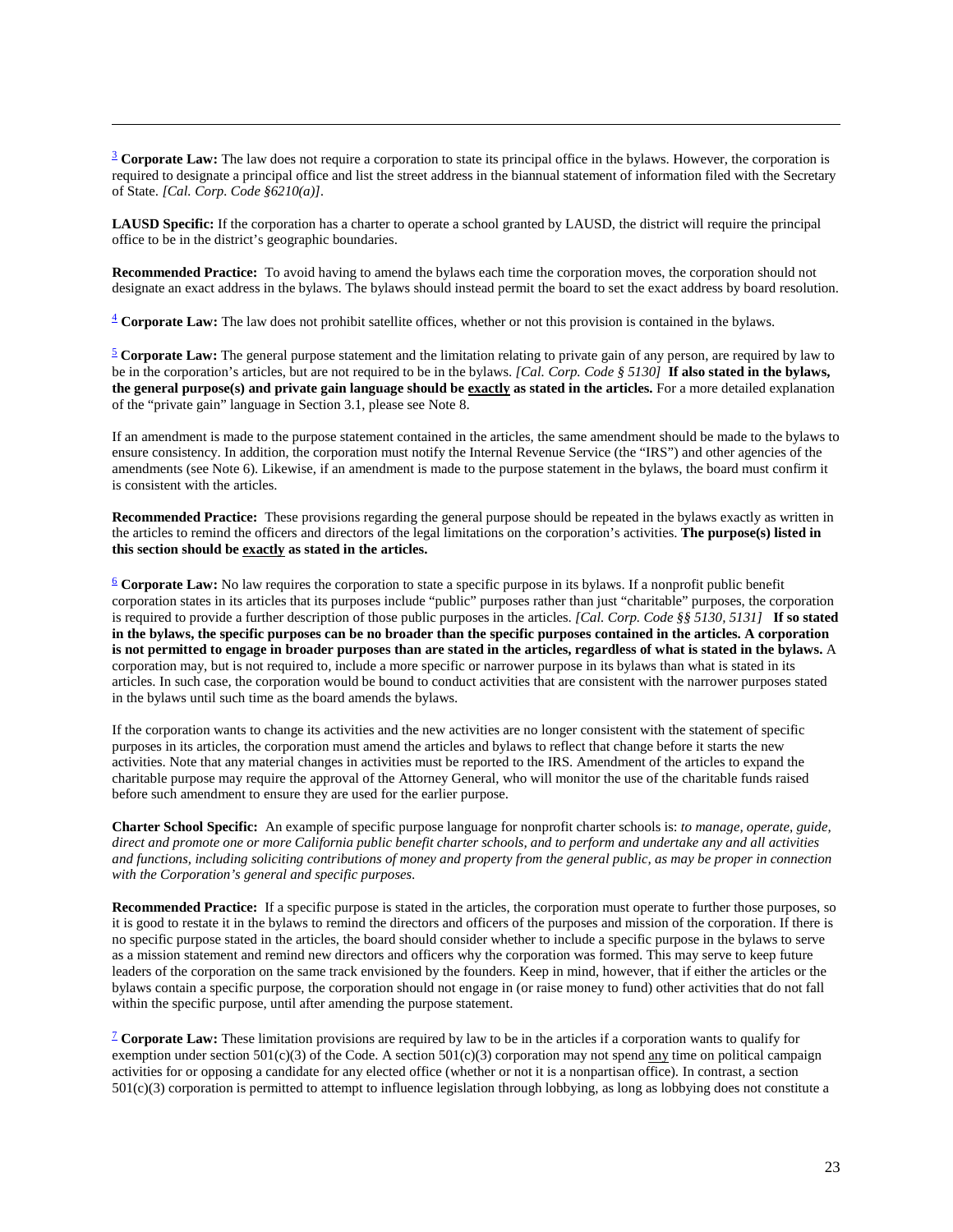"substantial part" of its activities. Corporations that expect to conduct some lobbying activities should consult counsel about the potential benefit of making an election under 501(h) of the Code. This election provides a clear test of what constitutes a "substantial part" of its activities.

**Recommended Practice:** These provisions should be restated in the bylaws, using identical language as is found in the articles, to remind directors and officers of the legal limitations on the corporation's political activities.

#### **Further Reading:**

The Internal Revenue Service (IRS) – *[https://www.irs.gov/charities-non-profits/charitable-organizations/exemption](https://www.irs.gov/charities-non-profits/charitable-organizations/exemption-requirements-501c3-organizations)[requirements-501c3-organizations](https://www.irs.gov/charities-non-profits/charitable-organizations/exemption-requirements-501c3-organizations)*

<span id="page-30-0"></span>[8](#page-7-10) **Corporate Law:** To qualify as tax-exempt, a corporation must be organized and operated primarily in furtherance of exempt purposes. Only an insubstantial amount of the corporation's activities may be unrelated to its exempt purpose. Any such unrelated activities may be subject to unrelated business income tax (UBIT), and if a substantial part of a corporation's activities are in furtherance of non-exempt purposes, it may lose its tax exemption. This provision recites this section  $501(c)(3)$  restriction on activities that are not in furtherance of the corporation's purposes.

The limitations on carrying on activities that are not permitted under sections  $501(c)(3)$  or  $170(c)(2)$  of the Code are required by law to be in the articles in order for the corporation to qualify for tax-exempt status under section 501(c)(3) of the Code. *[Cal. Corp. Code §§ 5130, 5131; Code § 501(c)(3)]* **If also stated in the bylaws, the limitations language should be exactly as stated in the articles.** 

*A Note on Private Benefit and Private Inurement:* The text in Section 5.1 (and similar language in Section 3.1) that prohibits the distribution of profits or gains to officers, directors or any other persons relates to the important requirement that the activities of a section 501(c)(3) corporation cannot operate in a way that creates a substantial benefit to private individuals or for-profit entities. This is called the "private benefit" doctrine. Second, no part of the profits or assets of a section  $501(c)(3)$  corporation may be used to create a benefit for an insider. This doctrine is called the prohibition on "private inurement."

*Private Benefit Explained:* Under section 501(c)(3) of the Code, the corporation must not conduct activities that provide a substantial benefit to the private interest of any individual or for-profit entity (except for a benefit that is merely incidental to the corporation's tax exempt purpose). This means, for example, that a section  $501(c)(3)$  corporation could not make a distribution of its assets to a private individual, or give its assets to a private company, or use its assets in a way that creates a benefit to a private person. This does not mean that the corporation cannot pay reasonable salaries to its officers, employees and other agents, or pay reasonable prices for goods or services purchased from other entities. These transactions create no private benefit because they are an exchange of fair value. The tax-exempt corporation cannot create a substantial benefit for a private person in which the private person receives something of value and the exempt corporation is not compensated for that value. A simple example is when a nonprofit corporation gives a gift to a private person who is not a member of the charitable class that the corporation is supposed to serve. For this reason, the IRS may deny tax-exempt status under section  $501(c)(3)$  of the Code if the corporation's proposed programs will benefit a group that is not a charitable class, or a small group of private individuals. It is also possible for a corporation to create a private benefit indirectly, by conducting its charitable activities in a way that causes a private entity to benefit substantially. For example, if a nonprofit corporation were set up to educate students for the purpose of enabling them to work for a particular company, this might be a substantial private benefit to that company. See American Campaign Academy v. Commissioner, 92 T.C. 1053 (1989).

*Private Inurement Explained:* The term "private inurement" is used to describe a private benefit to a person who is an "insider" to the corporation. Section  $501(c)(3)$  of the Code states that no part of a corporation's net earnings may inure to (be used for the advantage of) the benefit of a private shareholder or individual. Unlike private benefits to unrelated persons, which may occur to an incidental degree, providing a private benefit to insiders is absolutely prohibited. An "insider" is a person who has a personal and private interest in the activities of the corporation (e.g., directors, officers and key employees and independent contractors, and persons who have substantial influence on the organization, such as donors). For example, the corporation may not pay dividends or unreasonable compensation (compensation in excess of the fair value of services rendered) to officers, key employees, and other insiders, and cannot transfer property to insiders for less than fair market value.

**The prohibition of inurement to insiders under section 501(c)(3) of the Code is absolute. The IRS may revoke an organization's tax-exempt status if any amount of private inurement occurs.** However, unless cases of private inurement are egregious and ongoing it is likely that the IRS will not revoke tax exempt status, and will instead impose the "intermediate sanction" of excise taxes. Under section 4958 of the Code, if a section  $501(c)(3)$  corporation provides an excess benefit to certain defined insiders, **the insider who receives the excess benefit is subject to excise taxes, as are any corporate managers who approved the excess benefit.** As with the concept of private benefit, prohibited inurement does not include reasonable payments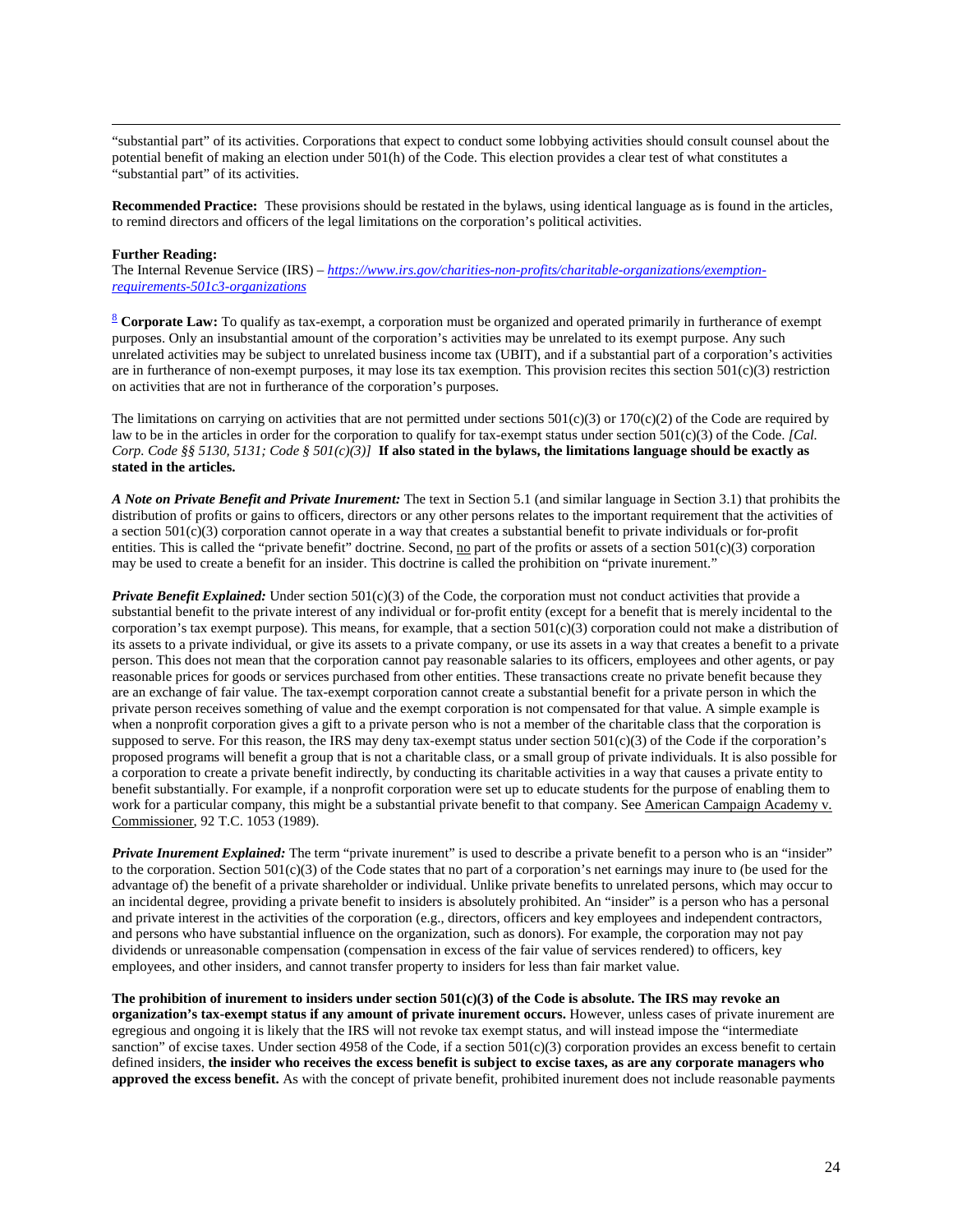for services, other payments that further tax-exempt purposes, or payments for the fair market value of real or personal property. However, any compensation in excess of a reasonable fair market amount can give rise to these excise taxes. As a result, it is extremely important that any salaries, benefits and other compensation paid to anyone who is an officer, or other insider, must be reasonable based on what a similarly situated employer would pay to a similar employee for similar services. *[Treas. Reg. § 53- 4958]*

**Charter School Law:** The IRS has taken the position that adoption of a conflict of interest policy is an indication of good governance practices and correlates positively with the likelihood that a  $\S501(c)(3)$  organization will comply with the requirements necessary to maintain tax exempt status. Thus, the IRS strongly recommends and encourages the adoption of a conflict of interest policy. For a sample conflict of interest policy visit *[http: //www.publiccounsel.org/publications?id=0061](http://www.publiccounsel.org/publications?id=0061)*. Additionally, under recent amendments to the Charter Schools Act, charter schools and entities managing a charter school, including nonprofits, are subject to the Political Reform Act (Gov. Code § 81000 *et seq.*). For purposes of the Political Reform Act, a charter school and an entity managing a charter school are considered an "agency" and must adopt their own Conflict of Interest Codes prohibiting school officials from participating in certain decisions when a conflict of interest is identified. [*Cal. Educ. Code § 47604.1(b)(4)*] See CCSA's Knowledge Brief "Charter School Governance; Conflicts of Interest" at *[http:](http://www.ccsa.org/2010/05/charter-school-governance.html)  [//www.ccsa.org/2010/05/charter-school-governance.html.](http://www.ccsa.org/2010/05/charter-school-governance.html)*

**Recommended Practice:** Directors should periodically review the corporation's activities to ensure the activities are consistent with the purposes stated in the articles and bylaws, and are in furtherance of a purpose that the IRS considers to be an exempt purpose under section  $501(c)(3)$  of the Code. To the extent that any activities are not in furtherance of these purposes, directors should ensure that those activities are not substantial, or if such activities are becoming a substantial percentage of the corporation's overall activities, should consider whether to separate these activities into a different legal entity, such as a forprofit subsidiary.

Furthermore, these provisions regarding prohibited activities should be repeated in the bylaws exactly as written in the articles to remind the officers and directors of the legal limitations on the corporation's activities.

**Further Reading:** IRS Publication on UBIT (Publication 598) – *[http: //www.irs.gov/publications/p598/ch04.html](http://www.irs.gov/publications/p598/ch04.html)*

<span id="page-31-0"></span>[9](#page-8-1) **Corporate Law:** These provisions are required to be in the articles if the corporation wants to qualify for exemption under section  $501(c)(3)$  of the Code. Section  $501(c)(3)$  of the Code requires a dedication of all assets of an exempt corporation to its exempt purposes and prohibits the distribution of assets to insiders or provision of private benefit to any person. This does not prevent a corporation from payment of reasonable compensation for goods or services, except see Charter School Law below regarding compensating directors for their services. **The exempt purpose(s) in each of Section 5.1 and Section 5.2 should be identical to the exempt purpose(s) listed in the articles.**

**Recommended Practice:** This language must be included in the articles. **The bylaws language should be identical to the irrevocable dedication clause in the articles.** 

**Charter School Law:** A charter school must comply with the Political Reform Act (Gov. Code § 81000 *et seq.*), which requires public agencies to adopt a Conflict of Interest Code, and Gov. Code § 1090. [*Cal. Educ. Code § 47604.1(b)*] Additionally, if the charter school plans to participate in a public employees' retirement program such as CalSTRS or CalPERS as allowed under Cal. Ed. Code § 47611, the language in the corporation's articles of incorporation and bylaws must meet those programs' requirements for the disposition of assets as well. For the most current information on this issue, please contact CCSA's Legal Team at **legal@ccsa.org** 

**Further Reading:** See generally Note 8 for a description of private benefit and inurement. See also the IRS good governance practices relating to reasonable compensation at *[http: //www.irs.gov/pub/irs-tege/governance\\_practices.pdf](http://www.irs.gov/pub/irs-tege/governance_practices.pdf)*, but charter schools should keep in mind the Charter School Law regarding compensating directors and complying with the various conflict of interest laws and policies stated above.

#### <span id="page-31-1"></span>[10](#page-8-2) **Corporate Law:** See Note 9.

**Charter School Law:** According to Cal. Ed. Code § 47605(b)(5)(P), the charter petition should include a description of the procedures to be used if the charter school closes. The procedures shall ensure a final audit of the school to determine the disposition of all assets and liabilities of the charter school, including plans for disposing of any net assets. Charter authorizers may have different rules regarding distribution of assets upon dissolution so the dissolution clause of the bylaws should be reviewed in light of the "Disposition of Liabilities and Assets" requirements (in Charter School Closure Procedures) of the chartering authority. Additionally, if the charter school plans to participate in a public employees' retirement program such as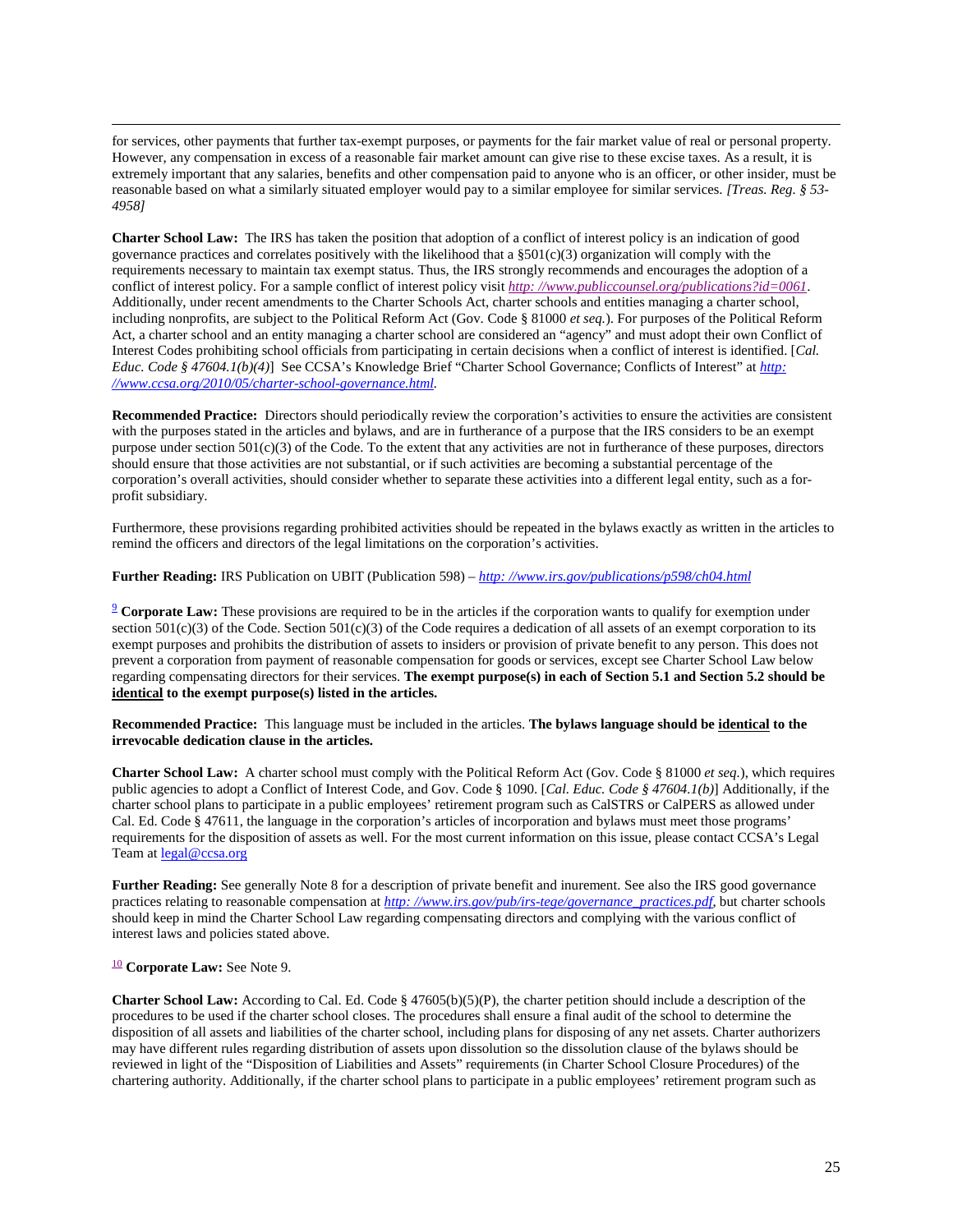CalSTRS or CalPERS as allowed under Cal. Ed. Code § 47611, the language in the corporation's articles of incorporation and bylaws must meet those programs' requirements for the disposition of assets as well. For the most current information on this issue, please contact CCSA's Legal Team at [legal@ccsa.org.](mailto:legal@ccsa.org)

**LAUSD Specific:** The DRL indicates that charter school closure procedures must ensure appropriate disposal, in accordance with DRL provisions in Element 11 of the charter, charter school's governing board bylaws, fiscal procedures, and any other applicable laws and regulations, of any net assets remaining after all liabilities of the charter school have been paid or otherwise addressed.

#### **Recommended Practice: The language used here should be identical to the dissolution clause in the articles. The exempt purpose(s) listed in Section 5.2 should mirror the exempt purpose(s) listed in Section 5.1.**

<span id="page-32-0"></span> $\frac{11}{2}$  $\frac{11}{2}$  $\frac{11}{2}$  **Corporate Law:** A legal member of the corporation is any person with governance rights, including the right to vote on (i) the election of directors, (ii) dissolution, (iii) merger, and (iv) the disposition of all or substantially all the corporate assets. California nonprofit corporations are not required by law to have legal members. If the articles and bylaws do not make specific provision for members, the corporation is presumed to have no members. *[Cal. Corp. Code §§ 5310, 5056]*

**Charter School Law:** The Charter Schools Act requires the charter petition to describe the "governance structure of the school, including but not limited to the process to be followed by the school to ensure parental involvement." *[Cal. Ed. Code § 47605(b)(5)(D)]*. Additionally, the charter school is required to consult with their parents, guardians, and teachers regarding the school's educational program on a "regular basis." *[Cal. Ed. Code § 47605(c)(2)]* LAUSD's Application Guide requires charter schools to develop a stakeholder involvement plan and process (to include the role of parents and staff in the governance of the school, the process by which the school will consult with parents and teachers regarding the school's educational program, and the composition, selection, and operating procedures for parent organization or committee, if any).

Despite these requirements to engage parents and teachers, we do not recommend achieving engagement by establishing legal corporate members for the reasons explained briefly below.

**Recommended Practice:** To avoid confusion, state clearly in the articles and/or bylaws (as in these form bylaws) whether or not the corporation will have legal members.

There are valid reasons to have legal members in some nonprofit corporations. For example, a community revitalization group might want to give voting control to those residing within the area. A residents' advisory council in a public housing development might be required to grant membership to all residents of the development. A group of nonprofit organizations forming a corporation to collaborate on a common goal might want to give the founding nonprofits voting control. In fact, CCSA is aware that some charter school groups in California are incorporated with a central nonprofit corporation as the legal member of the charter schools the group operates.

However, members add an additional layer of bureaucracy that may be difficult to manage for a smaller corporation. For example, if a corporation has members who are specific named individuals, and the corporation can no longer locate them, corporate action may be prevented or delayed because no membership vote can occur. Additionally, some charter granting agencies are confused by the concept of legal membership and see it as an unnecessary or hidden layer of the school's governance structure. **Therefore, in the absence of a specific reason to do so, we do not recommend that new independent charter schools establish legal memberships.** 

Also note that because California previously required all corporations to have legal members, some nonprofits formed under prior law without members typically appointed their directors as the sole members. This legal fiction is no longer required and is not advisable.

#### **NOTE: This form of bylaws is designed for a non-member nonprofit corporation only and does not contain language that would be required for a membership corporation. If the corporation intends to have statutory members, please contact legal counsel for appropriate bylaw language.**

<span id="page-32-1"></span><sup>[12](#page-8-5)</sup> **Corporate Law:** Each nonprofit corporation must have a board of directors (referred to in these endnotes as "the board"). The board of a nonprofit corporation has the authority and the legal obligation to govern the corporation, oversee its operations and safeguard its assets. An individual referred to as a director of a corporation must have authority to act as a member of the governing board of the corporation, including through voting rights, in order to be a "director" as that term is understood by the law and in these endnotes. *[Cal. Corp. Code § 5047]* The board acts as a group, voting in accordance with the procedures set in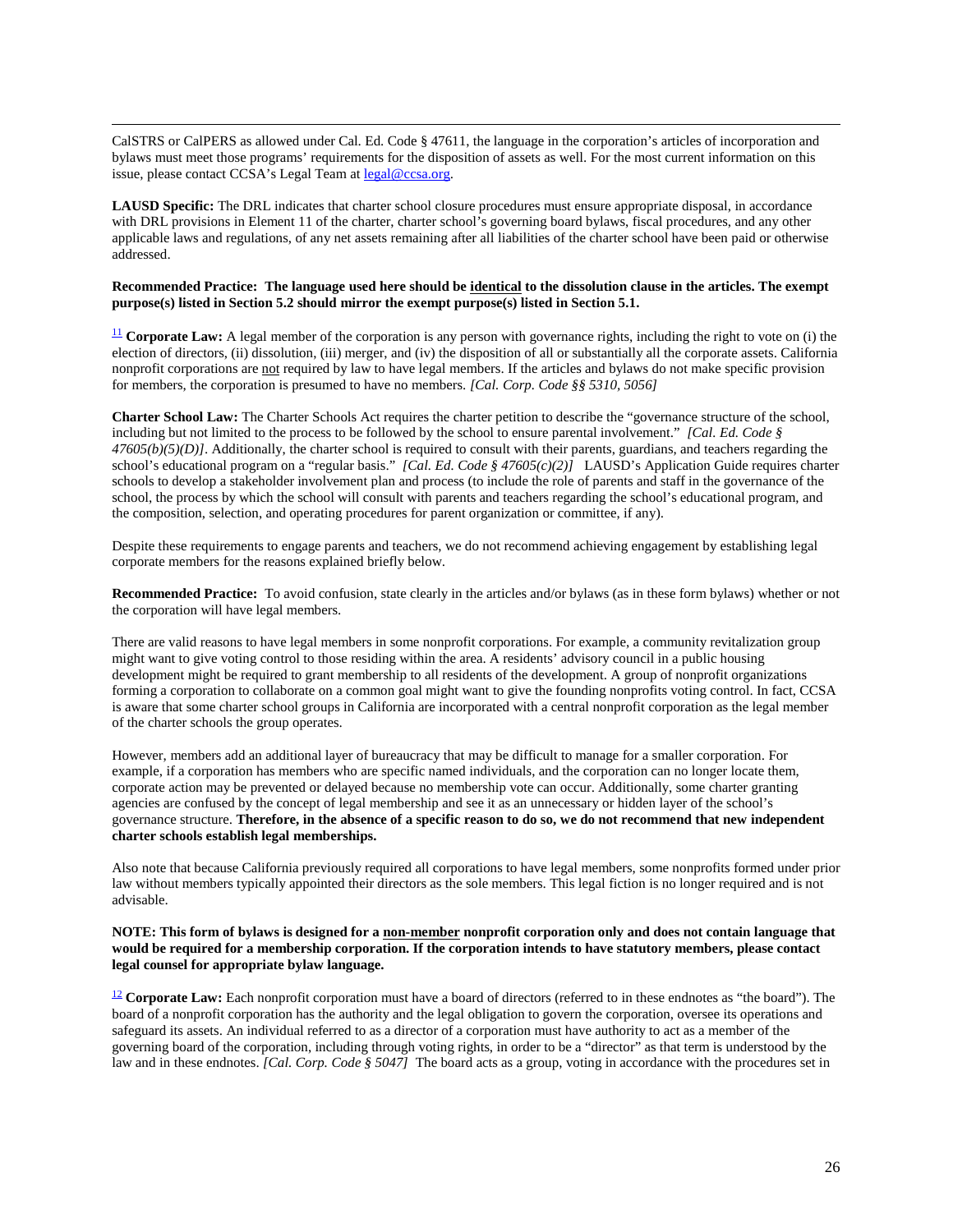Article 7. The board may delegate the day-to-day operations of the corporation to a staff or volunteers, but are ultimately responsible for the actions they delegate to others. *[Cal. Corp. Code § 5210]*

Though directors as a group may delegate authority, an individual director may not appoint a substitute or alternate to act in his or her place (in other words, no "proxies"). Also, each director present and voting at a meeting shall have one vote on each matter presented to the board for action at that meeting, and directors may not vote by proxy *[Cal. Corp. Code § 5211(c)]* or by mailing in ballots. In order to validly act for the corporation, directors must vote either in person or through permissible electronic means at a properly noticed board meeting (see Note 40).

Directors must act in the best interests of the corporation, and have a duty of loyalty and due care when overseeing its operations. The bylaws may, but are not required to, include any qualifications required to serve as a director. *[Cal. Corp. Code § 5151(c)(3)]*

*Right to Vote:* Each director, whether elected, designated, appointed or serving *ex officio* (see paragraph below), must have the same rights and obligations, including voting rights, as the other directors. *[Cal. Corp. Code § 5047]* Thus, a nonprofit corporation's board may not have "non-voting directors." It is possible, however, that an individual director's vote should not be counted on some matters, such as in a case where he or she may have a conflict of interest or may benefit financially as the result of a transaction with the corporation that is coming before the board for approval. *[Cal. Corp. Code § 5233(d)(2)(C)]* **Moreover, in some circumstances, directors are prohibited not only from voting but from participating in, or influencing, the decision-making process.**

*Ex Officio Directors:* Some nonprofit corporations choose to fill one or more of the director positions "*ex officio,"* which means by reason of office. For example, it is not uncommon for a nonprofit's chief executive to serve as a member of the board by reason of office, rather than through election. Other examples of *ex officio* board members could be government officials who are named to the board of a corporation to fulfill a major grant provision, or church officials required to represent their denomination in a faith based social service agency. These directors are appointed solely because of the position they hold, and cannot continue to serve as directors *ex officio* if no longer holding that position.

*Ex officio* **directors have all the same rights and duties as other members of the board, including the right to vote.** *[Cal. Corp. Code § 5047]* Following is a sample of language which can be added to the end of Section 7.1 to authorize the chief executive officer to serve as an ex officio director. The suggested limitation on the chief executive officer's right to vote on employment status and compensation is consistent with good governance principles related to the setting of executive compensation and the general authority of the board to hire and fire its chief executive. However, please note that if the school's charter petition requires compliance with Gov. Code § 1090, the chief executive—and any employees or contractors—would be prohibited from serving as directors.

*"One of the authorized director positions shall be filled ex officio by the Chief Executive Officer, who shall be entitled to vote on all matters except those related to his or her employment status and compensation. The remaining directors shall be elected pursuant to the procedures set forth in Section 7.3."*

*Duty of Care Explained:* The duty of care requires a director to act in a reasonable and informed manner when participating in the board's decisions and its oversight of the corporation's management. The duty of care requires first, a director be informed; and second, a director discharge his duties in good faith, with the care that an ordinarily prudent person in a like position would reasonably believe appropriate under similar circumstances.

To meet the duty of care, a director should: (i) regularly attend meetings; (ii) exercise independent and informed judgment on all corporate decisions; (iii) judge what is in the corporation's best interest, irrespective of other entities with which the director is affiliated or sympathetic, or to which the director owes his board appointment; (iv) have adequate information and assure the adequacy and clarity of information.

*Duty of Loyalty Explained*: The duty of loyalty requires a director to act in the interest of the corporation, rather than in the personal interest of the director or some other person or organization. In particular, the duty of loyalty requires a director to avoid conflicts of interest that are detrimental to the corporation. The IRS recommends that corporations adopt a written conflict of interest policy to address potential conflicts of interest involving their directors, officers and other employees (see Notes 8 and 73).

**Charter School Law:** Under the Political Reform Act (Gov. Code § 81000 *et seq.*), a charter school's chief executive (and any other officers) would be prohibited from participating in any decisions affecting his or her employment compensation. While the Education Code permits employees of a charter to school to serve as a director as an exception to Gov. Code § 1090, such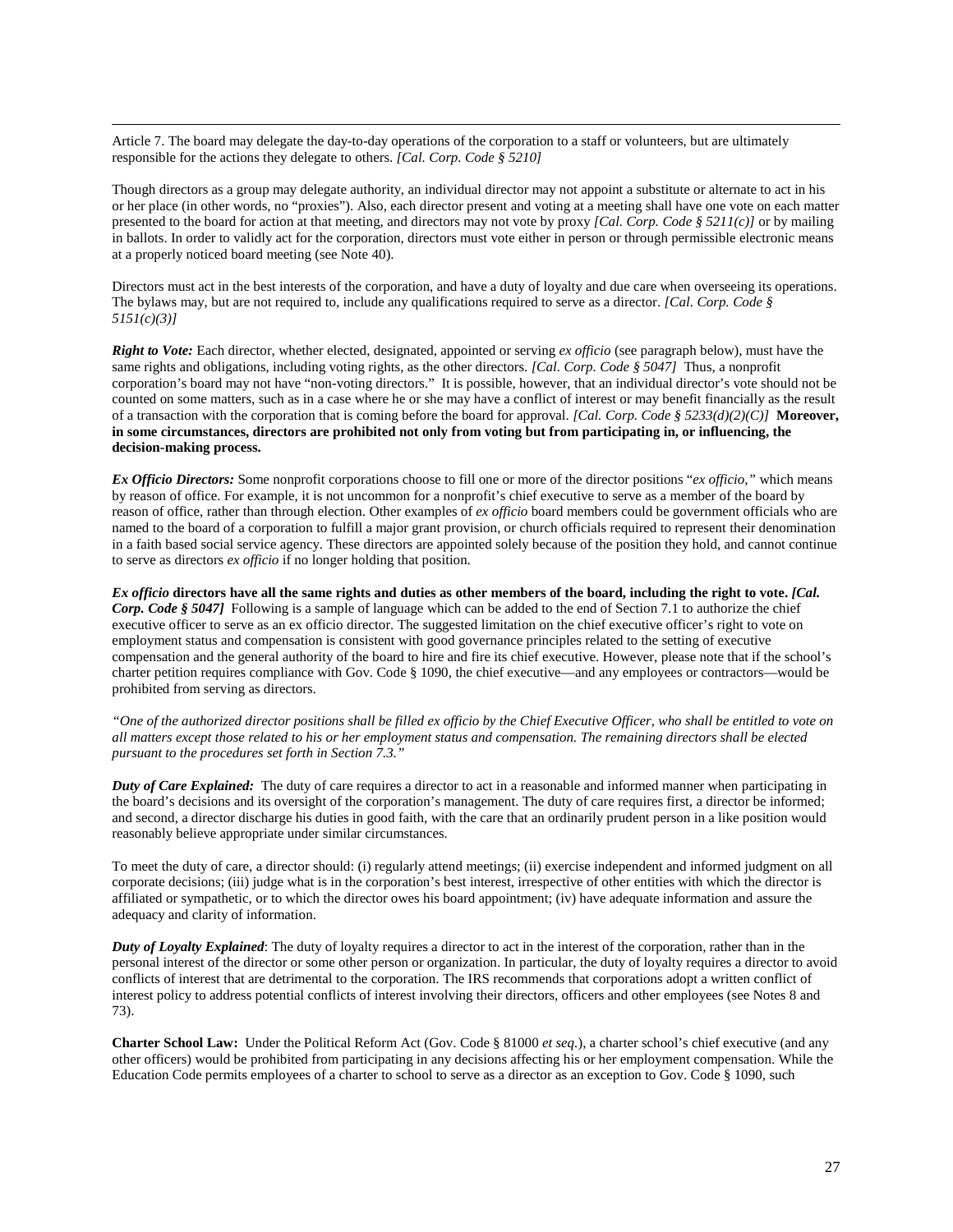director must abstain from voting on, or influencing or attempting to influence another director regarding, all matters related to that director's employment. [*Cal. Educ. Code § 47604.1(d)*] See CCSA Knowledge Brief "Charter School Governance: Conflicts of Interest" at *[http: //www.ccsa.org/2010/05/charter-school-governance.html](http://www.ccsa.org/2010/05/charter-school-governance.html)*. See Not[e 16](#page-8-10) for further details.

**LAUSD Specific:** Schools chartered by LAUSD should make sure that their bylaw provisions regarding length/rotation of service terms, process and potential considerations for determining a need to select/add board members, board member qualifications, selection criteria and process, quorum requirements, board action (voting) requirements, abstention and teleconference participation match any such language in the school's charter petition application submitted to LAUSD.

**Recommended Practice:** It is in the best interests of the corporation to recruit a diverse, qualified and committed board that can properly manage the affairs of the corporation. Because directors have legal obligations to exercise loyalty and due care, and to act in the best interests of the corporation, no person should be elected as a director if that person is not willing to attend meetings and play an active role in oversight of the nonprofit's activities. Corporations should provide a copy of guidelines and governing documents to new board members to make sure they understand their obligation to the corporation.

Directors also should play an important role in fundraising, and some directors are elected primarily because of their fundraising skill or connections. However, nonprofit corporations generally should not elect major donors, celebrities, or any other persons as directors unless such persons are prepared to accept all the legal rights of a fully franchised director, including the right of inspection provided i[n Section 12.6.](#page-25-0) If a corporation wants to honor its supporters who do not want to take an active role, it can appoint these persons to an advisory council/board or other group or give them another honorary title that does not carry legal obligations. Such an advisory council can be created whether or not it is described in the bylaws. The board can receive suggestions from such an advisory council, but the ultimate decisionmaking responsibility rests with the board. See Article 8 and Note 57 for more information about delegating functions to a committee that does not have the power to act on behalf of the board.

<span id="page-34-0"></span><sup>[13](#page-8-6)</sup> Corporate Law: The corporation must have at least one director, but the law does not place a limit on the maximum number of directors. The law requires that unless already provided in the corporation's articles, the bylaws shall state either the number of directors or a range establishing a minimum and maximum number of directors, or a method for determining the number of directors. *[Cal. Corp. Code § 5151(a)]* If a range is given, the exact authorized number must be set from time to time by board resolution.

**Recommended Practice: Number of Directors.** Although a corporation where no board members are "interested" may legally have as few as one director, other factors exist to compel the decision to recruit more board members. The IRS has indicated that a very small board is problematic because it may demonstrate that it does not represent a sufficiently broad public interest and that it lacks the required skills and other resources to effectively govern the corporation. As a result, the IRS may question whether a corporation with fewer than three board members will qualify for tax exemption under section  $501(c)(3)$  of the Code. Also, some governmental funding sources may require a corporation to have a specified number of community-based board members. *[Cal. Corp. Code §§ 5151(a), 5151, 5227]* Independent Sector's best practices recommend that a board consist of at least five directors who are committed to work with the corporation. For a discussion on principles for good governance, see *https://independentsector.org/programs/principles-for-good-governance-and-ethical-practice/.* 

**Recommended Practice: Range of Authorized Directors.** Rather than set the exact number of authorized directors in the bylaws, establishing a range allows for flexibility and eliminates the need to amend the bylaws each time there is a change in the exact number. The corporation should set a reasonable range within which the exact number of authorized directors can later be set by board resolution. Start-up corporations may find a range between five and fifteen to be manageable. At the first meeting, the board may decide to set the exact number of authorized directors at the minimum, or five, because it has not yet recruited many directors. The range may be amended in accordance with the provisions for amending the bylaws in Article 15. If the bylaws specify a range, it is important that the board adopt a resolution setting a specific number of authorized directors. The board must also adopt a resolution increasing or decreasing the number of authorized directors within the specified range every time it wishes to change the specific number of authorized directors.

<span id="page-34-1"></span>[14](#page-8-8) **Corporate Law:** The articles or bylaws may establish the qualifications of directors. *[Cal. Corp. Code 5151(c)(3)]* If at the beginning of a director's term the bylaws contain qualifications for board service, and then the director stops meeting those requirements, the majority of the directors who do meet the qualifications can remove that director who does not (see section 7.4.2 and Note 24). *[Cal. Corp. Code § 5221]* 

<span id="page-34-2"></span><sup>[15](#page-8-11)</sup> **LAUSD Specific:** Per the Application Guide, in a charter petition the school is asked to "describe the composition of the school's governing board. Explain how this composition will contribute to effective school governance." Therefore, a LAUSD charter school's bylaws should outline the criteria and process for selecting governing board members. Specifically, the charter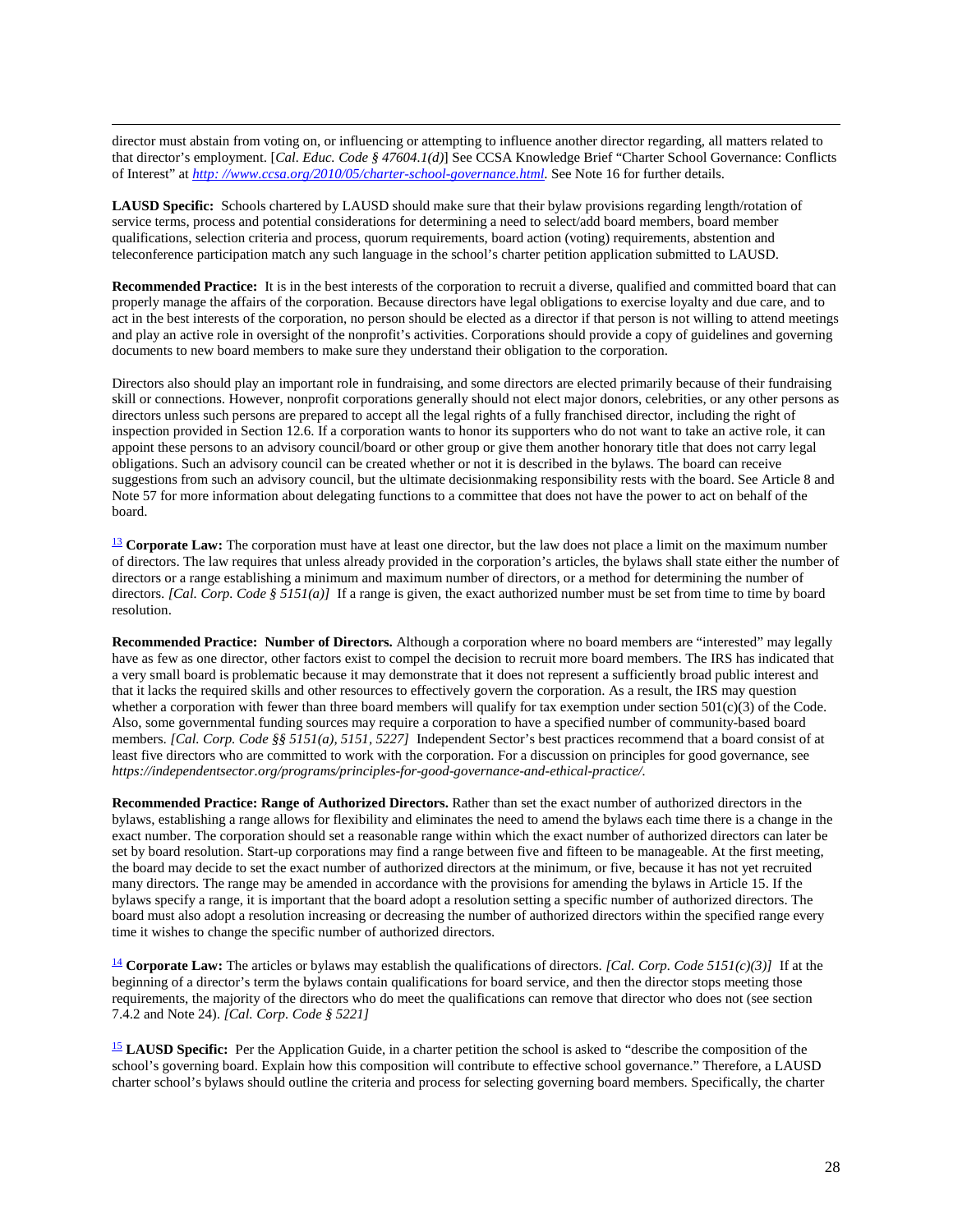school should address the length and rotation of service terms, the process and potential considerations for determining the need to select and add more board members, board member qualifications, selection criteria and process. The bylaws should use identical language from the petition application. The bylaws should also restate any provisions that were included in the charter about the board composition and governance structure. Please note that a charter school's stakeholders (parents, teachers, administrators, staff and community leaders) are often represented on the board of directors.

**Recommended Practice:** In order to comply with LAUSD's request for information regarding board member qualifications (please note that other chartering authorizers may have similar requests) and maintain flexibility, a corporation submitting a charter petition to LAUSD should use language that provides for broad guidelines that are not strictly required. In this way, the corporation has flexibility in appointing and removing directors while also providing general board member qualifications. For example, a charter school working with diverse populations throughout the school district might use the following language:

*"The Board shall make reasonable efforts to include Directors who represent the diversity of the School District, including, but not limited to, factors such as race, age, ethnicity, gender, or geography. Directors shall support the goals, philosophies and objectives of the Corporation and the laws and regulations under which it is founded."*

If a corporation does wish to establish strict qualifications, in conjunction with the removal of directors who fail or cease to meet the qualifications, it may want to use the following language:

"*A director shall not:* 

- *(a) Engage in any activity that is directly contrary to the interests of the Corporation;*
- *(b) Engage in the misrepresentation of the Corporation and its policies to outside third parties, either willfully, or on a repeated basis; or*
- *(c) Be disruptive or unprofessional during [#] or more board meetings or exhibit behavior that is deemed to be detrimental to the function of the board meeting."*

The provisions may be modified to suit the needs and circumstances of the corporation, and other qualifications can be added to this list. If the founders wish to provide for some flexibility to adopt additional qualifications for board service in the future, this list could end with the following language:

*(d) Violate any other qualification or requirement for board service that has been adopted by resolution of the Board of Directors prior to the commencement of that director's term of office, if that director was notified of such qualification or requirement at the commencement of his or her term of office.*

<span id="page-35-0"></span><sup>[16](#page-8-9)</sup> **Corporate Law:** The law requires that the board be composed of not more than 49% "interested" directors. An "interested" director for this purpose is (i) any person currently being compensated by the corporation for services rendered to it within the previous 12 months… excluding any reasonable compensation paid to a director as director and (ii) any close relative of any person currently being compensated. *[Cal. Corp. Code §§ 5227(a) & (b)]*

**Charter School Law:** Effective January 1, 2020, charter schools and entities managing charter schools are subject to Gov. Code § 1090 and the Political Reform Act. . Gov. Code § 1090 restricts public officials from being financially interested in any contract made by them in their official capacity, or by any board of which they are members. *[Cal. Gov. Code § 1090]* However, the Legislature has carved out an exception to Gov. Code § 1090 with regard to charter schools. Specifically, an employee of a charter school is allowed to serve as a director of the corporation operating the school so long as the employee abstains from voting on, or influencing or attempting to influence another director regarding, any matter uniquely affecting his or her employment. [*Cal. Educ. Code § 47604.1(d)*] No director may use his or her official position to influence any public charter school decision that he or she knows or has reason to know will have a foreseeable material financial effect on the person or a member of his or her immediate family. The Political Reform Act requires that public officials, board members in the case of charter schools, perform their duties in an impartial manner, free from bias caused by their own financial interests or those of persons who have supported them. *[Cal. Gov. Code § 81001(b)]*

"Interested Person" should also be defined by the charter school's Conflict of Interest policy.

<span id="page-35-1"></span><sup>[17](#page-9-0)</sup> **Charter School Law:** The law states that the governing board of a school district that grants a charter for the establishment of a charter school shall be entitled to a single representative on the charter school's board of directors. *[Cal. Educ. Code* § 47604(b)*]*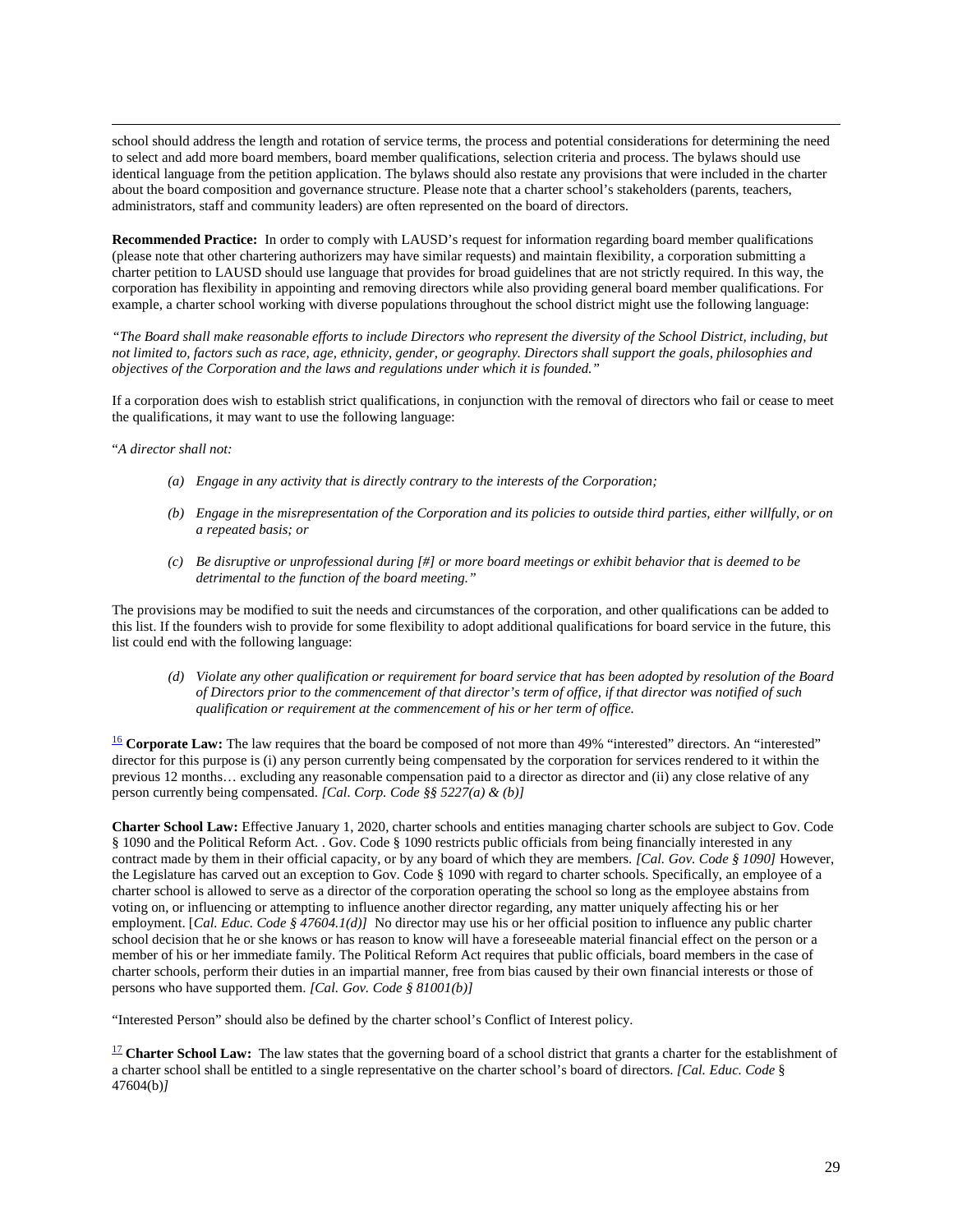<span id="page-36-0"></span><sup>[18](#page-9-2)</sup> **Corporate Law:** Although the statements in Section 7.2.1 are not required to be in the bylaws, this clause reminds directors of their fiduciary duties and that they are responsible under the law for conducting the activities and affairs of the corporation. Even if the board properly delegates management activities, all corporate powers are required to be exercised under the ultimate supervision and direction of the board, meaning that all directors will still have liability if they were not reasonable in delegating the activity or in overseeing the people to whom they assign those tasks (see Note 51). *[Cal. Corp. Code § 5210]*

 $\overline{a}$ 

**Charter School Law:** Charter schools must note that any material change to the school's governance structure as presented in its charter petition needs to be presented to its charter authorizing body through that agency's charter amendment process.

<span id="page-36-1"></span><sup>[19](#page-9-4)</sup> **Corporate Law:** If the articles or bylaws do not designate a term length, the law provides that the term is one year. Thus, if the corporation wants to elect directors for terms longer than one year, the term length must be stated in the bylaws. However, the term length in the bylaws must be within the limits specified by law. For a non-membership corporation, terms cannot exceed six years. *[Cal. Corp. Code § 5220]* There is no legal limit on the number of consecutive terms a director can serve.

**Recommended Practice:** This bylaw provides two alternatives. Alternative 1 is explained in Note 21 and Alternative 2, which provides for staggered terms, is explained in Note 22. Many corporations provide a board membership term length of two years, with no limit on the number of consecutive terms a member may serve. A two year term length is long enough that a director may have a meaningful impact, but not so long as to promote stagnancy. The decision not to limit the number of consecutive terms will permit qualified members to remain on the board as long as they are re-elected. However, term length and limit considerations will vary based upon the corporation's specific situation. Smaller corporations may want longer board terms if they depend on the active involvement of the initial board. Larger corporations that do not have difficulty recruiting qualified board members may establish limits on the amount of time a director can serve, by, for instance, designing shorter term lengths (e.g., one year), or instituting a limit on the number of consecutive terms a director may serve, especially if the term length is long. Corporations that need directors with technical or specialized knowledge (e.g., financial planning, legal issues, etc.), corporations under specific regulation, and corporations with highly complex activities may also want to provide for longer terms.

Term limits can prevent board stagnancy and ensure that new ideas and leadership will come in to the corporation from time to time. However, this must be weighed against the risk of losing qualified and experienced board members due to an artificial limit. Corporations can balance these risks by instituting short term lengths and limits on the number of consecutive terms a director can serve. If a corporation imposes term limits on its directors, then to ensure that all experienced board members' terms do not expire at the same time, the corporation should consider adding a provision to allow for a staggered board (see Note 21).

# Sample Term Limits Language Providing for a Break After a Specified Number of Consecutive Terms:

*"Directors shall not serve for more than [#] consecutive terms. A Director who has served [#] consecutive terms may be eligible to serve as a Director after [##] year(s) have passed since that person was last a Director."*

<span id="page-36-2"></span><sup>[20](#page-9-5)</sup> **Corporate Law:** The law and these bylaws state that a director shall serve "until a successor has been elected and qualified" unless the articles or bylaws state otherwise (see Section 7.4.4 and Note 26). Thus, a director continues to serve even if his or her term has expired and no election has taken place. This language can protect a corporation that fails to conduct prompt elections at the end of expiring terms because it ensures that the existing directors' terms will not expire until the election of the new directors. This provision is also useful if the corporation needs additional time to find a new director at the end of an expiring term, especially if the current director is willing to stay involved until a successor is found.

**Recommended Practice:** It is recommended to keep this protection, but corporations should make a practice of having annual board meetings to re-elect board members and officers, and, if original terms have expired or a director resigns or is removed, should act diligently to promptly hold elections.

<span id="page-36-3"></span>[21](#page-10-5) **Corporate Law:** The law permits a corporation to provide for staggered terms for directors in its articles or bylaws. *[Cal. Corp. Code § 5220(a)]*

**Recommended Practice:** If the corporation is concerned that there will be too many vacancies on the board or too little continuity because all terms expire at the same time, the corporation might permit staggered boards, as in Alternative 2. The board, at a meeting, would be divided into as many groups as there are years in the term and randomly assigned so that each group had a different term expiry date. For instance, on a board with three-year terms, nine directors could be divided into three groups of three people each. The board would resolve that group A's term would expire in one year, group B's in two years, and group C's in three years. After the initial terms, each director would be elected for the same term length (e.g., three years), but the terms would expire at different times so that at all times the board would include at least some directors who had experience with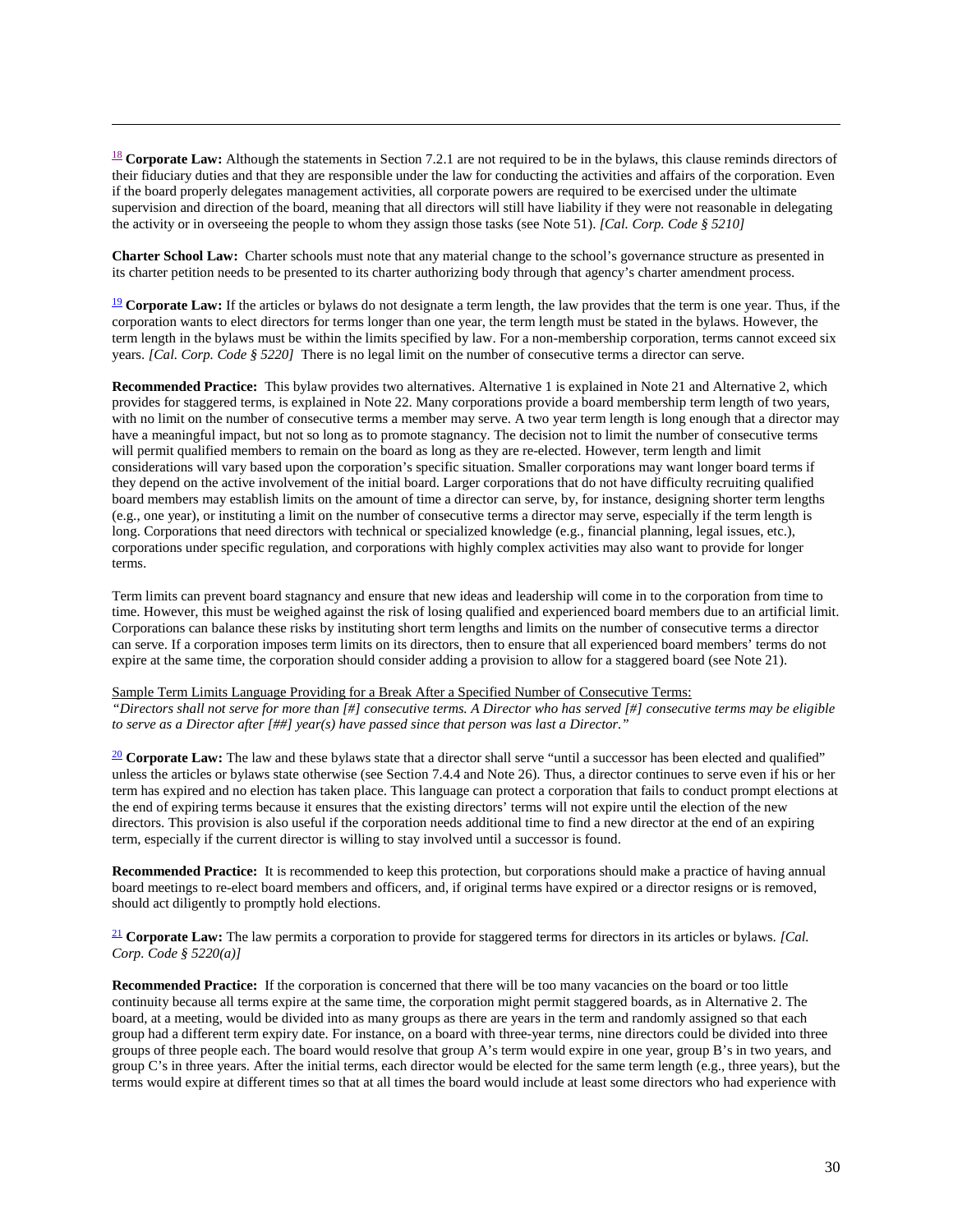the board and its operations. If a vacancy occurs, a successor director would be elected, but the successor director would finish out the term he or she was elected for. The successor director would not be elected for an entirely new term. Thus, it is important for the corporation to keep clear records of each director and the specific term he or she is serving.

If the board is not ready to establish a staggered board at the outset (perhaps because the board is still at the lower end of the permitted range in size), but wants to have the flexibility to do so in the future without amending the bylaws, use the language in Alternative 1. When a staggered board is established by board resolution, it will be important to retain the resolution establishing the staggered board together with the bylaws so that future boards will be aware of this change. If the board is ready to establish a staggered board at the outset, use the language in Alternative 2.

<span id="page-37-0"></span><sup>[22](#page-10-1)</sup> **Corporate Law:** A vacancy on the board is created when there are fewer directors on the board than the authorized number of directors. A vacancy occurs upon the death of a director, the resignation of a director, the removal of a director, and when the board votes to increase the authorized board size within the range contained in Section 7.1. As described in Section 7.4.2, the law also permits the board to declare a vacancy when a director is found to be of unsound mind. This is one example of the removal of a director for "cause" (see Note 23).

<span id="page-37-1"></span><sup>[23](#page-10-2)</sup> **Corporate Law:** Removal of a director for "cause" requires only the regular vote of a majority of directors present at a meeting where there is a quorum, which is the same vote required for other board actions (see Section 7.10.2). Removals without "cause" require a greater vote- the majority of all directors then in office. For instance, if a corporation with ten directors in office (and a quorum of six directors) has six directors attend a meeting, at least four of the six directors (a majority of those present) would have to vote in favor of removing a director for "cause" for that action to be valid. However, all six directors (a majority of all directors then in office) would have to vote in favor of removing a director without "cause" in order for that action to be valid. *[See discussion on quorum in note 42 and Section 7.10.1; Cal. Corp. Code § 5222]*

The law limits the items that can constitute "cause" and give the board a reason to remove a director with a regular board vote. Some conditions can constitute "cause" only if those conditions are stated in the bylaws at the time the director joins the board. For example, if at the time the director is elected the bylaws state that missing a certain number of board meetings will be cause for removal, then a director may be removed for "cause" if that director misses the specified number of meetings. If the bylaws do not contain such a provision, the director could be removed for missing those meetings only by the higher level of vote required for removal without cause. Similarly, if at the beginning of a director's term the bylaws contain qualifications for board service (as discussed in Notes 14 and 15 and Section 7.1.2), and then the director stops meeting those requirements, the majority of the directors who do meet the qualifications can remove that director who does not. *[Cal. Corp. Code § 5221]*

**Recommended Practice:** As described above, a corporation may include language in the bylaws that would create a vacancy for absentee directors, as provided by the bracketed meeting attendance language in Section 7.4.2. The number of meetings specified should be adjusted to reflect a reasonable number of meetings based on the total number held by the corporation each year. This language provides flexibility to allow the board to decide whether or not to remove a director for this "cause." To further ensure that directors attend board meetings, a corporation should also consider including a separate requirement in board member guidelines, mandating attendance at a certain number of board meetings. Board member guidelines should then be reviewed when re-electing directors.

To remove a director without cause, the corporation may in its bylaws require an even greater vote than what is required by law. This provision does not institute such a greater vote requirement. Going beyond minimum defaults under the law will make it more difficult to remove a non-contributing or dissident board member and may contribute to stagnancy.

If a corporation dislikes the idea of allowing removal of directors without "cause," it should consider establishing qualifications for board service (see Section 7.1.2 and Notes 14 and 15). In this way, if a director no longer meets the qualifications, the board may declare his or her office vacant, as provided for in the bracketed qualifications language in Section 7.4.2. However, this type of removal is permitted only if the qualifications are established before the director's term begins, and the vote to declare that director's office vacant must be made by the majority of directors who do meet the qualifications.

**Further Reading:** For a sample board attendance policy, see *[www.managementhelp.org/boards/brdattnd.htm.](http://www.managementhelp.org/boards/brdattnd.htm)*

<span id="page-37-2"></span><sup>[24](#page-10-3)</sup> **Corporate Law:** The law prohibits a board from removing a director before his or her term ends merely by eliminating a board position through a reduction of the number of authorized directors. This provision is in place to make sure that a board will not be able to avoid the higher voting requirement to remove a director without "cause" (see Note 23 regarding voting standards for removal of a director from office). A bylaw amendment or board resolution to authorize reduction of the number of authorized directors would not normally require this higher vote unless otherwise specifically stated in the bylaws. However, a bylaw amendment or board resolution to reduce the number of director seats which also provides for the contemporaneous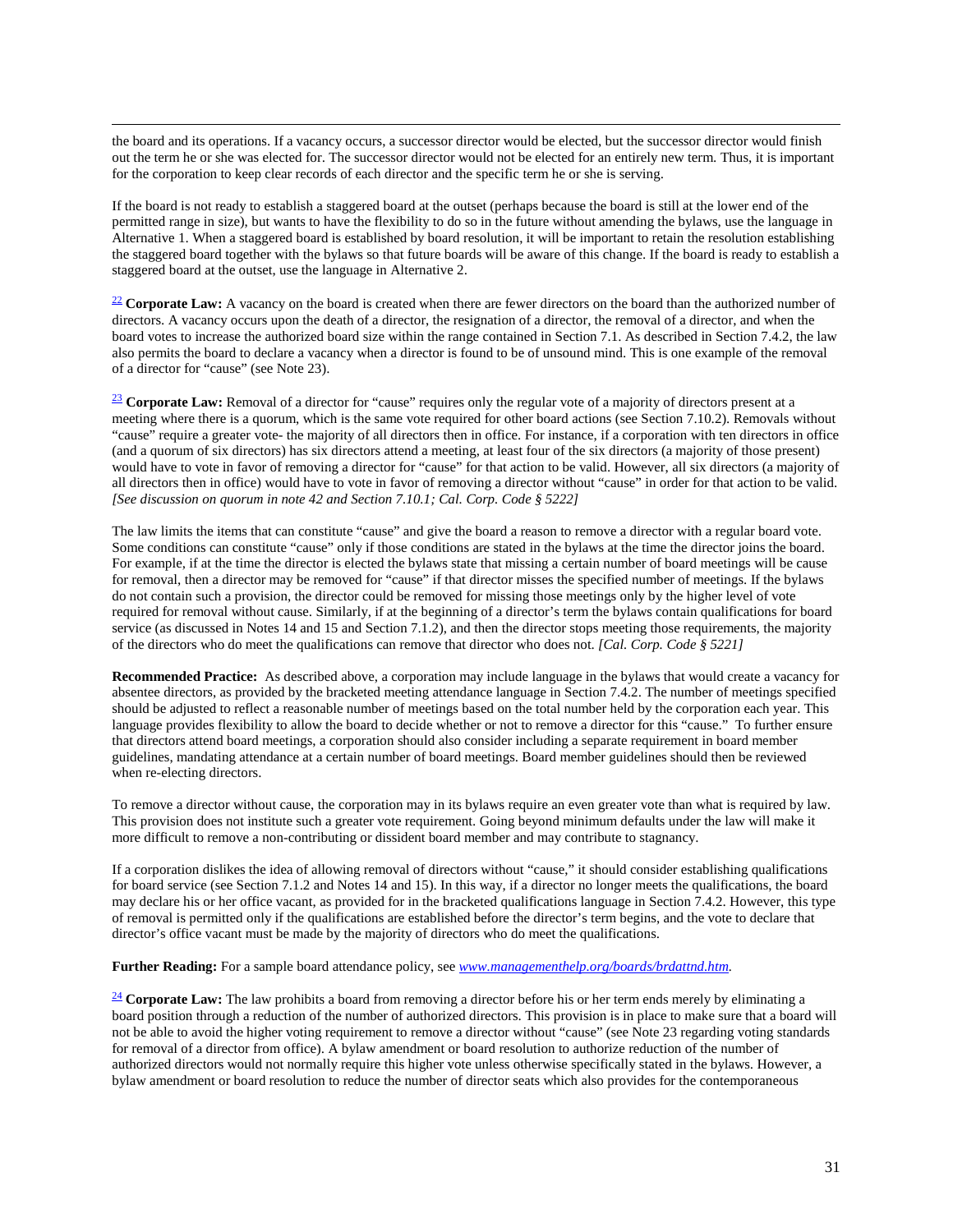removal of one or more specified directors can result in the removal of a director provided that the board has followed the procedures for removal contained in the bylaws. *[Cal. Corp. Code § 5222]* Assuming that the board lacked cause to remove the director whose board position is to be eliminated, then such a compound resolution or amendment would require approval of a majority of directors then in office.

**Recommended Practice:** This provision restates the law and should not be altered or deleted. It is important for the corporation to be clear on who is a director at any time to ensure that board votes are valid. The bylaw provisions that restate the law about election and removal of directors will serve as a handy reference for these laws so that the board can clearly determine how to elect and remove a director.

<span id="page-38-0"></span><sup>[25](#page-10-4)</sup> **Corporate Law:** The law permits a director to resign at any time, even mid-term, upon giving written notice in accordance with this provision, as long as the director's resignation does not leave the corporation without any directors (in which case the Attorney General must first be notified). As in the case of director removal, if a director resigns, a vacancy is created and must be filled pursuant to Section 7.4.5. *[Cal. Corp. Code §§ 5224(c), 5226]*

**Recommended Practice:** A director's right to resign as described in this provision is granted by law and cannot be taken away regardless of what is written in the bylaws. Therefore, the provision should remain in the bylaws to remind directors of these rights.

<span id="page-38-1"></span><sup>[26](#page-11-0)</sup> **Corporate Law:** The law permits a vacancy to be filled in the standard manner (i.e., majority vote of board at meeting where a quorum is present), but also provides alternate processes for vacancies to be filled where there are not enough remaining board members to meet the minimum quorum requirements. *[Cal. Corp. Code § 5224]* Alternatively, the remaining directors may simply reduce the authorized number of directors when there are vacancies.

<span id="page-38-2"></span><sup>[27](#page-11-1)</sup> **Charter School Law:** The Education Code requires charter schools and entities managing charter schools to comply with the Brown Act. [*Cal. Educ. Code § 47604.1(b)(1)*] The California legislature passed the Brown Act to ensure that actions and deliberations of public agencies are conducted openly. The Brown Act establishes specific requirements for board meetings of public agencies that differ from the standard requirements for ordinary nonprofit public benefit corporation meetings. *[Cal. Gov. Code § 54950 et. seq*.*]* See CCSA's Knowledge Brief "Understanding the Brown Act" at *[http:](http://www.ccsa.org/2010/05/understanding-the-brown-act.html)  [//www.ccsa.org/2010/05/understanding-the-brown-act.html.](http://www.ccsa.org/2010/05/understanding-the-brown-act.html)* 

<span id="page-38-3"></span>[28](#page-11-2) **Corporate Law:** The law does not specify a minimum number of times a board must meet per year. *[Cal. Corp. Code § 5211(a)(2)]* The law also has no specific requirement that directors must attend any specified number or percentage of the corporation's board meetings. However, a director's fiduciary responsibilities to properly oversee the corporation's activities can be interpreted to require reasonable attendance (see Note 18). *[Cal. Corp. Code § 5231]*

**Charter School Specific:** A charter school should make sure its bylaw provision on regular meetings of the board is consistent with any statements in its charter petition indicating that the charter school board will hold a specific number of regular meetings each year.

**LAUSD Specific:** The Application Guide says that a charter petition should "describe the meeting requirements and procedures of the governing board and its committees, if any." A charter petition should include the location and frequency of governing board and committee meetings, the process and timeline for setting the annual calendar of governing board and committee meetings, the location(s) for posting governing board and committee meeting agendas, and the specific procedures that will ensure compliance with key Brown Act requirements.

**Recommended Practice:** Directors' fiduciary duties require in most cases that the board meet at minimum once a year to elect directors, approve the budget and discuss the overall activities of the corporation. Depending on the activity level of the corporation, the board may need to meet a number of times per year to satisfy its fiduciary obligations. This bylaw requires only one meeting per year to give the board the flexibility to determine how often it needs to meet to satisfy its fiduciary obligations. In most cases, it is good practice to meet at least quarterly so that the board can exercise some oversight over the corporation's activities (see Note 18).

<span id="page-38-4"></span><sup>[29](#page-11-3)</sup> **Corporate Law:** Under the law, a board meeting can be called at any time as described in this provision, unless the bylaws say otherwise. *[Cal. Corp. Code § 5211(a)(1); Cal. Gov. Code §54956]* The form bylaws refer to these as "special meetings" because they are meetings called in addition to the regular meetings required by the form bylaws.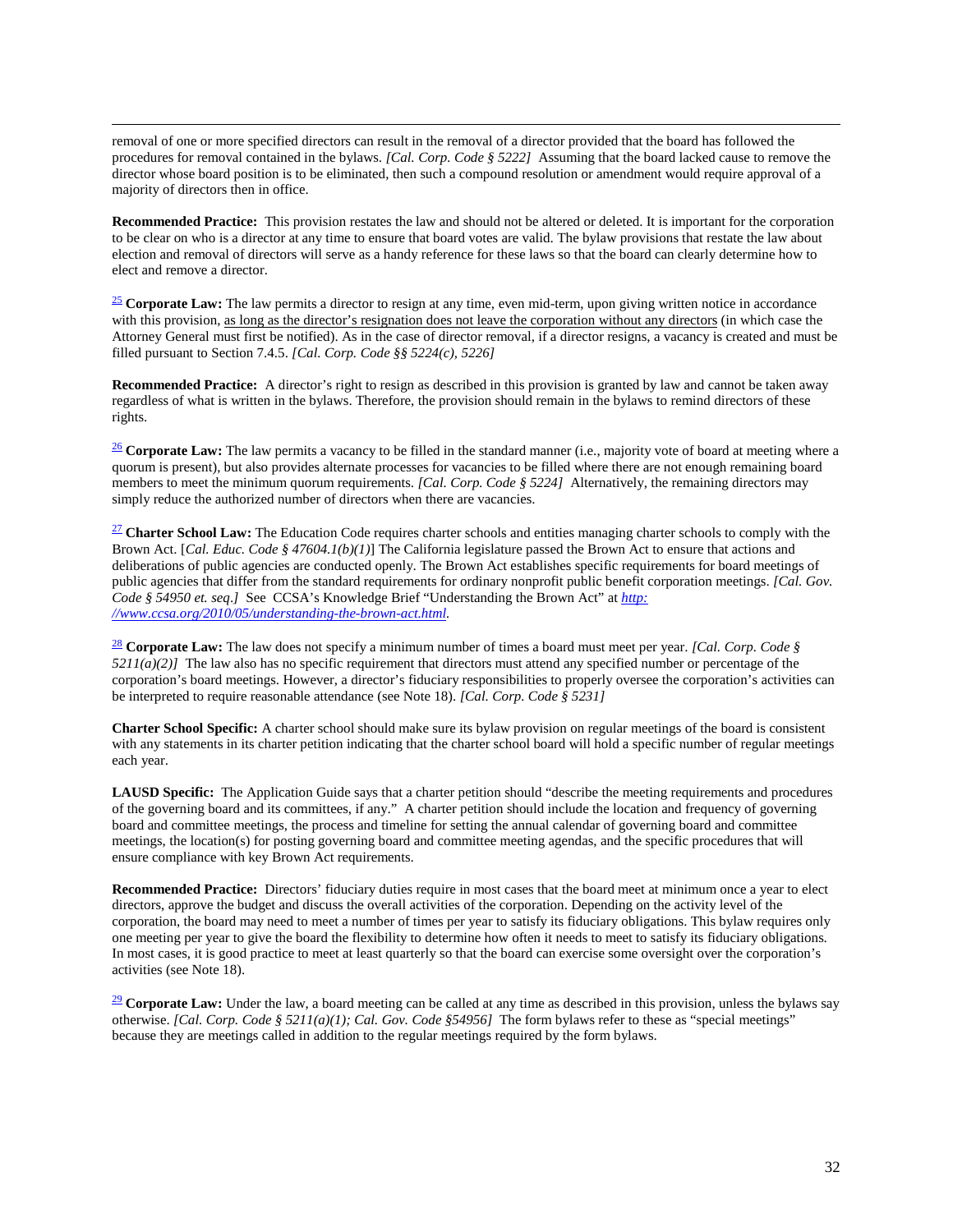$\overline{a}$ **Charter School Law:** The Brown Act restricts a public agency from calling a special meeting to discuss the salaries, salary schedules, or compensation paid in the form of fringe benefits of a "local agency" executive, except in the context of a special meeting called to discuss the charter school's budget. *[Cal. Gov. Code § 54956*

The board must follow the formal notice requirements contained in Section [7.9.2](#page-12-0) for all special meetings.

<span id="page-39-0"></span><sup>30</sup> **Charter School Law:** Under recent amendments to the Education Code, effective January 1, 2020, if a nonprofit corporation operating a charter school engages in activities unrelated to the charter school, board meetings discussing charter school items may not include the discussion of any item unrelated to the operation of the charter school. [*Cal. Educ. Code § 47604.1(f)*]

<sup>[31](#page-11-6)</sup> **Charter School Law:** The Brown Act requires that an agenda be posted at least 72 hours before a regular meeting in a location that is freely accessible to the public and on the charter school's website. The description of an item on the agenda need not be more than 20 words, but all items to be discussed in the meeting, including items to be discussed in a "closed" session, must be included on the agenda. In addition, if requested, the agenda must be made available in appropriate alternative formats for persons with disabilities, in compliance with Section 202 of the Americans with Disabilities Act of 1990 *[42. U.S.C. § 12132]*

**LAUSD Specific:** Charter schools shall send to the LAUSD Charter Schools Division copies of all governing board meeting agendas at the same time that they are posted in accordance with the Brown Act. Charter schools shall also send to the Charter Schools Division copies of all board meeting minutes within one week of governing board approval of the minutes. Timely posting of agendas and minutes on the school website will satisfy this requirement.

<span id="page-39-1"></span><sup>[32](#page-12-0)</sup> Charter School Law: The Brown Act requires notice of special meetings to be given personally to individual directors and generally to members of the public. While individual directors may waive their notice requirements, no such waiver is available for the general public.

**LAUSD Specific:** Charter schools shall send to the LAUSD Charter Schools Division copies of all governing board meeting agendas at the same time that they are posted in accordance with the Brown Act. Charter schools shall also send to the Charter Schools Division copies of all board meeting minutes within one week of governing board approval of the minutes. Timely posting of agendas and minutes on the school website will satisfy this requirement

<sup>[33](#page-12-1)</sup> **Charter School Law:** The Brown Act requires notice of a special meeting to be personally delivered or by any other means, e.g., telephone, and be received at least 24 hours in advance. Notice to the public need not be personally given (unless a member of the public has requested personal notice of meetings) but must be posted on the charter school's website and in a location that is publicly accessible.

<span id="page-39-2"></span><sup>[34](#page-12-2)</sup> **Charter School Law:** The Brown Act requires notice for special meetings to be given in each of the three ways listed in Section 7.8.2.1. *[Cal. Gov. Code* § 54956(a)*]* However, notice to a local newspaper of general circulation, radio or television station need only be given upon request.

<span id="page-39-3"></span><sup>[35](#page-12-3)</sup> **Charter School Law:** The Brown Act requires notice of a special meeting be given to directors and to the public at least 24 hours in advance of the meeting. These bylaws recommend placing notice in the mail 72 hours before a special meeting to ensure the notice is received within the requisite time period.

**Recommended Practice:** It is good practice to send notices of the meetings far enough in advance so that it is practical for the directors to attend, even where the law and the bylaws require as little as 72 hours' notice. If the bylaws are revised to contain a provision requiring more notice than what would be required by law, the corporation must follow the stricter provisions in the bylaws to avoid a potential challenge to a board action by an absent director.

<span id="page-39-4"></span><sup>[36](#page-12-4)</sup> **Charter School Law:** Per the Brown Act, the contents of notice of a special meeting must include (i) the time and place of the meeting and (ii) the business to be transacted or discussed. As these bylaws indicate, no other business may be discussed at a special meeting. *[Cal. Gov. Code § 54956]*

<span id="page-39-5"></span><sup>[37](#page-13-0)</sup> **Charter School Law:** This provision is consistent with the legal default requirements for holding an emergency meeting under the Brown Act. *[Cal. Gov. Code § 54956.5]* An emergency situation is defined as an activity that severely impairs public health, safety, or both; or a dire emergency, which is defined as a crippling disaster, mass destruction, terrorist act, or threatened terrorist activity. In an emergency as prescribed by law, the Board may hold an emergency meeting without complying with the 24 hour notice requirement. All other requirements of a special meeting are applicable to emergency meetings. *[Cal. Gov. Code* § *54956.5]*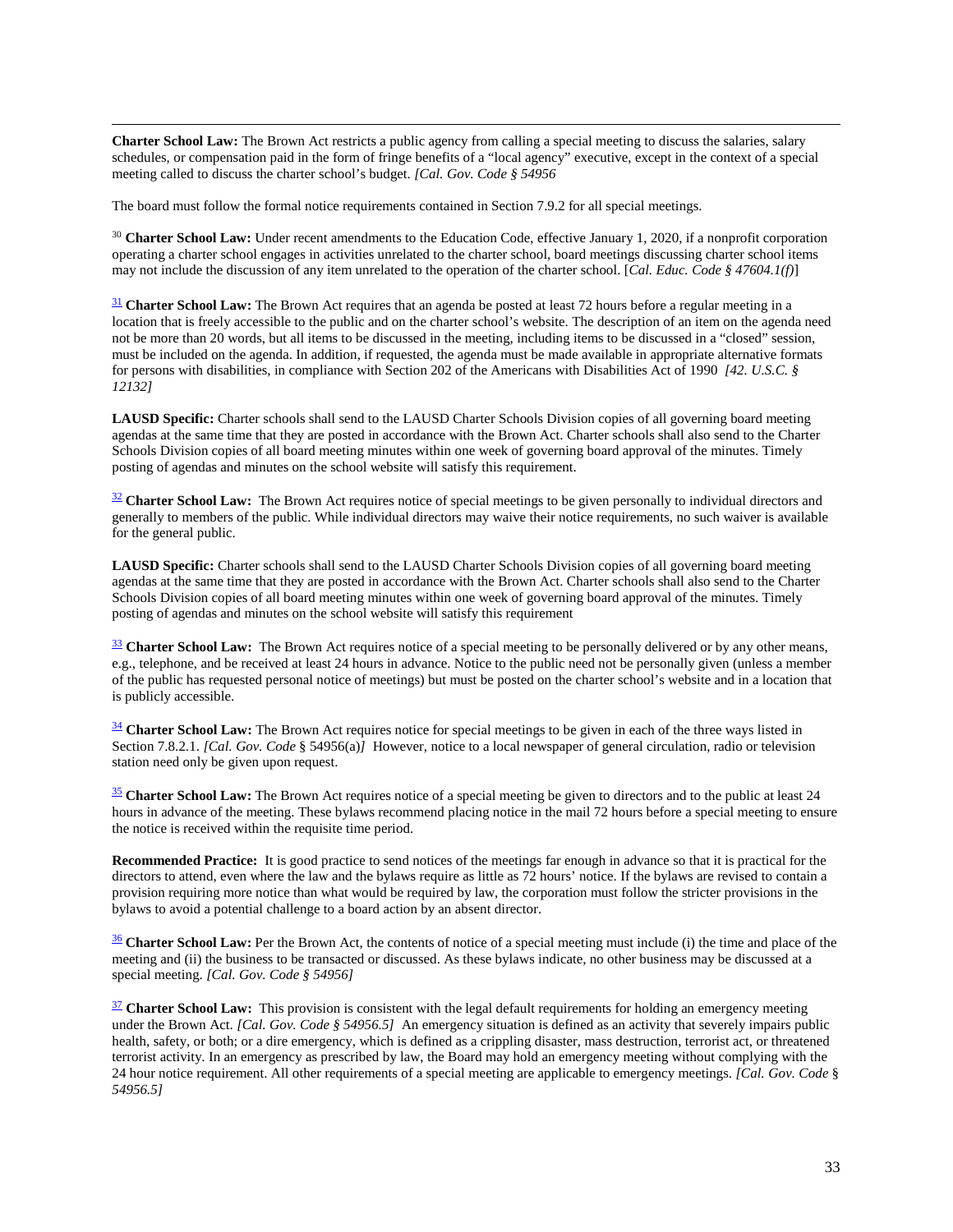<span id="page-40-0"></span><sup>[38](#page-13-1)</sup> **Charter School Law:** The Education Code requires the board of directors of a single charter school or multiple charter schools in one county to meet within the physical boundaries in which the charter school or schools is located. If a nonprofit corporation operates two or more charter schools in different counties or a nonclassroom-based charter school without a facility, board meetings must be held within the physical boundaries of the county in which the greatest number of pupils enrolled in the charter school or schools reside. [*Cal. Educ. Code § 47604.1(c)*] If a nonprofit corporation anticipates that it will operate charter schools in more than one county or serve students in a nonclassroom-based school in several counties, it may wish to include the optional language in the bylaws. Note that the law provides an exception to these requirements in special circumstances, including the need to comply with a legal order, attend a judicial or administrative procedure, meet with other agencies, etc. [*Cal. Gov. Code § 54954(b)*] As a practical point, it is important to conduct business in a location that is accessible to the families that the charter school serves.

**LAUSD Specific:** At all times a Corporation has a charter to operate a school granted by LAUSD, all meetings of the Board shall be held at any place within the geographic boundaries of such school district (note this is narrower than the county), unless the meeting falls under one of the exceptions listed in *Cal. Gov. Code § 54954(b).* 

<span id="page-40-1"></span><sup>[39](#page-13-2)</sup> **Charter School Law:** Effective January 1, 2020, in order to facilitate participation if a board meeting is not held at the school site, all charter schools need to establish a two-way teleconference at each schoolsite and resource center. *Cal. Educ. Code § 47604.1(c)]* If the corporation operates two or more charter schools in different counties, the board must audio and/or video record all meetings and post the recordings on each charter school's website. *[Cal. Educ. Code § 47604.1(c)(4)(C)]* Regardless of legal requirements, charter schools should take steps to enable attendance and participation at board meetings.

[40](#page-13-2) **Charter School Law:** This provision is consistent with the legal default requirements under the Brown Act for holding a meeting via teleconference. *[Cal. Gov. Code § 54953(b)]*.

<span id="page-40-2"></span><sup>[41](#page-13-4)</sup> **Important Note:** Directors should be aware that this provision, as required by law, means that directors who choose to utilize their homes or offices as teleconference locations must open these locations to the public and accommodate any members of the public who wish to participate in the meeting at that location. Moreover, these locations must be ADA compliant.

<span id="page-40-3"></span>[42](#page-14-7) **Charter School Law:** The Brown Act prohibits requiring members of the public to provide their names as a condition of attendance at the meeting. *[Cal. Gov. Code § 54953.3]*

<span id="page-40-4"></span>[43](#page-14-1) **Corporate Law:** The law provides that a quorum cannot be less than one-fifth of the number of authorized directors or fewer than two directors, whichever is larger. *[Cal. Corp. Code § 5211(a)(7)]* For this reason, when [Section 7.1](#page-8-6) sets a range, it is important that the board officially vote to set the actual number of authorized directors.

**Charter School Law:** A quorum is the minimum number of directors required to be present at a meeting for a valid action to be taken. The Brown Act defines a quorum as a majority of the members of the legislative body, in this case the Board. *[Cal. Gov. Code §§ 54952.2(a), 54952.6]*

<span id="page-40-5"></span><sup>[44](#page-14-8)</sup> Corporate Law: In most cases, the law requires a vote of a majority of directors present at a meeting where a quorum is present in order for a board action to be valid. If a quorum is not present, no action or vote taken by the board is valid. As an example, if a corporation with ten directors in office has six directors attend a meeting (thereby meeting the quorum requirement), at least four of the six directors (a majority of those present) would have to vote in favor of a particular action in order for that action to be valid. The law states that the articles and bylaws cannot reduce the vote requirement for valid action to less than the majority of directors present at a meeting. Thus, in the previously stated example, where a quorum of the board is six directors, if nine directors actually attend the meeting, at least five of the nine directors (a majority of those present) would have to vote in favor of a particular action in order for that action to be valid. *[Cal. Corp. Code §§ 5211(a)(7), 5211(a)(8)]* See Section 7.10.3 and Note 44 for when a greater vote is required for valid board action.

<span id="page-40-6"></span>[45](#page-14-3) **Corporate Law:** Certain actions under the law are required to be approved by a majority vote of directors in office, as distinguished from a majority vote of a quorum. For example, in order for a corporation with ten directors in office to remove a director without cause, six directors would have to vote in favor of such action, even if the quorum requirement was six or less than six. These actions requiring a greater approval under the law are set forth in Section 7.10.3.

**Recommended Practice:** Section 7.10.3 (listing actions that require greater approval than a majority of directors present at a meeting) restates the law, and should not be removed because it is important for directors to remember that these actions may not be valid if approved only by a majority of those present at a meeting. If the corporation wishes to impose this greater approval requirement on other actions, it should add them to the list in this provision.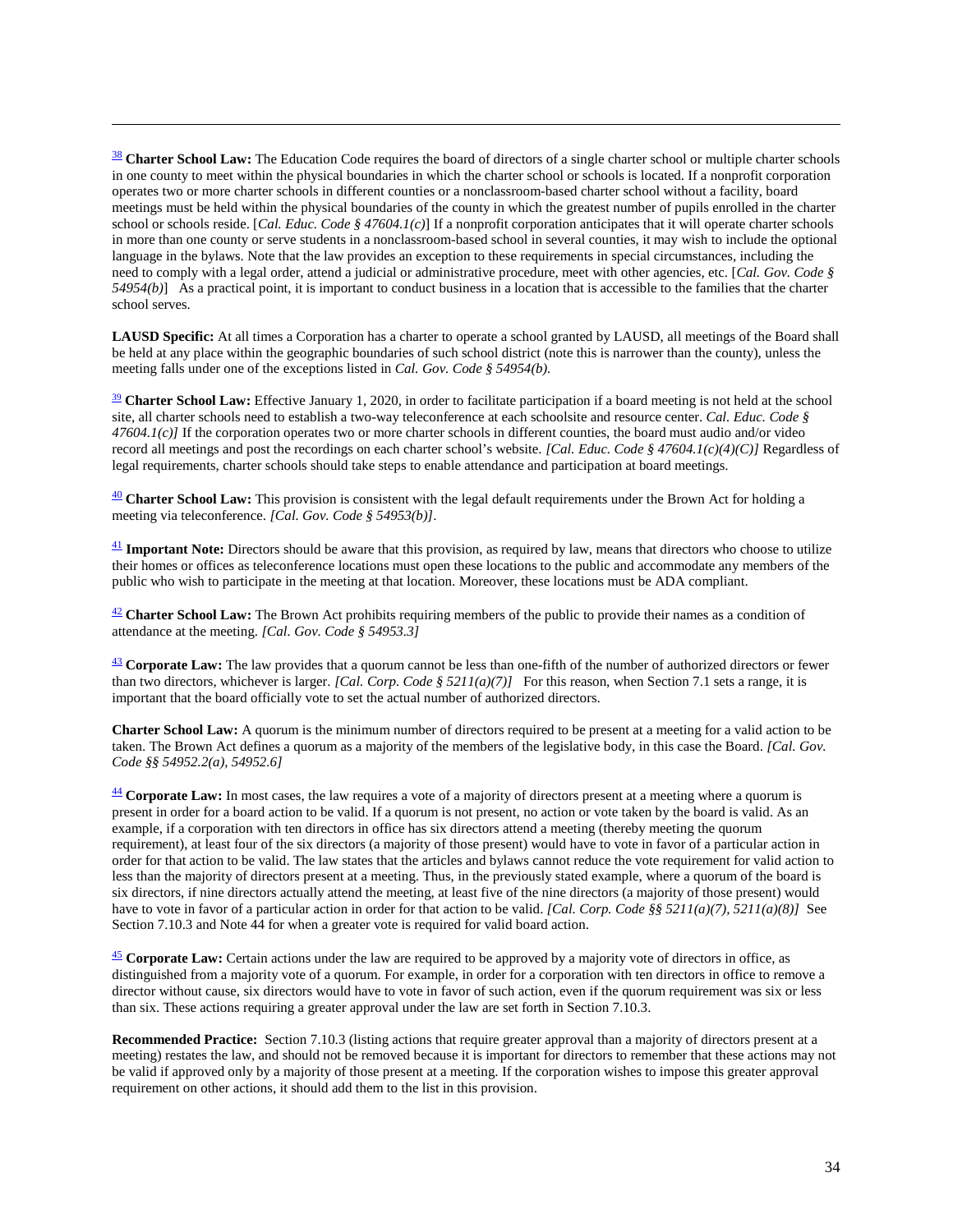<span id="page-41-0"></span><sup>[46](#page-14-4)</sup> Corporate Law: Directors can waive the right to receive the required notice by signing a written waiver of notice, a written consent to holding the meeting, or an approval of the minutes of the meeting; or by attending the meeting and not protesting the lack of notice before or at the start of the meeting. *[Cal. Corp. Code § 5211(a)(3); Cal. Gov. Code §54956(a)]* A waiver can be given by telegram. Directors who waive notice cannot later challenge actions taken at the meeting solely because they did not receive proper notice.

**Charter School Law:** While notice to directors can be waived if the above corporate law requirements are met, per the Brown Act, there is no such waiver of notice for members of the public. *[Cal. Gov. Code § 54954 et seq.]* 

**Recommended Practice:** It is recommended that a corporation follow the notice requirements of Section 7.8 in all respects. However, if an emergency arises or such practice will be too impractical, written waiver or consent forms can be used as an alternative to formal notice of board meetings, especially if the board is not large. Waivers, consents and approvals of the minutes should be made a part of the minutes of the meetings or otherwise filed with the corporate records. If all of the directors attend a meeting without protesting the lack of notice, formal waiver will not be necessary, but their presence and failure to protest should be reflected in the minutes.

<span id="page-41-1"></span> $\frac{47}{12}$  $\frac{47}{12}$  $\frac{47}{12}$  **Corporate Law:** This provision is consistent with the default rules in the law, which allows meetings to be adjourned (i.e., postponed or suspended) to another time or place if no quorum exists. This is neces meeting where a quorum is not present (see Note 43). *[Cal. Corp. Code §5211(a)(4)]* Because technically an adjournment is a corporate action, the provision here and in the law clarifies that the adjournment can be accomplished without a quorum. For example, if the meeting being adjourned is a required annual meeting at which the board is required to elect directors and officers, the board can adjourn the meeting until such time as a quorum can be convened, so that it can hold the required elections that could not take place without a quorum present.

<span id="page-41-2"></span>[48](#page-14-6) **Corporate Law:** The law permits any adjourned meeting to reconvene within 24 hours without providing additional notices to the other directors, unless the bylaws state otherwise. Also, unless the bylaws state otherwise, if a meeting is adjourned for more than 24 hours, notice must be given to the directors and public who were not present at the time the meeting was adjourned. This provision does not change the default rule in the law. *[Cal. Corp. Code § 5211(a)(4)]*

**Charter School Law:** In addition to the above corporate law requirements, a copy of the notice of adjournment shall be conspicuously posted on or near the door of the place where the adjourned meeting was held within 24 hours after the time of the adjournment. *[Cal. Gov. Code § 54955]*

**Recommended Practice:** In general, these provisions would allow a board to determine that it needed to continue to discuss certain corporate business, and to reconvene to continue the discussion without formally calling another meeting and sending another notice. This can be helpful in providing flexibility to a board to complete its deliberations and not rush to take action. It is always good practice to give absent directors notice of meetings when possible, and it may be necessary in case of adjournment for lack of quorum, but this provision will permit a board to give less than 72 hours that is usually required if reconvening within 24 hours of the original meeting time.

<span id="page-41-3"></span>[49](#page-15-0) **Corporate Law:** A corporation is not required to include in its bylaws any particular procedures for the conduct of meetings. Also, a corporation is not required by law to use a parliamentary procedure such as "Robert's Rules of Order" to conduct meetings. However, if such procedures are specified in the bylaws, the corporation must follow them. This means that before formally adopting any system for the conduct of the board meetings, the incorporators or others who are drafting the bylaws should understand what those rules are and assess whether the corporation's board will be able to follow them.

Regardless of the procedures used, minutes of all board meetings should be taken and retained in corporate record books, and the minutes should include the names of the directors attending the meeting, what votes were taken, and to the extent there are any objections or abstentions, how each director voted. In addition, when the board or a committee acts on any matters for which there are specialized voting rules, such as where there is or may be a conflict of interest, the minutes should clearly explain what information or documents the directors relied on when making their decision. In the case of section  $501(c)(3)$  tax-exempt corporations, such minutes and documentation (such as comparable salary information when determining how to compensate an officer) will be necessary if the corporation wants to qualify under the "rebuttable presumption of reasonableness" safe-harbor for transactions covered by the IRS's private inurement rules (see Note 8).

**Charter School Law:** The board must publicly report any action taken and the vote or abstention on that action of each member present for the action. *[Cal. Gov. Code §54953(c)(2)]*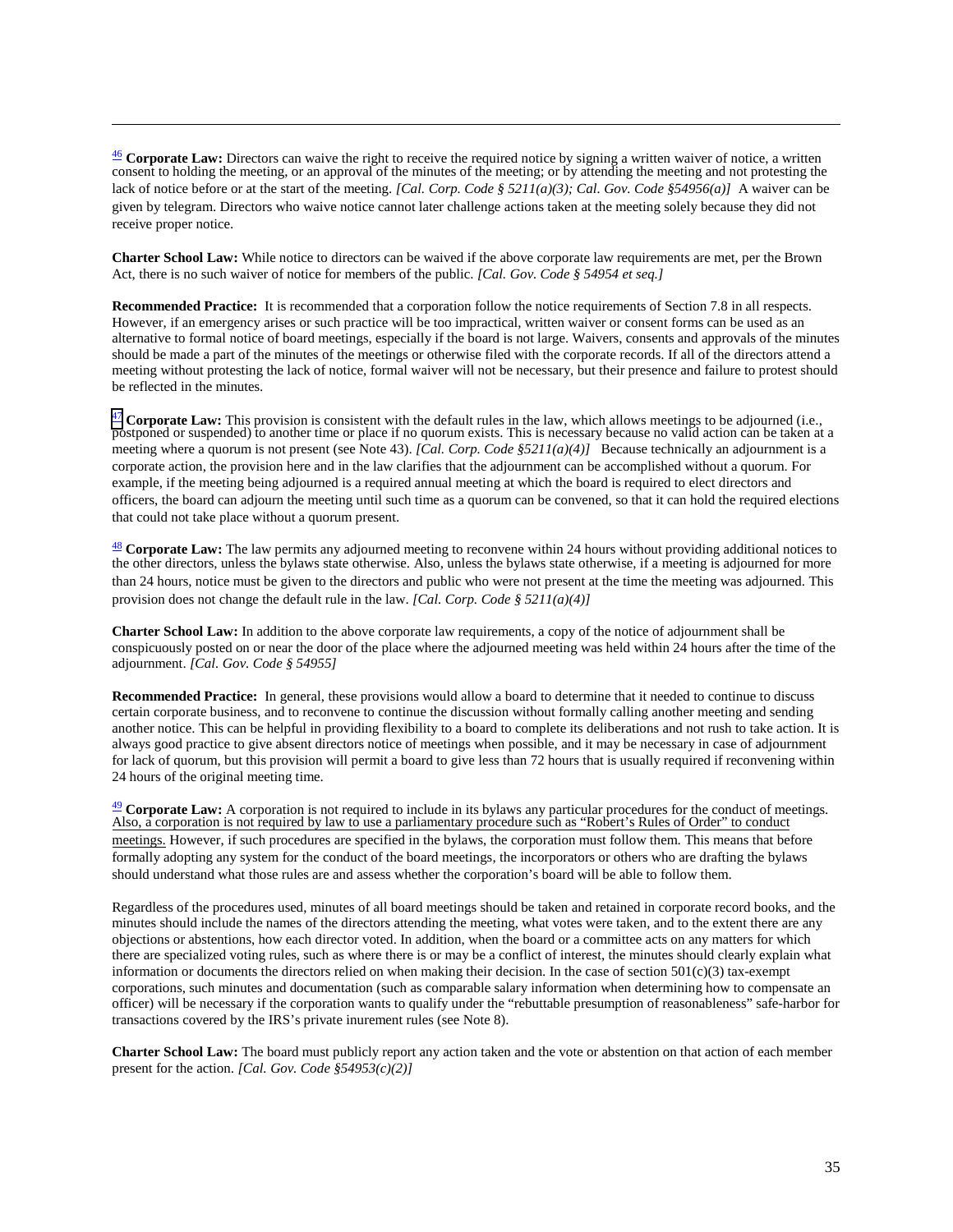**Recommended Practice:** It is best practice not to require a procedure in the bylaws. This provision allows the board to establish a procedure by resolution if it later determines it is necessary.

In general, there are two methods of conducting board meetings that are commonly used by nonprofit boards: (1) a formal parliamentary system, such as Robert's Rules of Order; or (2) a more informal method called a consensus method. Regardless of the method used, all decisions made should ultimately be voted upon by formal resolution or motion set down in minutes, so that the corporation will have proof of the validity of corporate actions taken.

If a board uses a formal parliamentary system, it will have rules determining how a subject may be introduced for discussion and vote, who may speak, what may be discussed at any time, and when debate can be cut off so that the board can take a binding vote. This system requires the chairperson of the meeting to recognize each speaker, and requires motions to be made before discussion or a vote can be taken on any corporate matter. Having strict procedural rules can be advantageous in situations where boards are very large or when meetings are expected to be contentious, because all members, even those in the minority opinion on the question, may have a chance to speak if they follow proper procedures, and the debate can be cut off when a majority believes it is necessary to stop discussion and act.

If a board uses a consensus method, board action is reached by vote after a discussion that is designed to bring the entire group to consensus. No formal methods of determining order of speaking or motions are required. In general, this method is useful for smaller boards who generally expect to act only when the board as a whole agrees on a course of action, and where formalized rules of debate are not needed to control a large crowd or to ensure due process to those who disagree with the majority. Although by law the board may still take actions by a majority vote of attendees (assuming a quorum is present), boards that use the consensus method generally attempt to get all directors present to agree. This may mean that the group will more often act by coming to a compromise position, rather than an all-or-nothing vote.

If the corporation decides to use a specific set of rules, it should modify the last sentence of Section 7.14, or simply authorize the use of the rules by resolution.

If a corporation is required by its bylaws or by resolution to use a formal parliamentary system, the chairperson must be sure to understand the detailed rules, and each board member should be given a copy of the rules when joining the board.

For most boards of small to moderate size it is probably best to utilize a consensus method. However, if meetings are expected to be unruly, formal parliamentary debate can be an effective way of maintaining order and control. Regardless of the method chosen, at the end of discussion, a vote should be taken and recorded in the minutes. The minutes should also reflect that a discussion took place and that every board member had the chance to speak.

**Further Reading:** For a discussion on whether to adopt a formal procedure, see *Guidebook for Directors of Nonprofit Corporations*, Committee on Nonprofit Corporations, 2nd Edition, Ch. 2, p. 28.

<span id="page-42-0"></span>[50](#page-15-1) **Charter School Law:** Gov. Code § 1090, which applies to charter schools under state law effective January 1, 2020, restricts public officials from being financially interested in any contract made by them in their official capacity, or by any board of which they are members. *[Cal. Gov. Code § 1090]* No director may use his or her official position to influence any public charter school decision that he or she knows or has reason to know will have a foreseeable material financial effect on the person or a member of his or her immediate family. The Political Reform Act requires that public officials, board members in the case of charter schools, perform their duties in an impartial manner, free from bias caused by their own financial interests or those of persons who have supported them. *[Cal. Gov. Code § 81001(b)]*

<span id="page-42-1"></span>[51](#page-15-2) **Corporate Law:** The limitation on personal liability for corporate directors is not absolute under the law. Directors can still be held personally responsible for certain actions of the corporation, such as tort claims, if the directors do not exercise due care when carrying out their duties. Also, under the tax laws, a director can be held personally liable for unpaid payroll taxes of the corporation if the director was a person responsible for paying or controlling the payment of those taxes and failed to do so. See Note 76 for further information about indemnification, insurance and legal protections for volunteer directors and officers.

**Recommended Practice:** To better understand their responsibilities and help avoid personal liability, all directors should receive periodic training on their corporate duties and responsibilities.

**Further Reading:** Publications and resources related to board training and responsibilities:

The Nonprofit's Insurance Alliance of California - *[www.niac.org](http://www.niac.org/)* Board Source - *[www.boardsource.org](http://www.boardsource.org/)*

 $\overline{a}$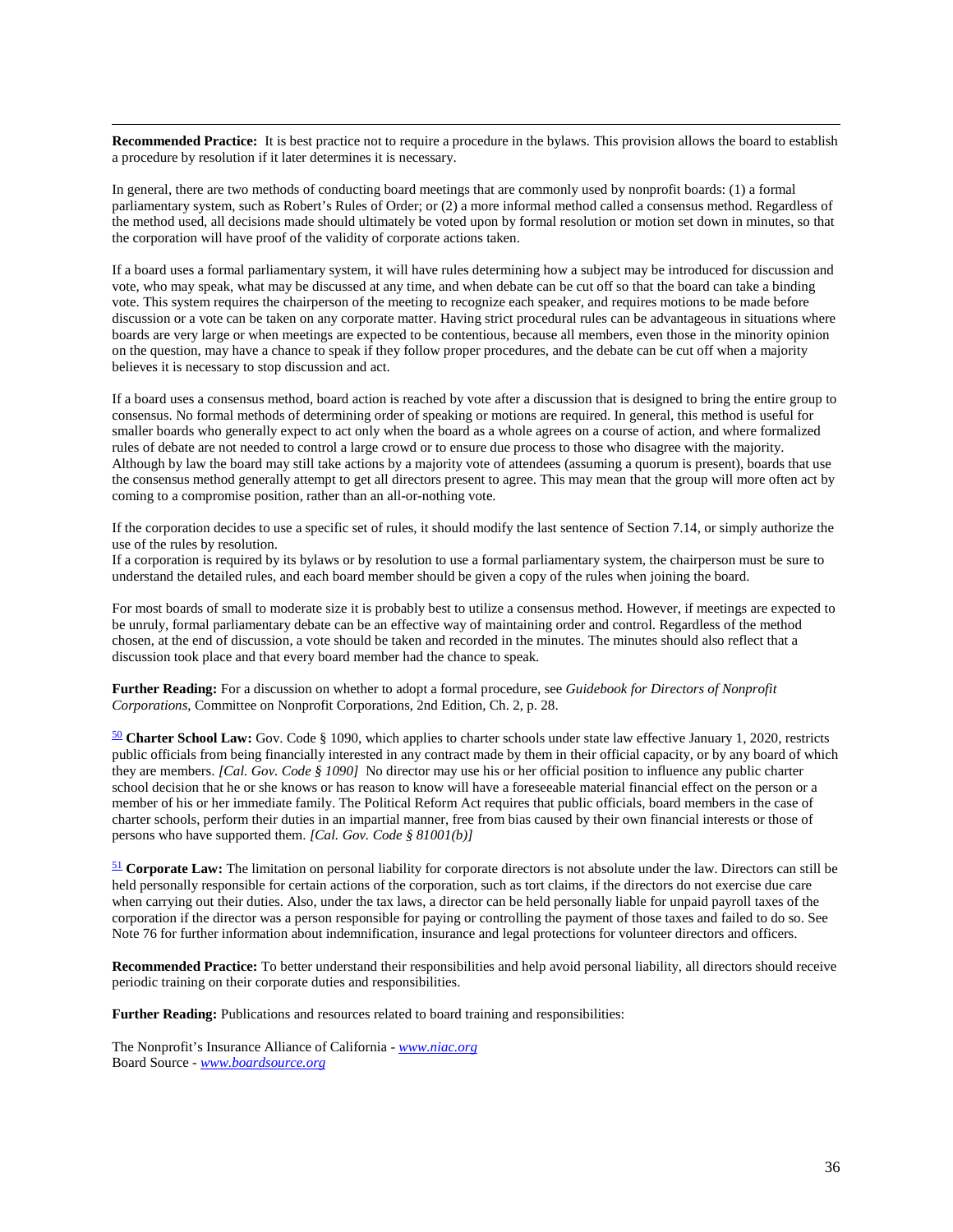<span id="page-43-0"></span> [52](#page-15-4) **Corporate Law:** The law permits a board to appoint committees made up of two or more directors, which can be delegated the authority to act on behalf of the board as allowed by law, by a resolution by a majority of the directors in office. *[Cal. Corp. Code §§ 5210, 5212]* This voting requirement cannot be lowered and committees exercising the authority of the board are expressly prohibited from having members that are not directors (see Note 58 for more information on "advisory committees"). *[Cal. Corp. Code § 5212(b)]* While it is not uncommon for committees of the board to invite non-director officers or others to attend their meetings in an advisory capacity, such persons cannot be voting committee members if the intention is for the committee to be able to exercise the authority of the board rather than to act in merely an advisory capacity. As allowed by law, a duly authorized and appointed committee can act with the same authority as the board to handle functions that the board delegates to it, that would otherwise be left to the entire board. *[Cal. Corp. Code § 5212]* However, these committees are prohibited from taking certain actions, which must be approved by a vote of the board. The limitations in Section 8.1 as to what may be delegated to committees are consistent with the limitations found in the law. *[Cal. Corp. Code § 5212(a)(1)-(8)]*

**Recommended Practice**: Charter school boards may find that committees dedicated to a specific purpose help them accomplish their board governance responsibilities, but there is no requirement that the school have board committees. Many times the need for any particular committee depends upon the size of the board, the capacity of the sitting board members, and the current needs of the school. For example, if you are looking for board members, you may want to establish a Nominating Committee. If you are in need of a new facility, you may want to establish a Facilities Committee. As explained below, if your board creates the committee , those committees must also comply with the Brown Act unless they meet some specific requirements. New schools may want to consider committees only after they have been in operation for some time in order to determine which committees may be needed. Often, charter schools handle operational matters with informal task groups or committees created by the chief executive comprised of staff or parents to accomplish certain goals, such as planning a fundraising event. Those types of stakeholder groups that are not formally created by the board are generally not required to adhere to the Brown Act.

Some corporations may want to have standing, or permanent, committees. In that case, the function and makeup of such committees may be described in the bylaws. One common standing committee in a larger corporation is an executive committee, which is a small committee meeting more frequently than the full board, commonly used when the full board is large and cannot meet frequently, so that the corporation can take actions between the times of full board meetings. Other common standing committees include: a nominating committee, an audit committee, a budget committee, a compensation committee, a development committee, and (where a corporation has assets held in reserve that need to be invested) an investment committee. Some corporations describe committees in their bylaws but this provision permits a corporation to create a standing committee by board resolution. This is done to avoid having to amend the bylaws every time the board decides to create, dissolve, or alter a committee. If a committee is not created in the bylaws, then in order to create such a committee the board should adopt a resolution by a majority vote of directors in office setting forth the composition and duties of the committee. The only committee established in these form bylaws is the audit committee, described in Section 8.5, a special committee required by law for certain corporations with revenues of two million dollars or more which may, but does not, require all members to also be directors (see Note 56). To create standing committees in the bylaws, the following example language can be inserted in Article 8 and revised to reflect the specific needs of the corporation. Please note that all of these examples assume that the named officers are also directors of the corporation.

#### Sample Executive Committee Provision

*"The Executive Committee shall consist of the Officers, and the immediate past President, if he or she still is a Director. It shall meet as necessary to carry out its duties. All actions of the executive committee shall be reported to and ratified by the full Board at the next duly scheduled Board meeting. When a decision can be deferred until the next Board meeting, the Executive Committee will not act on the matter. No Executive Committee meeting shall be held in lieu of a regular Board meeting, unless agreed to by a majority of the Directors. The Executive Committee may also initiate new issues for recommendation to the Board on its own volition."*

#### Sample Finance Committee Provision

*"The Finance Committee shall act as financial advisor to the Board in all financial affairs of the Corporation, including, but not limited to: overseeing the preparation of the annual operating budget, considering and making recommendations on matters of financial interest with respect to which the Board may request its consideration and action, recommending the adoption of policies for financial management practices, and long-range financial planning. The Treasurer shall be a member of the Finance Committee. The Finance Committee may include members of the Audit Committee, subject to the requirements set forth in Section 8.5, and assuming that each is also a director of the corporation."*

### Sample Nominating Committee Provision

*"The Nominating Committee shall have responsibility for locating qualified candidates to serve as Directors and for recommending the same to the Board whenever a vacancy in the position of Director occurs."*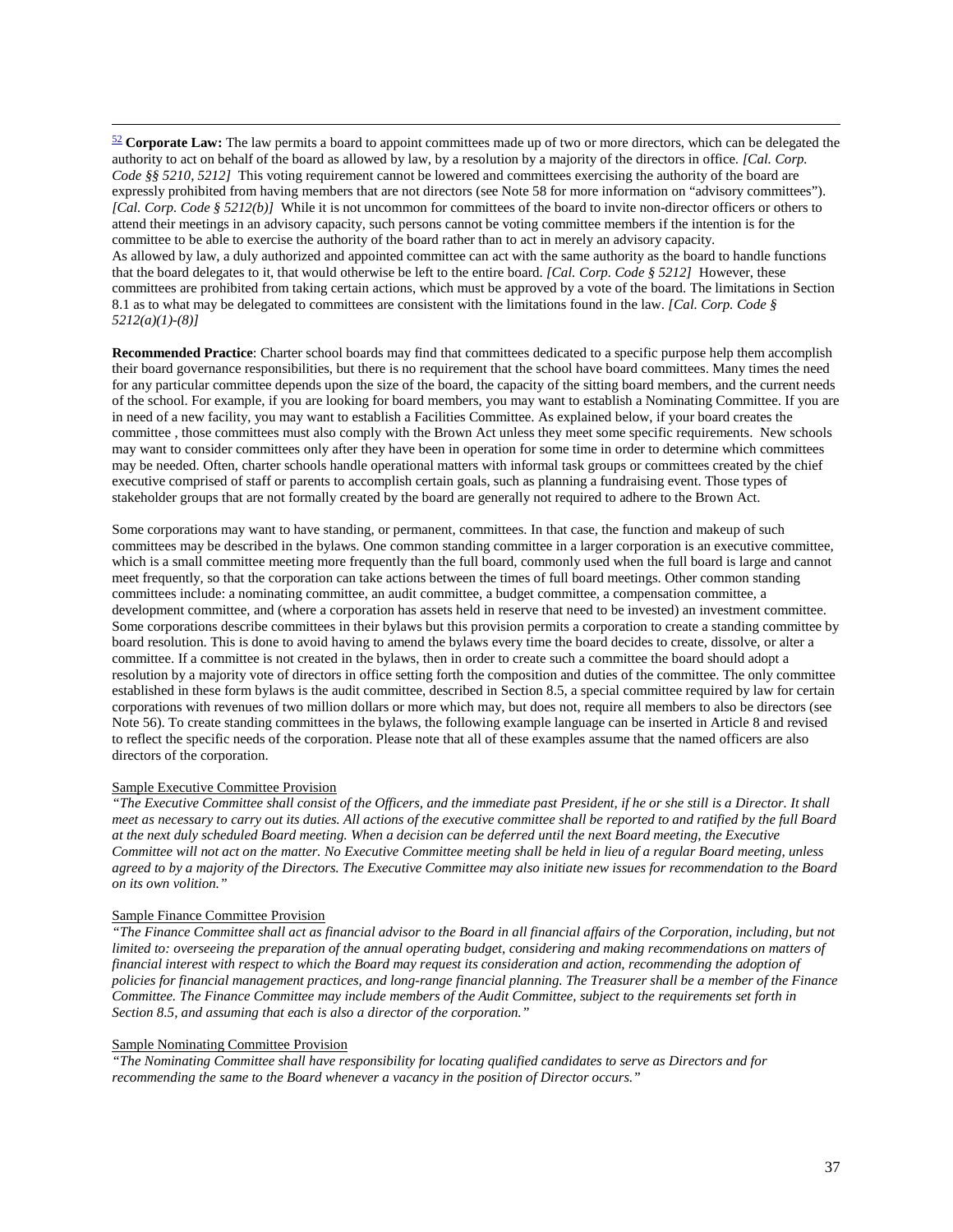**Further Reading**: For more detailed information on committees within a nonprofit entity see *Nonprofit Governance and Management*, Ch. 11, and also *Guidebook for Directors of Nonprofit Corporations*, Ch. 3.

 $\overline{a}$ 

<span id="page-44-0"></span><sup>[53](#page-16-0)</sup> Corporate Law: The law requires that the members of a committee receive notice of committee meetings consistent with the manner of giving, time, and notice content requirements applicable to full board meetings. *[Cal. Corp. Code § 5211(d)]*

**Charter School Law:** Ad hoc committees composed of less than a quorum of the Board are not subject to the notice requirements of the Brown Act if they are comprised solely of members of the board, have a defined and limited purpose and are only advisory. However, standing committees which have continuing subject matter jurisdiction, regardless of their number and composition, are still required to comply with the notice requirements presented in Section 7.8. *[Cal. Gov. Code § 54952]* For example, if the Board created a standing Finance Committee composed of less than a quorum of the Board, the standing committee would nonetheless be subject to the Brown Act because it is a standing committee with continuing subject matter jurisdiction.

**Practical Tip:** Ad hoc committees which are normally created when the board wants to charge specific individuals with information-gathering, researching, planning, and making recommendations to the board are not subject to the notice requirements of the Brown Act.

<span id="page-44-1"></span>[54](#page-16-1) **Corporate Law**: A quorum for a committee meeting refers to the minimum number of committee members who must be present for the committee to validly conduct its business. This provision maintains the default statutory quorum requirement of a majority of committee members. A committee may also require the presence of one or more specified committee members to meet quorum. *[Cal. Corp. Code §§ 5211(a)(7), 5211(d)]*

**Recommended Practice**: Although a quorum for a committee can be as low as 1/5th of the committee members (but not less than two), the best practice is to have the quorum set at a simple majority of the committee members as in this example. This will ensure that at least a majority of the committee members actively participate in committee activities.

**Further Reading**: *Nonprofit Governance and Management, Ch. 11,* and also *Guidebook for Directors of Nonprofit Corporations, Ch. 3.*

<span id="page-44-2"></span>[55](#page-16-4) **Corporate Law:** This section ensures that after creating a committee, the board may dissolve it at any time, and that thereafter, such committee will have no authority to act on behalf of the board.

<span id="page-44-3"></span>[56](#page-16-3) **Corporate Law:** This section restates the provisions of the Nonprofit Integrity Act of 2004 that require corporations with gross revenues of two million dollars or more (excluding government payments as described in the form bylaws text) to conduct an audit and have an audit committee. The audit committee may consist of board members and non-board members, but may not include any staff members, including the president, CEO, treasurer or CFO. The term "staff" includes any employee (or independent contractor) of the corporation and any person, whether paid or not, who has the day to day role of president, CEO, treasurer or CFO. The term "staff" does not include the other directors or officers, acting solely in their capacity as directors or officers of the board. The term "staff" also does not include directors who have the title of president, CEO, treasurer or CFO if those persons are acting merely as officers of the board and do not have a day to day operational role. Persons who are barred from being members of the audit committee may be invited to attend committee meetings and are permitted to provide reports to the committee.

Members of a separate finance committee of the board may also serve on the audit committee. However, finance committee members must constitute less than half of the audit committee membership. Additionally, the chairperson of the audit committee may not be a member of the finance committee.

This provision does not give the audit committee the authority to act with the authority of the board, even if it is composed solely of directors. Furthermore, the Attorney General takes the position that the powers of the audit committee are always subject to the supervision of the board of directors. *[https://oag.ca.gov/charities/laws#integrityact]* Thus, the audit committee's actions will need to be ratified by the full board to be valid and the minutes should reflect this process.

An audit committee member cannot receive any compensation from the corporation in excess of the compensation, if any, received by members of the board for service on the board. Since board members of charter schools complying with Gov. Code § 1090 are not compensated, audit committee members of such organizations would not receive any compensation either*.* An audit committee member cannot have a material financial interest in any entity doing business with the corporation*. [Cal. Gov. Code § 12586(e)(2)]*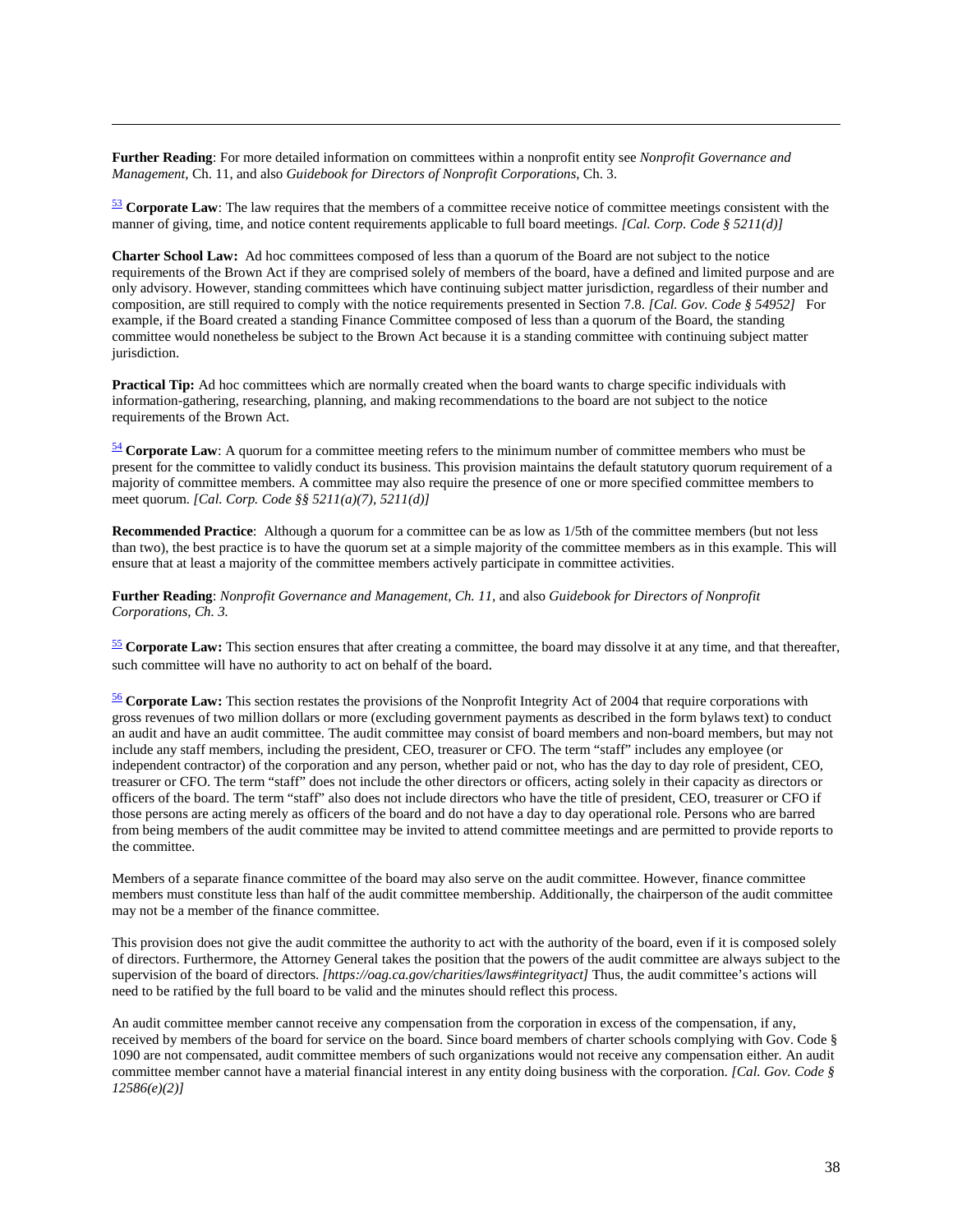Note that the act does not provide for an extension of time, thus the extension for filing IRS Form 990 does not also apply to the completion of the audit.

**Charter School Law:** Charter schools are subject to annual audit requirements and must describe in their charter petition the manner in which annual, independent financial audits will be conducted and the manner in which audit exceptions and deficiencies will be resolved to the satisfaction of the chartering authority in their charter petitions. *[Cal. Ed. Code §47605(b)(5)(I)].* 

LAUSD Specific: Per the DRL, the following reports must be submitted to LAUSD, in the required format and within timelines to be specified by LAUSD, each year:

- a. Provisional Budget Spring prior to operating fiscal year
- b. Final Budget July of the budget fiscal year
- c. First Interim Projections November of operating fiscal year
- d. Second Interim Projections February of operating fiscal year
- e. Unaudited Actuals July following the end of the fiscal year
- f. Audited Actuals December 15 following the end of the fiscal year
- g. Classification Report monthly according to school's Calendar
- h. Statistical Report monthly according to school's Calendar of Reports In addition:
- P1, first week of January
- P2, first week of April<br>i. Instructional Calendar-
- Instructional Calendar- annually five weeks prior to first day of instruction
- j. Other reports as requested by the District

Also, per the Application Guide: a "reasonably comprehensive" petition will include, in addition to the District Required Language, the following:

#### Annual Audit Procedures

 $\overline{a}$ 

1. Specify what person or position at the charter school is responsible for contracting with an accountant to conduct the required annual financial audit.

2. Specify what person or position at the charter school is responsible for working with the auditor to complete the audit.

3. Describe how the school will ensure that the selected auditor is on the State Controller's list of approved auditors to conduct charter school audits.

4. Describe the process that the charter school will employ to address and resolve any deficiencies, findings, material weaknesses, or audit exceptions.

5. Specify what person or position at the charter school is responsible for ensuring that the auditor sends the completed audit to the required agencies by the statutory deadline.

**Recommended Practice:** Given the restrictions on which directors can serve on the audit committee, some corporations recruit non-directors to serve.

**Further Reading:** Attorney General's FAQ's – Nonprofit Integrity Act of 2004 - *<https://oag.ca.gov/charities/laws#integrityact>*

<span id="page-45-0"></span>[57](#page-16-5) **Further Reading:** For more information regarding the public disclosure requirements for making the Form 990 available, visit the IRS website at *[https://www.irs.gov/charities-non-profits/exempt-organization-public-disclosure-and-availability](https://www.irs.gov/charities-non-profits/exempt-organization-public-disclosure-and-availability-requirements)[requirements](https://www.irs.gov/charities-non-profits/exempt-organization-public-disclosure-and-availability-requirements)*

<span id="page-45-1"></span>[58](#page-17-0) **Corporate Law:** This section makes clear that the board can create committees that do not have the authority to bind the corporation or act on behalf of the board. *[Cal. Corp. Code § 5212(b)]* These "advisory committees" are normally created when the board wants to charge specific individuals with information-gathering, researching, planning, and making recommendations to the board. Whether or not this provision is included in the bylaws, the board may appoint committees that do not have the authority to act on behalf of the board, under its general power to delegate certain tasks subject to ultimate board supervision.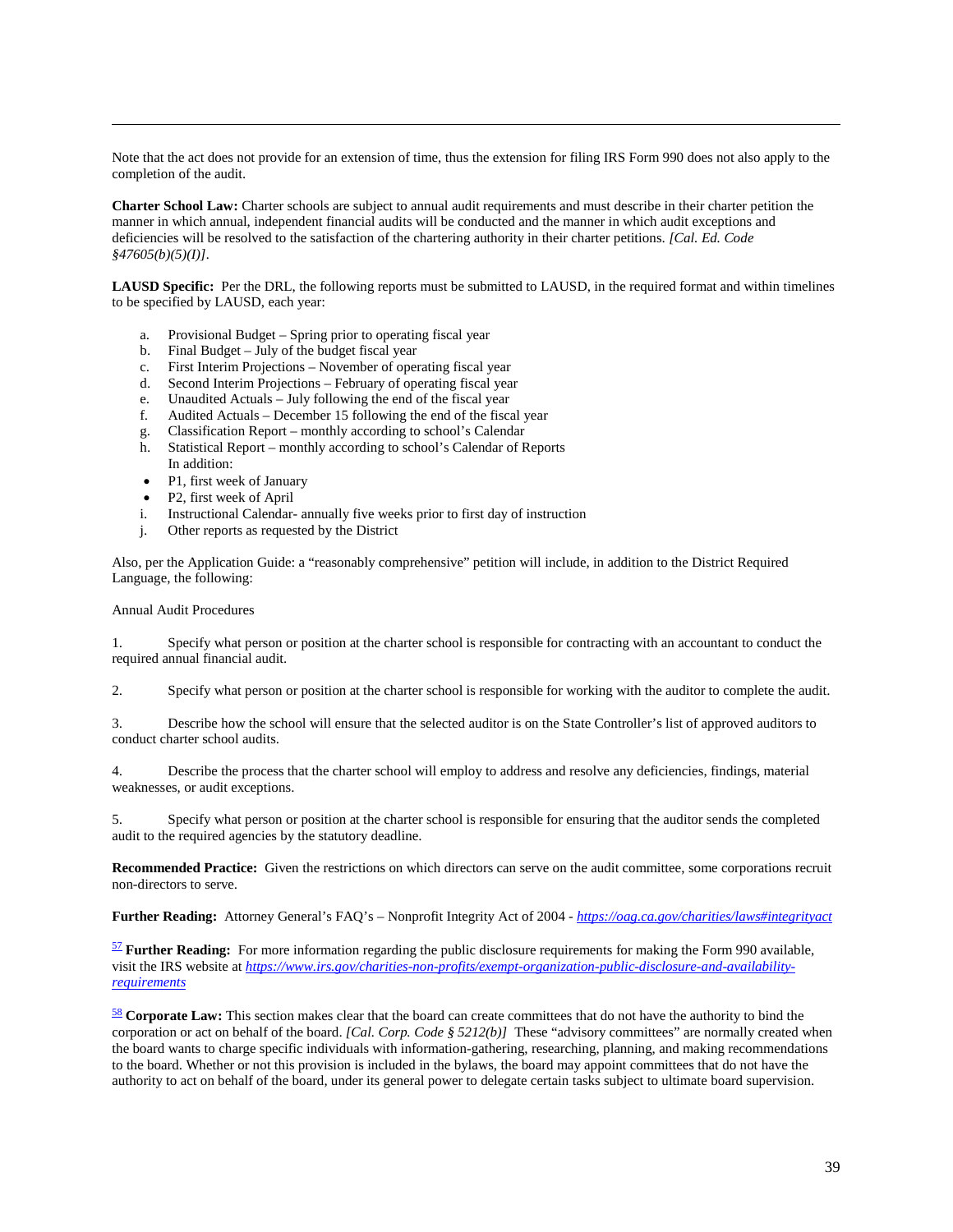**Charter School Law:** Advisory committee meetings of charter schools are not subject to the notice and posting requirements of the Brown Act so long as the committee is comprised solely of members of the charter school's board; consists of less than the number of board members who, if present at a meeting, would be able to make a decision; has a defined purpose and a time frame to accomplish that purpose; and is advisory. However, if the advisory committee has members other than the charter school board, then the committee may have to operate under the notice and posting requirements of the Brown Act. *[Cal. Gov. Code § 54952(b)]* Please note that staff committees or committees created by the school's chief executive officer, for example, are not subject to the Brown Act. Further, stakeholders may also separately, and on their own initiative, form advisory groups and report the results, findings or recommendations to the charter school board.

**Recommended Practice:** This provision is recommended because it reminds the board that if non-directors are included on a committee, the committee does not have authorization to bind the corporation without further approval from the full board.

Some sources suggest using advisory committees for purposes of recruiting directors. These committees can be used to ensure that prospective directors share the corporation's commitment to its purpose and to introduce them to the corporation before asking them to join the board. Appointments to advisory committees are also a great way to recognize a person's contributions to the corporation without having to increase the size of the board or impose on the person the legal obligations of a board member.

#### **Further Reading:** See *Guidebook for Directors of Nonprofit Corporations,* Ch. 3, p. 57

 $\overline{a}$ 

<span id="page-46-0"></span>[59](#page-17-1) **Corporate Law:** The law requires each corporation to have both (i) a board, which acts as a group as described in Note 12, and (ii) at least three officers who have responsibilities to fulfill a variety of corporate compliance tasks, including the execution of contracts and other documents. Because the president cannot be the same person as the secretary, treasurer and chief financial officer, at least two separate individuals will have to serve as officers of the corporation. People chosen to serve as officers are not required by law to be directors (except that these bylaws require that the chairperson must be a director), but officers may be, and frequently are, selected from among the directors. Even if an officer is also serving as a director, the two roles are distinct. An individual serving in both capacities should always keep in mind in which role he or she is acting. Like directors, officers owe fiduciary duties to the corporation and therefore should not be appointed merely for honorary reasons

<span id="page-46-1"></span>[60](#page-17-2) **Corporate Law:** The law specifies that the required officers are (i) a chairperson of the board or a president, or both; (ii) a secretary; and (iii) a treasurer or a chief financial officer, or both. Nonprofit corporations may choose to identify any of these statutory officers by a title not used in the law, such as "executive director" instead of president. If such is the corporation's preference, then these form bylaws should be modified accordingly. With respect to statutory officers, the best practice would be to maintain the statutory title in these form bylaws, but include a reference to the title used by the corporation (see Section 9.7 for sample language). Effective January 1, 2016, the law permits a wider range of titles for nonprofit corporation officers. Nonprofit public benefit corporations are now authorized to use additional straightforward chair of the board alternative titles to match common usage in the nonprofit community. These nonprofits will be authorized to use the officer titles of chair, chairperson, chairman and chairwoman without an "of the Board" modifier. *[Cal. Corp. Code §§ 156.6 and 312]* These form bylaws also permit a vice president, though such office is not required by law. However, many nonprofit corporations view the office of vice president as an opportunity for the holder to be groomed and evaluated for eventual succession to president. If the corporation wants to require a vice president it may do so by modifying Section 9.1.

The law also specifies that unless the bylaws state otherwise, the president (or if there is none, then the chairperson) is the general manager of the corporation. The law gives the secretary the responsibility to certify corporate documents, and provides that a third party can rely on a certification from a duly elected secretary. The law also states that if any corporate document is signed by both (i) the president or chairperson or any vice president, and (ii) the secretary, the treasurer or chief financial officer or any assistant secretary or assistant treasurer, then a third party can rely on the document as being validly signed by the corporation. For that reason, the law does not allow the president or chairperson to serve concurrently as the secretary, the treasurer or the chief financial officer.

<span id="page-46-2"></span>[61](#page-17-7) **Corporate Law:** This provision makes clear that officers are not required to be chosen from among the board, and the default language in this form does not impose qualifications or requirements as to who can serve as officers other than that the chairperson of the board be a director. [But note that the executive committee, which is often comprised of officers, will not be able to exercise the authority of the board unless all of its members are directors (see Note 52).] Corporations may wish to establish qualifications for president or chairperson, in order to guarantee that the officeholder has sufficient knowledge of the corporation and its history to effectively serve in these functions. A corporation can address this concern in its bylaws by including a requirement that the president or chairperson have previously served on the board for a period of time. Bylaws can also be used to establish a succession plan such as by requiring a vice president (see Section 9.6.3 and Note 66) and designating the vice president as a president-elect. Language to effectuate these alternative are as follows: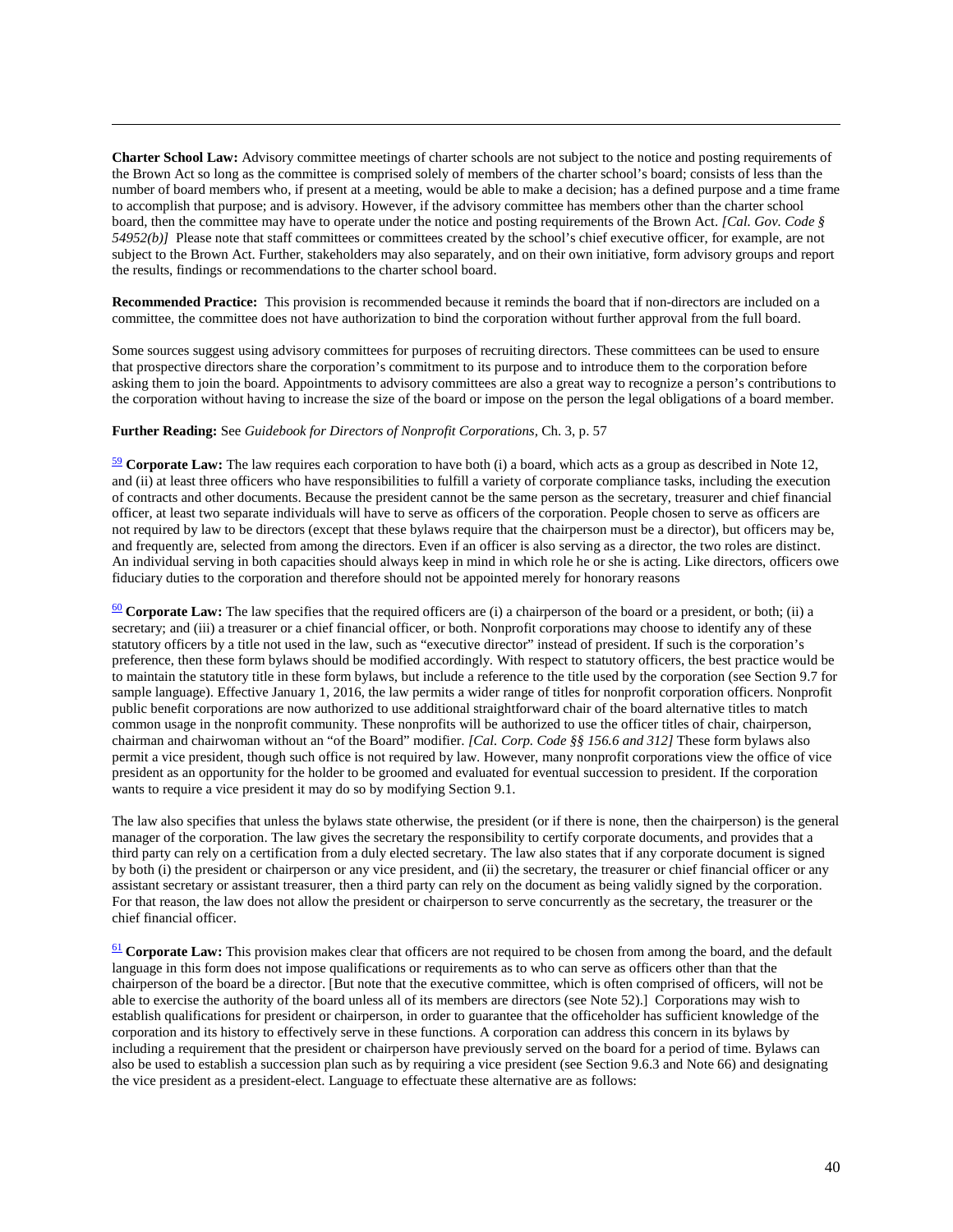#### **(1) Requirement that president or chairperson have previous experience serving the corporation.** Add to the end of Section 9.1 the following:

*"It shall be a requirement that any person serving as either the Chairperson or President shall have previously served for at least one year as either an Officer or a Director."*

#### **OR**

 $\overline{a}$ 

**(2) Formal succession mechanism from vice president to president**. Add to end of Section 9.6.3 the following:

*"The Vice President shall serve as the president-elect and shall prepare to assume the office of President following completion of the President's current term of office and any renewals thereof."*

<span id="page-47-0"></span> $\frac{62}{2}$  $\frac{62}{2}$  $\frac{62}{2}$  **Recommended Practice:** These form bylaws provide that each officer will be elected for a one year term, which may be renewed for the number of successive terms to be inserted in the blank. Term limits are not required by law, but many corporations choose to establish term limits in order to encourage new leadership and prevent stagnation. On the other hand, a corporation may suffer if a highly effective officer is forced to resign due to term limits. Corporations should weigh these merits when deciding whether to institute term limits. Larger corporations with large boards and many committed individuals are most likely to benefit from officer term limits.

It should be noted, however, that even while limiting the total number of times that a term can be renewed, many corporations choose to elect officers, particularly the president, for terms of two years rather than single year duration in order to maintain leadership stability and give the officer more time to develop expertise in office. The corporation should take note to coordinate the terms, so that an individual's term as director does not expire before their term as officer expires.

<span id="page-47-1"></span>[63](#page-17-4) **Corporate Law:** Under the law, officers are selected by the board and may be removed by the board at any time, unless the bylaws provide otherwise or the board has altered this by contract with the individual officer. *[Cal. Corp. Code § 5213(b)]*  These bylaws provide that the board may delegate this right with respect to removal of officers appointed under Section 9.6.6 to the chairperson, the president or the chief executive.

**Recommended Practice**: In general, if the officers are not also employees of the corporation, the board should have the sole right to select and remove them. In some corporations, the board may find it convenient to grant to one or more employees the legal duties and rights of a corporate officer. For example, in many corporations, the president (sometimes also called the "chief executive officer") may be a staff person hired by the board to run the day to day operations of the corporation. *[See discussion at Note 70 as to the issues the board should consider when determining whether the manager of the corporation should be appointed as a statutory officer.]* In such case, the board may wish to delegate to the chief executive officer the right to hire and select other officers (such as the chief financial officer) and the right to remove the same officers. Once the board has delegated this power, it should generally not interfere in the hiring and firing decisions made by the chief executive officer. However, it is recommended that the board retain the right to remove any officer from the position as a statutory corporate officer (with the resulting ability to bind the corporation to contracts) so that the board can exercise its duties to safeguard the corporation's assets, even if the board then leaves to the discretion of the chief executive officer whether to terminate that individual's employment with the corporation.

<span id="page-47-2"></span>[64](#page-18-1) **Corporate Law:** The law requires a corporation to have a chair of its board or a president or both. The chair may be given the title of "chair of the board," "chairperson of the board" (as this form does), "chairman of the board," or "chairwoman of the board." *[Cal. Corp. Code §§ 5039.5 and 5213(a)]*.

<span id="page-47-3"></span> $\frac{65}{2}$  $\frac{65}{2}$  $\frac{65}{2}$  In some corporations, the board appoints as the statutory officer of "president" the same individual who is hired by the board to be the chief executive or executive director of the corporation's day to day operations. See the discussion at Note 70 as to the issues the board should consider when determining whether the statutory officer role of president should be given to the employee hired to manage the corporation's day to day business or retained by a volunteer board member.

<span id="page-47-4"></span>[66](#page-18-3) **Corporate Law:** A corporation is not required to have a vice president. Section 9.1 makes the position of vice president optional. See Note 61 for a discussion on having the vice president serve as president-elect.

<span id="page-47-5"></span>[67](#page-18-6) **Corporate Law:** See discussion on the minute book in Note 88.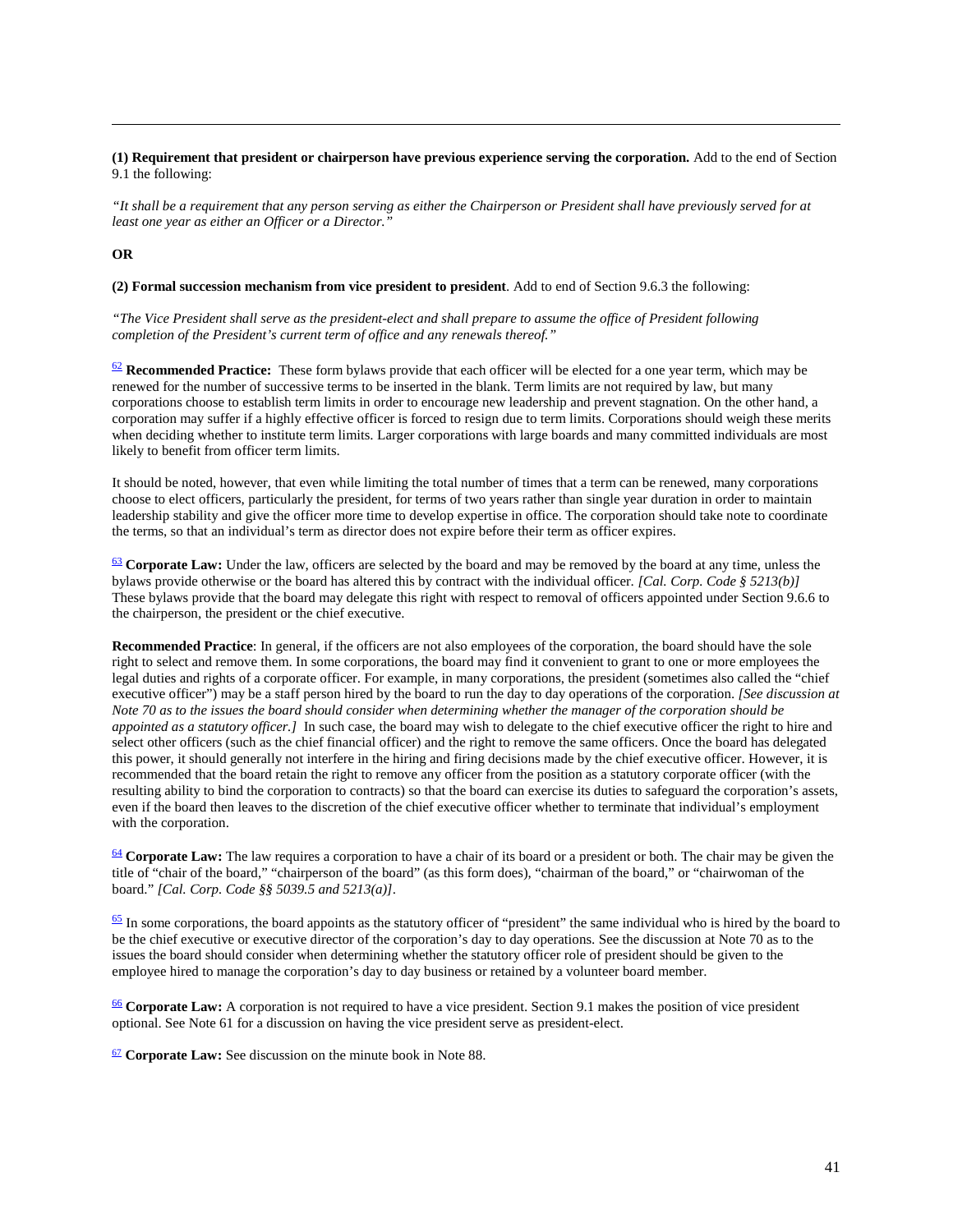$\overline{a}$ **LAUSD Specific:** Charter schools chartered by LAUSD shall also send to the LAUSD Charter Schools Division copies of all board meeting minutes within one week of governing board approval of the minutes. Timely posting of agendas and minutes on the school website will satisfy this requirement

<span id="page-48-0"></span>[68](#page-18-5) **Corporate Law:** The law requires that each nonprofit public benefit corporation have a treasurer or a chief financial officer, or both. Unless otherwise specified, if there is no chief financial officer, the treasurer is the chief financial officer of the corporation. Often nonprofit corporations choose to have a treasurer that serves on the board and conducts the legally required oversight function, and a chief financial officer who is an employee and operates the day-to-day financial activities of the corporation. Such a structure is permitted by these bylaws, and if the board determines to establish this structure, the board resolution should clearly describe the division of duties of these persons and whether or not the chief financial officer is also a statutory officer. See Note 70 for a discussion on the issues the corporation should consider when determining whether a statutory officer role should be given to an employee. In this structure, it is common for the board member who serves as treasurer to be involved in overseeing compliance with internal financial controls by the corporation's staff (including the chief financial officer).

<span id="page-48-1"></span> $69$  See Note 63 for when the board might delegate to the chief executive the power to hire and fire all employees.

<span id="page-48-2"></span>[70](#page-19-4) **Charter School Specific:** Generally, in order to make sure that a nonprofit charter school's day-to-day activities run smoothly, the board of a charter school will need to appoint one chief executive to oversee the corporation, under the ultimate supervision of the board, or subcategories of chief executives such as the Executive Director/Head/Principal/Instructional Director/Operations Director. A description of the duties and powers of each of these positions may be provided in Section 9.7 for example, *to share in the responsibility to supervise, direct and control the Corporation's day-to-day activities, business and affairs. Pursuant to their respective job descriptions, such persons shall be empowered to hire, supervise and fire all of the employees of the Corporation and may delegate their responsibilities and powers subject to the control of the Board. They shall have such other powers and duties as may be prescribed by the Board or these Bylaws*. These persons may serve as a volunteer, or a paid staff member, depending on the funds available to the corporation. In a small or start-up corporation in which the board is running the day-to-day activities of the corporation, the president may originally serve as the corporation's chief executive. When the corporation has grown to the point that a volunteer board can no longer operate the corporation's activities, a board will generally appoint a chief executive who is not on the board and who serves at the pleasure of the board (or under an employment contract). Such person is generally given the title of "executive director," if the board does not wish to grant this individual the legal rights and duties of a corporate officer, or "chief executive officer" if the board wishes that this person have the legal duties of a corporate officer. Issues to be considered in deciding whether to entrust this person with statutory officer responsibilities include whether the board wants to give the person the actual authority to sign contracts that bind the corporation, and whether the board wants to entrust the legal responsibility for oversight in the same individual who is running the day-to-day activities, or keep these roles separate. In best practices, the executive director or chief executive officer is typically the one employee who is hired directly by the board. The board then can give this chief executive the authority to select and supervise all other employees. *[See Note 63 for when the board might delegate to the chief executive the power to hire and fire all employees.]* This type of structure helps to establish clear lines to ensure that all other employees understand that they must report to the chief executive, and not directly to the board.

<span id="page-48-3"></span>[71](#page-19-5) **Charter School Law:** While Gov. Code § 1090 restricts public officials from being financially interested in any contract made by them in their official capacity, or by any board of which they are members, the Legislature has carved out an exception for charter schools (effective January 1, 2020), allowing an employee of a charter school to serve as a director of the corporation operating the school so long as the employee abstains from voting on, or influencing or attempting to influence another director regarding, any matter uniquely affecting his or her employment. [*Cal. Educ. Code § 47604.1(d)]* See Note 16. Therefore, Section 9.8.2. specifically prohibits from a paid officer who also serves on the board from participating in or influencing any decisions regarding his or her salary.

No director may use his or her official position to influence any public charter school decision that he or she knows or has reason to know will have a foreseeable material financial effect on the person or a member of his or her immediate family. The Political Reform Act requires that public officials, board members in the case of charter schools, perform their duties in an impartial manner, free from bias caused by their own financial interests or those of persons who have supported them. *[Cal. Gov. Code § 81001(b)]*

Further, while Corporate law allows officers of the corporation to be paid, compensating persons who are not true employees of the corporation for their services as officers, whether or not they are also board members, is not recommended for charter schools.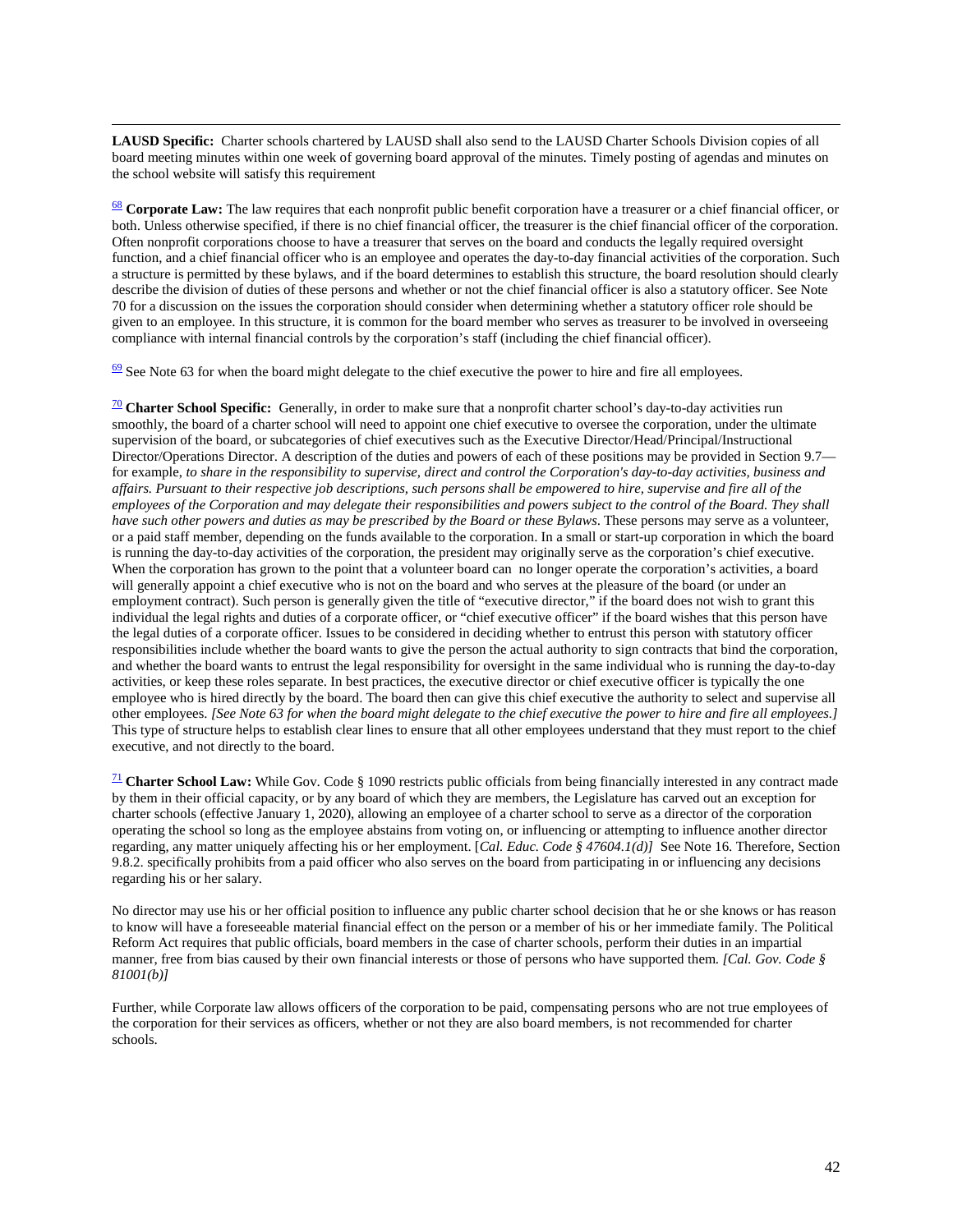<span id="page-49-0"></span><sup>22</sup> Corporate Law: Charitable corporations and unincorporated associations must have their board (or an authorized board committee) review and approve the compensation of the chief executive officer or president, and the compensation of the chief financial officer or treasurer, to ensure that the payment is "just and reasonable" (see Note 8). *[Cal. Gov. Code § 12586(g)]* 

As described in Note 63, if a board hires a chief executive to manage the day-to-day operations of the corporation, the board will often delegate to that chief executive the authority to hire and fire subordinate employees, including the chief financial officer. In such case, in order to comply with this legal requirement to review the chief financial officer's compensation while not undermining the chief executive's supervisory role, the board may want to put in place a policy that the CEO can negotiate and establish compensation within an approved range, and then bring the recommended salary to the board for final approval. The language of 9.8.2 does not require the Board to review the compensation of any officers other than those specifically required by California law, but see below regarding requirements to maintain tax exemption under section 501(c)(3) of the Code.

**Charter School Specific:** With respect to charter schools, it is typically the case that the Board of Directors will hire a chief executive (e.g., executive director, head, principal) and will set that person's salary. The chief executive will in turn develop a salary schedule for the other employees of the school in consultation with the Board of Directors. To maintain its tax exemption under section  $501(c)(3)$  of the Code, a charter school must ensure that all compensation paid to any person, especially officers and other insiders, is reasonable and does not constitute a private benefit. Thus, as a best practice the board should establish procedures to ensure that all salaries paid are reasonable, such as setting salary ranges, or requiring the chief executive to set salaries based on comparable salaries paid by other schools and share those comparables with the board.

**Further Reading:** See the Attorney General's FAQs (17 and 18) on the Nonprofit Integrity Act, at *<https://oag.ca.gov/charities/laws#integrityact>*

<span id="page-49-1"></span>[73](#page-20-5) **Charter School Law:** Gov. Code § 1090 restricts public officials from being financially interested in any contract made by them in their official capacity, or by any board of which they are members. *[Cal. Gov. Code § 1090]* No director may use his or her official position to influence any public charter school decision that he or she knows or has reason to know will have a foreseeable material financial effect on the person or a member of his or her immediate family. The Political Reform Act requires that public officials, board members in the case of charter schools, perform their duties in an impartial manner, free from bias caused by their own financial interests or those of persons who have supported them. *[Cal. Gov. Code § 81001(b)]* However, as discussed above in Notes 16 and 71, the Legislature has carved out an exception for charter schools (effective January 1, 2020), allowing an employee of a charter school to serve as a director of the corporation operating the school so long as the employee abstains from voting on, or influencing or attempting to influence another director regarding, any matter uniquely affecting his or her employment. [*Cal. Educ. Code § 47604.1(d)]* Therefore, in the limited circumstances in which an employee of the school is also a director of the corporation, then the corporation must follow the Corporate law rules on self-dealing transactions described below, as well as the restrictions in the Education Code and Political Reform Act.

**Corporate Law:** The law governs transactions to which the corporation is a party and any director (volunteer or paid) has a material financial interest (self-dealing transactions). Self-dealing transactions are allowed only if the following Corporate law principles are followed: (i) full disclosure to the board of the director's financial interest, (ii) a determination in good faith by the board that the corporation could not obtain a more advantageous arrangement elsewhere, (iii) that the corporation enters into the transaction for its own benefit; (iv) that the transaction is fair and reasonable to the corporation and (v) that the transaction is approved in good faith by a majority vote of all directors who have no financial interest in the transaction. *[Cal. Corp. Code § 5233]*As discussed above, since Cal. Gov. Code § 1090 generally prohibits individuals who have any financial interest in a charter school transaction from sitting on the board, the self-dealing rules will rarely apply. However, in the event that an employee of the charter school also serves as a director, as allowed by Educ. Code § 47604.1(d), the directors must make sure that approval of any transactions regarding his or her employment (e.g., approval of a salary or employment transaction) follow the requirements of Gov. Code § 5233. Notably, this means that any such transactions could only be approved by a majority vote of directors who have no financial interest in the transaction, and not simply a majority of a quorum.

Certain transactions are excluded from the definition of self-dealing transactions under the law. These transactions do not have to be approved by a disinterested board in the manner stated above. A decision to set the compensation of a director falls within this exclusion, as do any transactions that are part of the corporation's charitable activities if the benefit to a director from these activities is as a result of that director being part of the charitable class the corporation generally serves. Finally, if the interested director has no actual knowledge of the transaction and it is of a relatively small monetary value, the transaction is also excluded from this rule. *[Cal. Corp. Code § 5233(b)]*

<span id="page-49-2"></span>[74](#page-20-4) **Corporate Law:** The law prohibits loans to directors and officers unless approved by the Attorney General. There are a few limited exceptions to this rule. *[Cal. Corp. Code § 5236(a)]*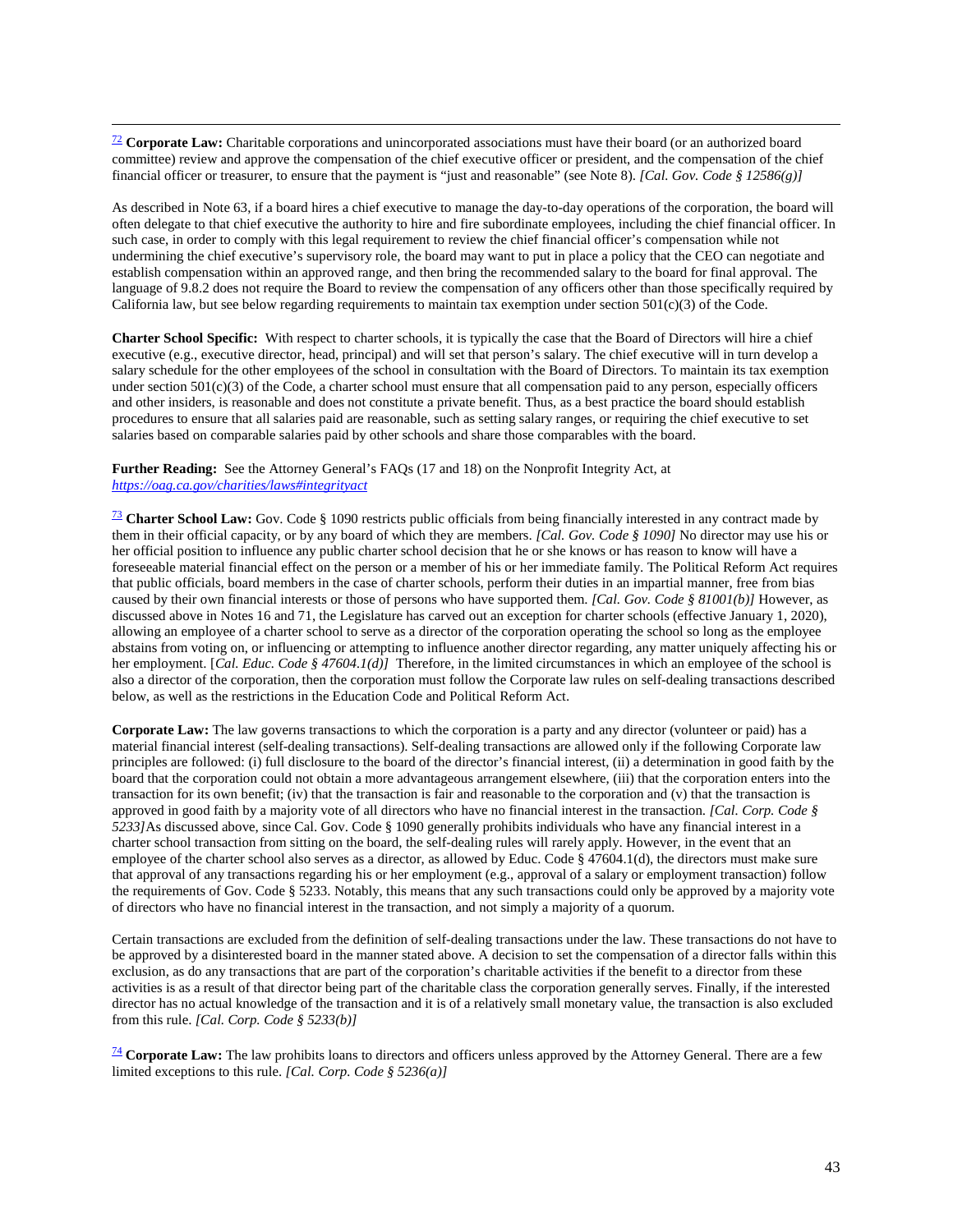**Recommended Practice:** If a corporation intends to lend money to an officer or director under any circumstances other than advancement of expenses being incurred for legitimate corporate business, the corporation should consult with counsel before doing so.

 $\overline{a}$ 

[75](#page-21-1) **Corporate Law:** See Note 12 for a discussion of the duty of loyalty imposed on every director and officer of the corporation. *[Cal. Corp. Code § 5231]*

**Charter School Law:** The Political Reform Act, which is applicable to charter schools, requires all public officials, including the directors of the charter school, to perform their duties in an impartial manner, free from bias caused by their own financial interests. *[Cal. Gov. Code § 81001]*

<span id="page-50-0"></span>[76](#page-21-2) **Corporate Law:** This section of the bylaws describes the circumstances when the corporation can "indemnify," or pay the expenses (including legal fees and judgments) of, its directors and officers, employees and other agents acting on behalf of the corporation, if they are sued in connection with actions they took when serving their role as agent of the corporation. Under the law, a nonprofit public benefit corporation is generally permitted to indemnify its directors and officers and other agents for costs of threatened, pending or completed legal actions or proceedings (whether civil, criminal, administrative or investigative) if the agent acted in good faith, in a manner that the agent believed to be in the best interest of the corporation. As further described below, in some cases, the law requires the corporation to indemnify an agent, and in other cases, the law will not permit the corporation to indemnify an agent.

Generally, if an agent wins a lawsuit brought against him due to his or her acts on behalf of the corporation, the corporation must indemnify the agent. *[Cal. Corp. Code § 5238(d)]* In cases where the agent does not win the lawsuit, the determination of whether the corporation may indemnify the agent depends in part on whether the lawsuit was brought against the agent by or on behalf of the corporation (such as if the corporation sues a director for breaching a duty to the corporation, as described in Note 12), or by a third party (such as when the agent is sued because an unrelated person was harmed by the corporation). In cases where the lawsuit is by or on behalf of the corporation, the corporation is not permitted to indemnify the agent if the agent loses the lawsuit (unless the Court determines that the agent is entitled to indemnification), or for amounts paid to settle the lawsuit, or for amounts paid in defense of a lawsuit that is settled without Court or Attorney General approval. In cases other than those described in this paragraph, a corporation generally may indemnify an agent if the agent's conduct meets the requirements described in Section 11.3 and Section 11.4.

See also Note 85 in connection with Section 11.7 for more information about advancement of expenses incurred in defending any proceeding.

See also Note 87 in connection with Section 11.9 for more information about insurance that the corporation can purchase to protect against some of these costs.

*A Note about Legal Protections for Volunteer Directors and Officers:* Federal law provides a defense to volunteers serving in any capacity (e.g., officers, directors, etc.) who receive no compensation, if they meet certain requirements. *[Volunteer Protection Act of 1997, 11 Stat. 218]* Federal law also permits the states to provide additional liability protection to volunteers or impose additional conditions. California law provides the following protections, which are not changed by what is stated in a corporation's bylaws. A volunteer director or executive officer of a nonprofit public benefit corporation is not personally liable to a third party for monetary damages caused by his or her negligent act in the performance of his or her duties as a director or officer. *[Cal. Corp. Code § 5239]* However, this general protection applies only if (i) the damages are covered under the corporation's general liability insurance, a D&O insurance policy or a personal insurance policy of that director or officer, or (ii) the damages are not covered by insurance, but the board of directors and the volunteer made all reasonable efforts in good faith to obtain available insurance. *[Cal. Corp. Code § 5239(a)(4)]* Special rules for what constitutes "reasonable efforts" to obtain insurance apply to tax-exempt nonprofit corporations with annual budgets of \$25,000 or less. Also, for this protection to apply, the act must have been within the scope of the person's duties, performed in good faith, and not reckless, wanton, intentional, or grossly negligent. The liability of a director or officer is not eliminated or limited for self-dealing transactions, illegal distributions, loans, and guaranties, or in any action brought by the Attorney General. This statute does not limit the liability of the corporation itself to these third parties, just the liability of individual volunteer directors and officers.

Another California law provides that no lawsuit may be brought against uncompensated directors or officers of nonprofit corporations for alleged negligent acts, if the act was performed (i) within the scope of the director's or officer's duties, (ii) in good faith, (iii) in a manner believed to be in the best interests of the corporation, and (iv) in the exercise of policymaking judgment. This immunity applies only if the claim made against the director or officer can also be made directly against the corporation, and if the corporation maintains a liability insurance policy that covers the alleged damages. The policy must provide for coverage of at least of \$500,000 if the nonprofit corporation's annual budget is less than \$50,000, and at least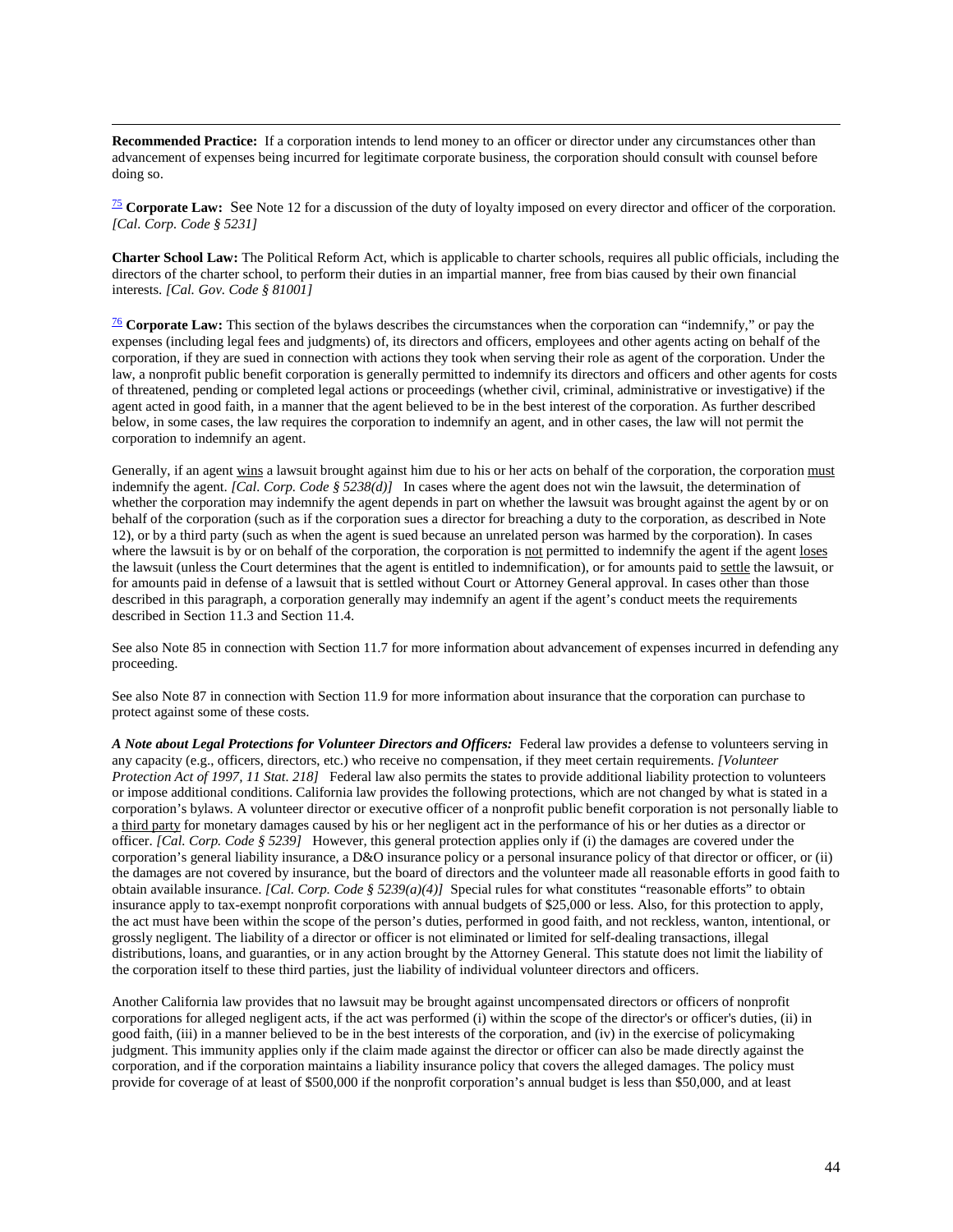\$1,000,000 if the nonprofit corporation's annual budget equals or exceeds \$50,000. Again, the liability of a director or officer is not eliminated or limited for self-dealing transactions, any action brought by the Attorney General, or damages arising from intentional, wanton, or reckless acts, gross negligence, fraud, oppression, or malice by the director or officer. *[Cal. Corp. Code § 5047.5]*

These protections in the law for volunteer officers and directors may ultimately mean that a director or officer would win a lawsuit by a third party for negligence. However, the statutory liability protections contain exceptions, exclusions and qualifications so that the protections do not apply in all cases. Also, as a practical matter, in cases where these protections do apply, directors and officers may face months or even years of litigation before showing that they are entitled to these protections. Therefore, as a practical matter, nonprofit corporations should maintain adequate liability insurance, not only to qualify for the protection offered under California law, but also to provide a fund for the defense of directors named in liability suits.

**Recommended Practice:** Potential directors are often interested in confirming, before agreeing to serve on the board, that the corporation has policies in place that will allow it to indemnify them. Potential directors also often want to see that the corporation has purchased directors & officers liability insurance or otherwise has the financial ability to indemnify them. These form bylaws can be modified to require indemnification. Instances where the form bylaws could be changed to require indemnification when the law permits but does not require it are indicated in the relevant endnotes.

**Further Reading:** "Directors & Officers: Key Facts About Insurance and Legal Liability" – *[https:](https://secure.insurancefornonprofits.org/Nonprofit-Resources-Nonprofit-Directors-and-Officers-Key-Facts-About-Insurance-and-Legal-Liability.cfm)  [//secure.insurancefornonprofits.org/Nonprofit-Resources-Nonprofit-Directors-and-Officers-Key-Facts-About-Insurance-and-](https://secure.insurancefornonprofits.org/Nonprofit-Resources-Nonprofit-Directors-and-Officers-Key-Facts-About-Insurance-and-Legal-Liability.cfm)[Legal-Liability.cfm](https://secure.insurancefornonprofits.org/Nonprofit-Resources-Nonprofit-Directors-and-Officers-Key-Facts-About-Insurance-and-Legal-Liability.cfm)*

<span id="page-51-0"></span>[77](#page-21-3) **Corporate Law:** These definitions are the same as included in the law, and should not be changed.

<span id="page-51-1"></span>[78](#page-22-2) **Corporate Law:** Section 11.3 applies to lawsuits or other "proceedings" (as defined in the bylaws) brought against a director, officer or other agent by any person other than the corporation or someone acting on its behalf (as described in the second sentence of Note 80). When an agent is sued by such a third party, the law permits (but does not require) the corporation to indemnify the agent upon finding that the agent has met the required standards of good faith conduct described in Section 11.3, even if the agent loses the lawsuit. *[Cal. Corp. Code § 5238(b)]* However, no indemnification is permitted if the agent is found to have breached his or her fiduciary duties to the corporation.

**Recommended Practice:** Although the law merely permits the corporation to indemnify an agent in cases where the agent does not successfully defend an action brought by a third party, this provision is written to allow the corporation to decide whether or not to require indemnification in such cases if the board determines that the good faith standard of conduct described in Section 11.3.2 is met. If the corporation does not want to mandate indemnification in these types of proceedings, use the permissive language in Section 11.3.1.

Requiring indemnification is sometimes recommended because some nonprofits find it harder to recruit a quality board of directors without a strong indemnification policy. Also, some insurance policies will not cover expenses unless the indemnification is required, rather than permissive. However, the corporation should consider whether it can afford indemnification and insurance premiums before making this important decision. If the corporation ultimately chooses to require indemnification, it is strongly recommended the corporation purchase insurance

<span id="page-51-2"></span>[79](#page-22-3) **Corporate Law:** Different standards of conduct are imposed for agents named in suits brought by third parties, on one hand, and for agents named in suits brought by or on behalf of the charitable corporation, suits challenging a self-dealing transaction, and suits brought by the Attorney General, on the other hand. Where an agent breaches a fiduciary duty, both standards of conduct prohibit indemnification.

For actions brought by a third-party plaintiff, which are dealt with in Section 11.3, a corporation may authorize indemnification for an agent only if it finds that the agent (i) acted in good faith and in a manner the agent *reasonably* believed to be in the best interests of the corporation; and (ii) in the case of a criminal proceeding, the agent had no reasonable cause to believe that his or her conduct was unlawful. The termination of a proceeding by judgment, order, settlement, conviction, or a plea of nolo contendere or its equivalent does not, in itself, create a presumption that the agent did not act in good faith and in the best interests of the corporation, or that the agent had reasonable cause to believe that the conduct was unlawful. *[Cal. Corp. Code § 5238(b)]* This means that even in a case where an agent settles, pleads no contest, or is even found guilty, if the agent did not have reasonable cause to believe his conduct was unlawful, the corporation may still indemnify the agent for the expenses of the proceeding. As noted below, the standard for actions brought by or on behalf of the corporation, dealt with in Section 11.4, are stricter and allow indemnification in more limited circumstances.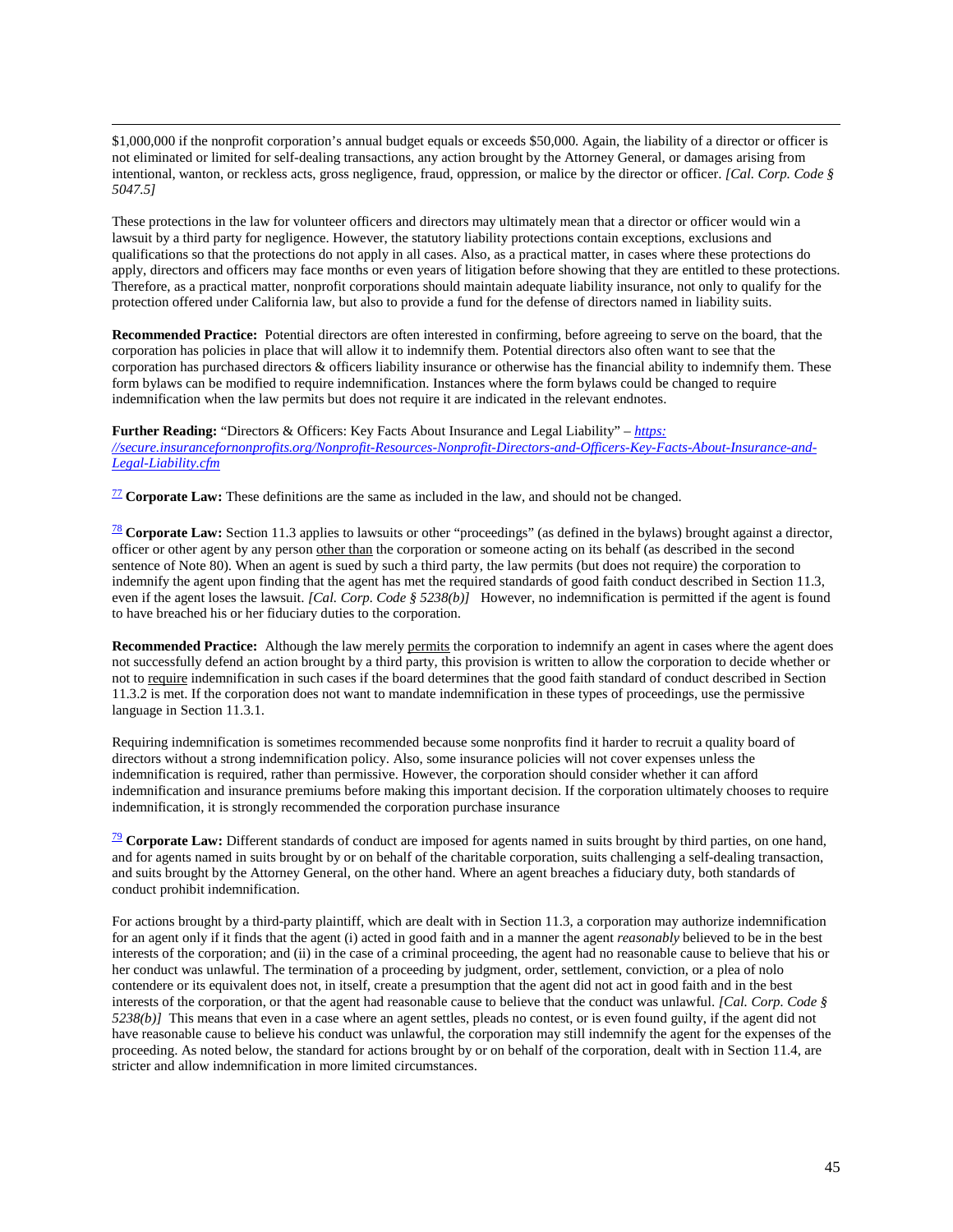$\overline{a}$ **Recommended Practice:** This provision restates the standards of conduct set forth in the law and should not be altered or deleted. *[Cal. Corp. Code §5238(b)]*

<span id="page-52-0"></span>[80](#page-22-4) **Corporate Law**: Section 11.4 deals with actions brought "by or on behalf of the corporation." This means a suit brought by any of the following (i) the corporation, (ii) someone acting under a legal right to represent the corporation and pursue a judgment on behalf of the corporation, (iii) the Attorney General or (iv) a person that the Attorney General grants "relator" status to sue the corporation on behalf of the public. In such actions, the law authorizes indemnification for an agent only if the corporation finds that the agent has met a certain standard of conduct as described in Section 11.4.2 and Note 82. Also, unlike in the case of proceedings by third parties as described in Section 11.3, the law prohibits indemnification in this type of lawsuit for any costs if the agent loses the lawsuit (unless the Court determines that the agent is entitled to indemnification despite the loss), for the cost of any amounts paid to settle the lawsuit, or for the cost of defending the lawsuit if it is settled without Court or Attorney General approval. *[Cal. Corp. Code § 5238(c)]* No indemnification is permitted if the agent breaches his or her fiduciary duties to the corporation.

<span id="page-52-1"></span>[81](#page-22-5) **Recommended Practice:** This provision follows the law by merely permitting indemnification in actions brought by or on behalf of the corporation. Similarly to indemnification in actions brought by third parties (explained in Note 78), the corporation has the option of requiring indemnification, by changing the text of Section 11.4.1 to read *"shall"* instead of *"may"*, in actions brought by or on behalf of the corporation. However, requiring indemnification in these circumstances is not recommended in this form because these actions include cases where the corporation is suing a director.

<span id="page-52-2"></span>[82](#page-22-6) **Corporate Law:** This provision deals with actions brought by or on behalf of the corporation. A higher standard of conduct is required if the action against the agent is brought by or on behalf of the corporation, as compared to the standard for indemnification when an action is brought by a third party, as explained in Note 79. In these cases, the corporation has the power to indemnify an agent only if it finds that the agent acted in good faith, in a manner believed to be in the best interests of the corporation, and with the care, including reasonable inquiry that an ordinary prudent person in a like position would use. *[Cal. Corp. Code § 5238(c)]* 

**Recommended Practice:** This provision restates the standards of conduct set forth in the law and should not be altered or deleted. *[Cal. Corp. Code § 5238(c)]* 

<span id="page-52-3"></span>[83](#page-23-1) **Corporate Law:** The corporation must find that the agent has met the appropriate standard of care in order for the agent to qualify for indemnification. Once such a finding is made, indemnification shall only be made under the following circumstances: (i) if approved by a majority vote of a quorum consisting of directors who are not parties to the proceeding; or (ii) if approved by the court in which the proceeding is or was pending, on application by the corporation, the agent, or the attorney providing the defense. *[Cal. Corp. Code § 5238(e)]* 

**Recommended Practice:** The manner of determination in these bylaws restates the law and should not be altered or deleted. *[Cal. Corp. Code § 5238(e)]*

<span id="page-52-4"></span>[84](#page-23-2) **Corporate Law:** The law that permits a corporation to indemnify its agents is subject to limitation or restriction by any contract provisions that apply to the relationship between the agent and the corporation, and to any limits in the articles and bylaws. Regardless of what the law would otherwise permit, the corporation cannot indemnify its agent (or advance defense expenses for that agent) if the indemnification or advance is prohibited or limited by (i) the articles or bylaws, (ii) an agreement that was in effect at the time when the alleged cause of action accrued (that is, when the action that is the subject of the claim against the corporate agent happened), or (iii) an express condition of a court-approved settlement. *[Cal. Corp. Code § 5238(h)]* 

**Recommended Practice:** Because language written into the bylaws and articles can limit the indemnification otherwise permitted by law, it is recommended that the corporation maintain the language in Section 11.3 and Section 11.4 as is (other than making the appropriate choice between mandatory and permissive indemnification, see Note 78). The language in Section 11.6 recites the law, which will apply to the corporation whether or not it is included in the bylaws. As a result, any indemnification provisions in the articles will control, regardless of what the bylaws specify. In order to avoid this potential confusion and conflict, the corporation should not include indemnification provisions in its articles (see Public Counsel's annotated articles of incorporation at *[http: //www.publiccounsel.org/tools/assets/files/0739.pdf](http://www.publiccounsel.org/tools/assets/files/0739.pdf)*).

<span id="page-52-5"></span>[85](#page-23-3) **Corporate Law:** The law permits, but does not require, the corporation to pay, in advance, legal fees and other expenses incurred by a director, an officer, or other corporate agent in defending an action, before final disposition of such action and without having to make a final determination on whether indemnification will be authorized. However, the agent must first agree to repay amounts advanced if it is ultimately found that indemnification is not permitted. *[Cal. Corp. Code § 5238(f)]*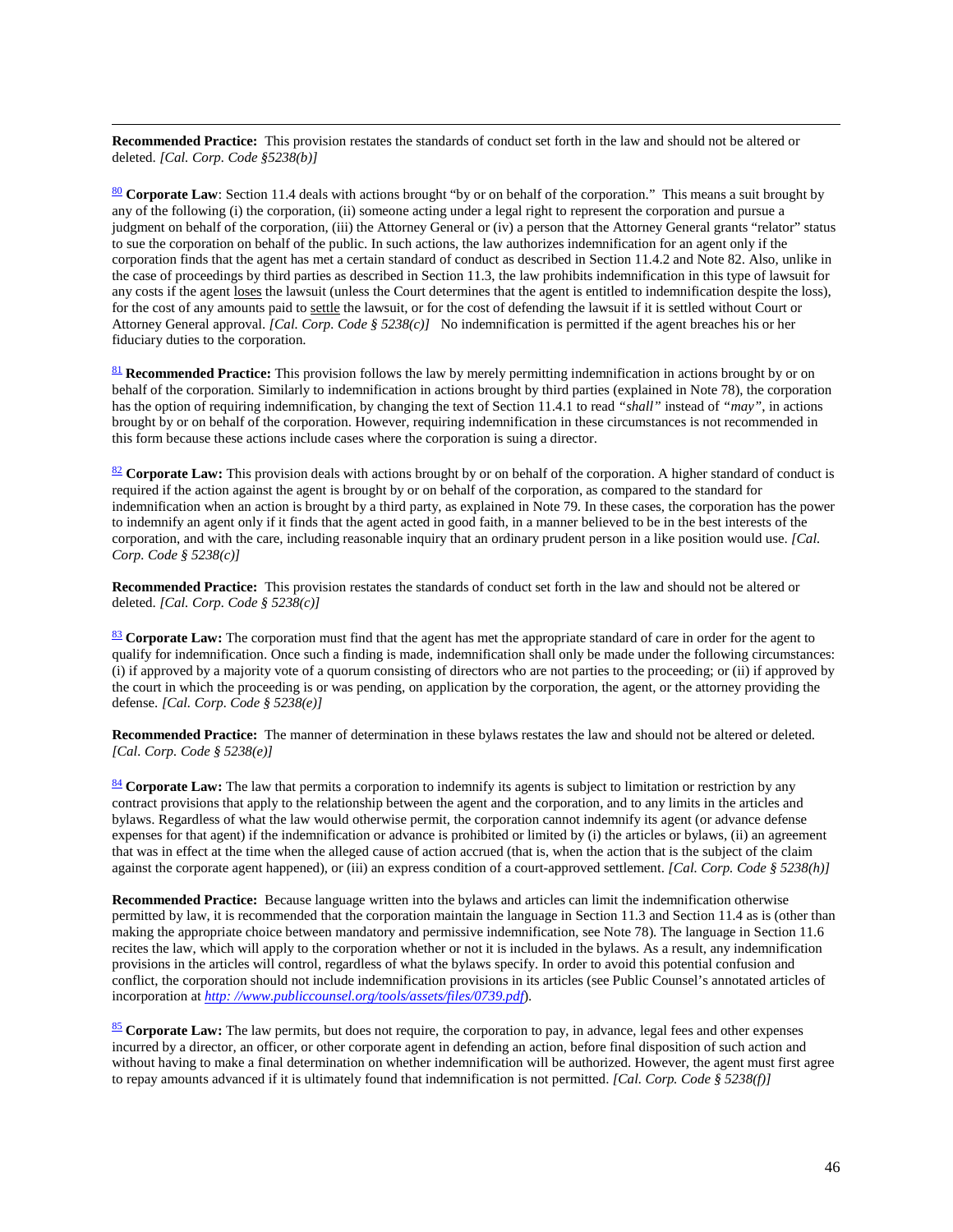**Recommended Practice:** The corporation should have the option to advance expenses to help its agents present an adequate defense that might otherwise not be possible due to high costs, especially if the board believes the agent to be innocent. However, if it is ultimately found that the agent is not entitled to indemnification, the corporation must pursue appropriate legal remedies to enforce the agent's commitment to reimburse the corporation.

 $\overline{a}$ 

*Permissive vs. Required Advancement:* Indemnification rights and rights to advancement are distinct types of legal rights. Even if a bylaw requires the corporation to indemnify an agent after finding that a certain standard of conduct is met, as the corporation may provide for in Section 11.3 and Section 11.4, it does not also require advancement of expenses. Under the law, the board still has the discretion to decide whether an advance should be made. It is recommended that the bylaws retain the discretion of the board to approve advancement of expenses on a case-by-case basis, as in Section 11.7, rather than making advancement of expenses mandatory. If the bylaws mandate advancement, the corporation will be required to advance costs until it is "ultimately determined" that the agent is ineligible for indemnification, which might lead to advancement of expenses in cases where it is reasonably likely that indemnification will not be available. In Bergonzi v. Rite Aid Corp. (2003), a Delaware court, operating under a similar statute, held that an admission of guilt by an officer was not enough for the corporation to escape its obligation to advance expenses, even though the admission clearly disqualified him from ultimate indemnification.

In making the case-by-case decision as to whether to advance expenses to an agent, the board should consider whether the promise to repay is sufficient to protect the corporation's interest in repayment and whether, ultimately, advancement of expenses would be likely to promote the corporation's interests. Although not required by law, the board may wish to impose further requirements upon the agent, such as a written affirmation of his or her good-faith belief that he or she has met the standard of conduct necessary for indemnification, or a security agreement for the advance. These added requirements could be inserted in the bylaws so that they would always apply to such advances, or they could be imposed on a case by case basis by the board depending on the circumstances in which the advances are requested. Also, the board may impose upon itself a requirement that before advancing expenses it must determine that the facts then known do not preclude indemnification. Such methods can help to protect the corporation from making advances that would not be in its best interest.

<span id="page-53-0"></span>[86](#page-23-4) **Corporate Law:** A corporation may not provide greater indemnification rights to directors and officers by contract than what is permitted by law and in the corporation's bylaws. However, contractual rights to indemnification for non-directors and nonofficers are not affected by any provision in the bylaws and/or any section of the law. Thus, if a corporation agrees by contract to indemnify a non-director/non-officer, such as an employee, volunteer or a third party that has contracted with the corporation, nothing in these bylaws or the law takes away their rights under that contract. *[Cal. Corp. Code § 5238(g)]*

**Recommended Practice:** This provision follows the language set forth in the law and should not be altered or deleted.

<span id="page-53-1"></span>[87](#page-24-0) **Corporate Law:** The corporation may purchase and maintain insurance on behalf of any agent against any liability asserted against or incurred by the agent in that capacity, whether or not the corporation is legally permitted to indemnify the agent under the standards described in Notes 78 through 84. *[Cal. Corp. Code § 5238(i)]* The insurance policy may provide more indemnification and greater protection for agents than the corporation could pay directly. However, a public benefit corporation is not permitted to insure an agent against liability for self-dealing violations, which are transactions to which the corporation is a party and any director has a material financial interest.

**Charter School Law:** Charter schools should also check whether their charter authorizer has any specific insurance requirements.

LAUSD Specific: According to the DRL, schools chartered by LAUSD are required to have the following types of insurance: commercial general liability, workers' compensation, commercial auto liability, crime insurance or fidelity bond coverage, professional educators errors and omissions liability coverage, sexual molestation and abuse coverage, employment practices legal liability coverage, and excess/umbrella insurance.

**Recommended Practice:** The form bylaws restate the law in permitting the nonprofit corporation to purchase insurance. The law and the form bylaws do not require that a nonprofit corporation obtain such insurance, but we recommend that a nonprofit corporation purchase insurance if financially feasible, both to protect the directors and officers and to protect the corporation. Most directors expect nonprofit corporations to indemnify them against claims relating to their service as a director. Because the ability to pay indemnification depends on the financial strength of the corporation, qualified board members may be deterred from serving on a board of a corporation that has inadequate financial reserves to pay such claims, unless the corporation purchases liability insurance policies for directors and officers ("D&O" insurance) to provide additional protection. Note that if the corporation decides to alter the language in Section 11.3 and Section 11.4 to require the corporation to indemnify agents in certain circumstances, it is then even more important for the corporation to ensure that it has sufficient insurance to pay its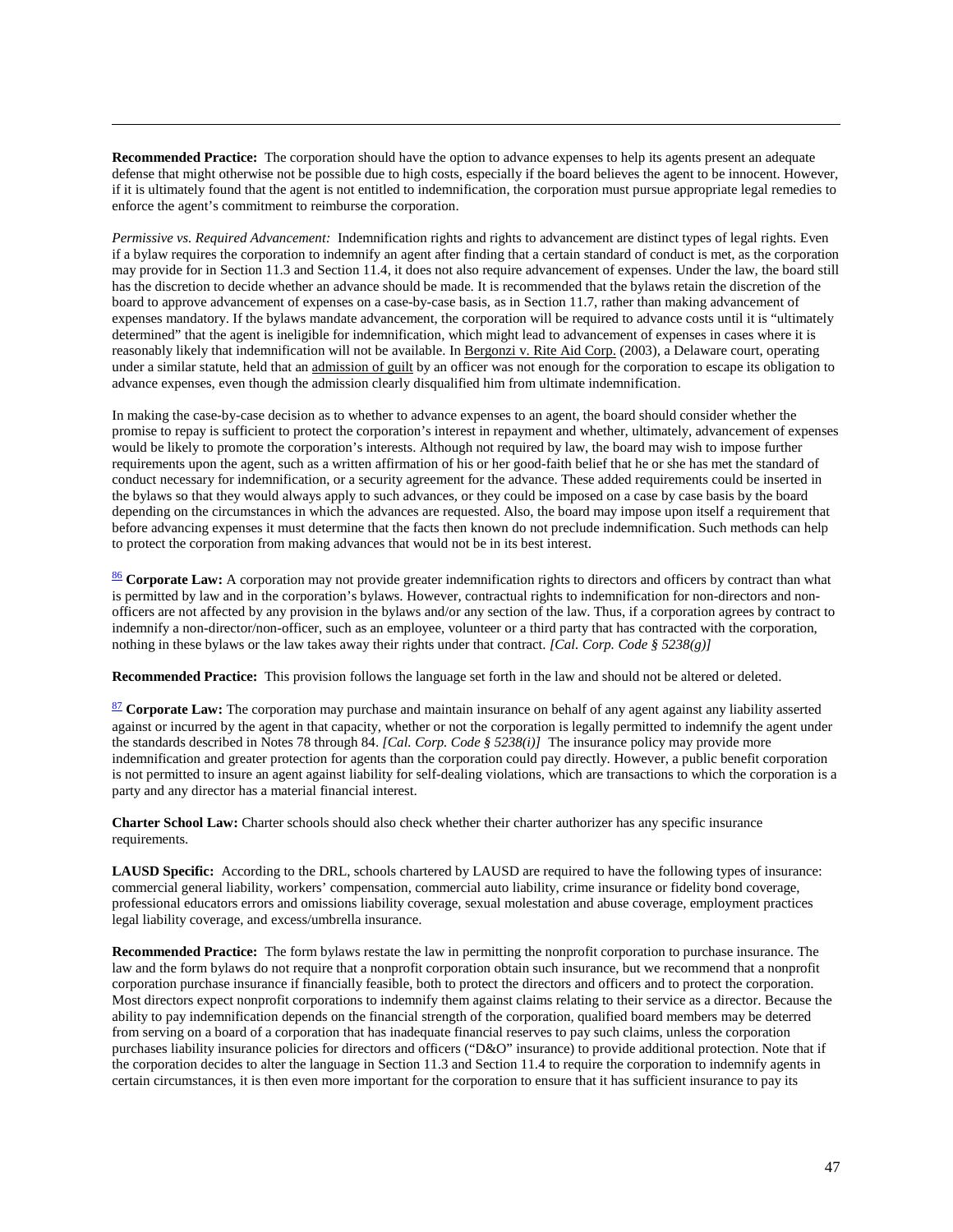indemnification obligations so that they do not jeopardize the corporation's ability to conduct its nonprofit activities. Given that adequate insurance can often be purchased at a reasonable cost, there is little reason not to obtain such insurance.

*D&O Insurance:* D&O insurance generally works by reimbursing the nonprofit corporation for its indemnity payments to directors and officers and paying such persons directly for personal loss. Most of the time, legal defense costs associated with a claim are also covered by D&O insurance. Often, D&O insurance also covers the direct liability of the nonprofit corporation itself and not merely its directors and officers (if it does not, the corporation should also obtain general liability insurance to cover such claims). As stated above, the law allows D&O insurance to provide greater coverage that what is permitted under the indemnification provisions (e.g. settlements in lawsuits brought by or on behalf of the corporation), subject to a few exceptions (e.g. self-dealing violations). Because forms of D&O insurance policies vary widely in coverage and price, the corporation should find a knowledgeable insurance broker. A review of any D&O insurance policy should consider the types of claims and persons covered, the timing of the coverage, the advance of expenses, settlement issues, and any exclusions.

#### **Further Reading:**

"Nonprofit Directors and Officers Insurance: The Good, the Bad, and the Ugly" - *[https://trust.guidestar.org/nonprofit-directors](https://trust.guidestar.org/nonprofit-directors-and-officers-insurance-the-good-the-bad-and-the-ugly)[and-officers-insurance-the-good-the-bad-and-the-ugly](https://trust.guidestar.org/nonprofit-directors-and-officers-insurance-the-good-the-bad-and-the-ugly)*

"Directors & Officers: Key Facts About Insurance and Legal Liability" - *[https: //secure.insurancefornonprofits.org/Nonprofit-](https://secure.insurancefornonprofits.org/Nonprofit-Resources-Nonprofit-Directors-and-Officers-Key-Facts-About-Insurance-and-Legal-Liability.cfm)[Resources-Nonprofit-Directors-and-Officers-Key-Facts-About-Insurance-and-Legal-Liability.cfm](https://secure.insurancefornonprofits.org/Nonprofit-Resources-Nonprofit-Directors-and-Officers-Key-Facts-About-Insurance-and-Legal-Liability.cfm)* "A Board Member's Guide to Nonprofit Insurance" - *[http: //www.blueavocado.org/content/board-members-guide-nonprofit](http://www.blueavocado.org/content/board-members-guide-nonprofit-insurance)[insurance](http://www.blueavocado.org/content/board-members-guide-nonprofit-insurance)*

<span id="page-54-0"></span>[88](#page-24-3) **Corporate Law:** Every corporation is required to maintain minutes of its board meetings, and copies of board minutes that are certified by the corporate secretary as being correct can serve as proof of corporate actions. *[Cal. Corp. Code § 5215]* It is therefore important for the corporation to keep a minute book in which all minutes are retained in the corporation's permanent records. See discussion of minutes in Note 49. Minutes and other books and records must be kept in written form or any form that can be converted into "clearly legible tangible form" (e.g., in computer data form). *[Cal. Corp. Code § 6320(b]* 

Under the Brown Act, the minute book shall also contain a record of any written waivers of notice, consents to the holding of a meeting or approvals of the minutes thereof; all written consents for action without a meeting; and all protests concerning lack of notice.

**LAUSD Specific:** Charter schools chartered by LAUSD shall also send to the LAUSD Charter Schools Division copies of all board meeting minutes within one week of governing board approval of the minutes. Timely posting of agendas and minutes on the school website will satisfy this requirement

**Recommended Practice:** This provision follows the law and should not be altered or deleted. In addition to being required by law, corporate records must be properly maintained to ensure the limited liability status of the corporation and serve as evidence that directors faithfully discharged their various fiduciary duties.

There is no legal requirement for the form or design of a minute book. Leather-bound and gold-embossed minute books are available for purchase from some corporate compliance companies, but the corporation is not required to spend its funds purchasing these items. A simple three-ring binder will suffice. If the minutes are kept on the computer, make sure to have a backup copy in a safe location.

<span id="page-54-1"></span> $\frac{89}{2}$  $\frac{89}{2}$  $\frac{89}{2}$  *Public Inspection:* The documents described in Section 12.4 must be available for public inspection and copying, without charge, during regular business hours at the corporation's principal office. Although the corporation may have an employee present in the room during an inspection, it must allow the individual conducting the inspection to take notes freely and photocopy the documents. The documents must also be available for inspection at any regularly maintained regional or district office of the corporation having three or more employees. *[Code § 6104(d)(1)(A)]* A site is not considered a regional or district office if (i) the only services provided there further the corporation's exempt purposes and (ii) the site does not serve as an office for management staff. *[Treas. Reg. § 310.6104(d)-1(b)(5)(ii)]* If the corporation does not maintain a permanent office, it may make the documents available for inspection at a reasonable location of its choice. *[Treas. Reg. § 301.6104(d)-1(c)(2)]* 

If an individual makes a written request, the corporation generally must provide a copy within 30 days, without charge other than a reasonable fee for copying and mailing costs. If the request is made in person, the copy must be provided immediately. *[Code §*   $6104(d)(I)(B)$  However, a corporation is not required to comply with a request for copies of its documents if it makes the documents "widely available" by posting them on the internet, either on its own website or on a website maintained by another entity (e.g., Guidestar). Even if the documents are "widely available," the corporation must still maintain them for public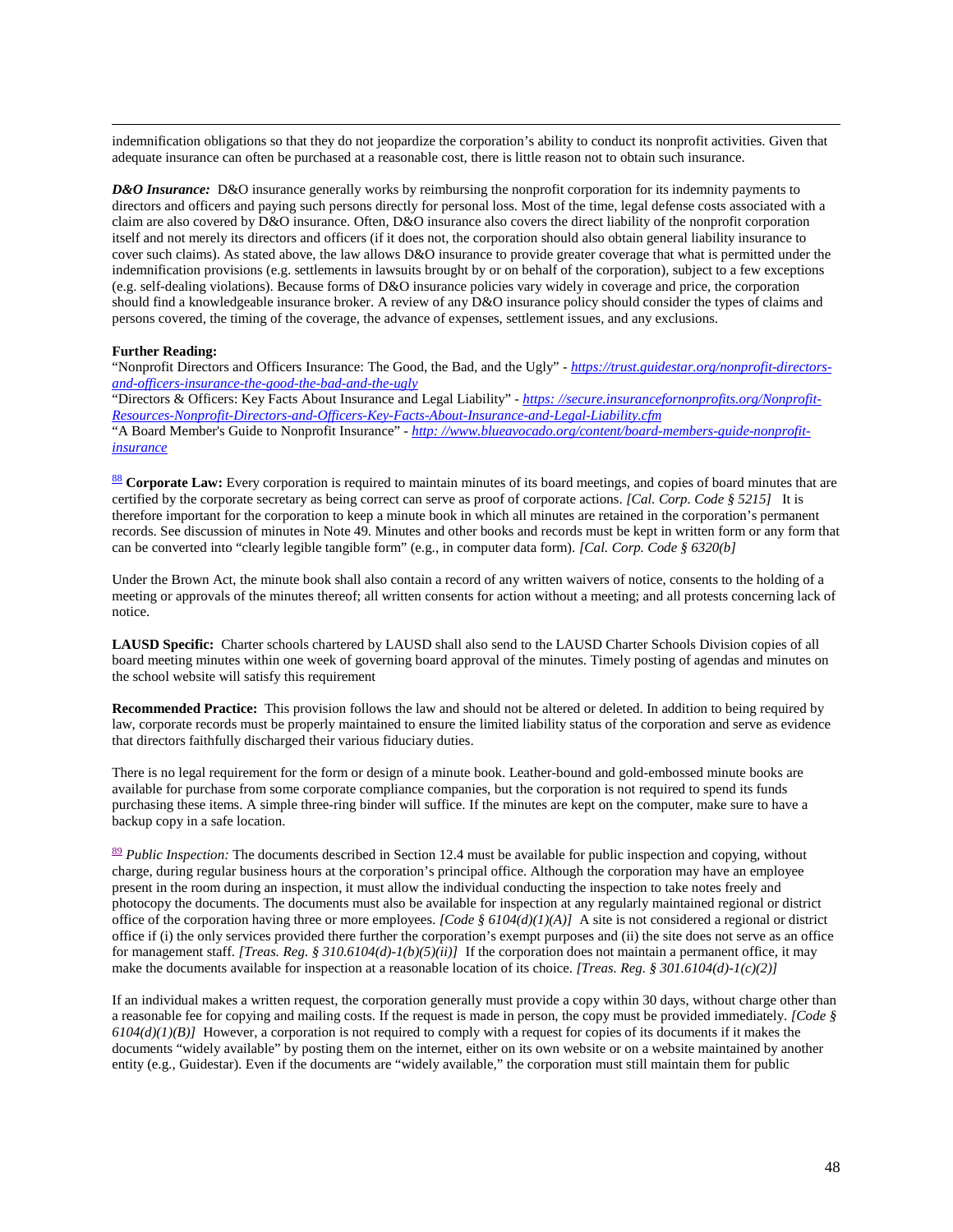inspection and must make them available for copying if they are not accessible on the Internet for any reason. *[Treas. Reg. § 301.6104(d)-2(a)-(b)]* 

**Charter School Law:** Under the Public Records Act, a charter school should be prepared to allow inspection on demand and if a request for copies is made, it must respond in writing within 10 days providing information on the availability of the records and the cost of copies. *[Cal. Gov. Code § 6253]* For more information on how to respond to a request under the Public Records Act, please see CCSA's Knowledge Brief at *[http: //www.ccsa.org/2013/09/responding-to-a-public-records-request.html](http://www.ccsa.org/2013/09/responding-to-a-public-records-request.html)*.

**Recommended Practice:** The public availability and inspection of the corporation's tax exemption application and its last three information tax returns as described in Section 12.4 is required by law for all corporations that are tax exempt under section 501(c)(3) of the Code. It is recited in these form bylaws to remind the corporation's management to maintain these documents. It is now common practice to find the tax returns of tax exempt corporations on Guidestar (*[www.guidestar.org](http://www.guidestar.org/)*). Such posting would meet the requirement of making the tax returns "widely available" so that the corporation would not be required to bear the cost of photocopying them.

<span id="page-55-0"></span>[90](#page-24-7) **Corporate Law:** The law requires a report with the information listed in Section 12.5 to be sent to directors each year (the "annual report"). Unless prohibited by the articles or bylaws, the annual report may be sent electronically. The report must include either (i) the report of an independent accountant or (ii) a certificate of an authorized corporate officer that the report was prepared without an audit. *[Cal. Corp. Code § 6321]* 

<span id="page-55-1"></span><sup>[91](#page-25-0)</sup> **Corporate Law:** Every director has the absolute right, at any reasonable time, to inspect and copy all books, records, and documents of every kind that are maintained by the corporation and to inspect the physical property of the corporation. [*Cal. Corp. Code § 6334*]

The ability to inspect the corporation's books and records is important to enable a director to comply with his or her duties of care. However, a director's obligations to perform his or her duties in good faith and in a manner that the director believes to be in the best interests of the corporation are a constraint on directors to avoid the exercise of inspection rights for personal gain or to further interests that are contrary to the best interests of the corporation as a whole.

**Charter School Law:** The Public Records Act states that public records of a public agency are open to inspection at all times during the office hours of the agency and every person has a right to inspect any public record, subject to some exceptions listed in *Cal. Gov. Code § 6253*. In addition, while charter schools must comply with the Public Records Act they must keep in mind pupil privacy rights as well. Charter schools must comply with the Family Educational Rights and Privacy Act (FERPA), which is a federal law that protects the privacy of student education records.

**Recommended Practice:** The corporation must comply with this right of directors to inspect books and records. However, a corporation must keep in mind privacy rights and conflicts of interest issues. When inspection by a director involves clear conflicts of interest, the likely disclosure of information in violation of the director's fiduciary duties to the corporation, or disclosure of privileged information relating to litigation, the board should seek the advice of its legal counsel on whether the director should be given access.

<span id="page-55-2"></span>[92](#page-25-1) **Corporate Law:** A corporation in California is not legally required to have a corporate seal. This provision permits the board to adopt a seal at some later time if needed. Even if the corporation adopts a seal, this provision does not require that a document be sealed in order to be valid. Corporations are never required by law to purchase expensive "incorporation kits."

**Recommended Practice:** A corporate seal generally is used to show that a document has been validly signed on behalf of the corporation. A new corporation should not need to adopt a seal except on the rare occasion that the corporation is working with a bank that requires documents to be stamped with a seal. In the event that the corporation is required to adopt a seal, the board should be aware that corporate seals can be ordered relatively inexpensively (e.g., under \$50) from many corporate supply companies.

<span id="page-55-3"></span><sup>[93](#page-25-3)</sup> **Recommended Practice:** The corporation may modify its bylaws to require the signature of two officers to enter into valid contracts or transactions. The board should consider adopting a resolution requiring board approval for transactions over a certain dollar amount. The board can later amend the threshold amount as the corporation grows.

<span id="page-55-4"></span>[94](#page-25-4) **LAUSD Specific:** Per the DRL, LAUSD chartered schools must develop and maintain sound internal fiscal control policies governing all financial activities.